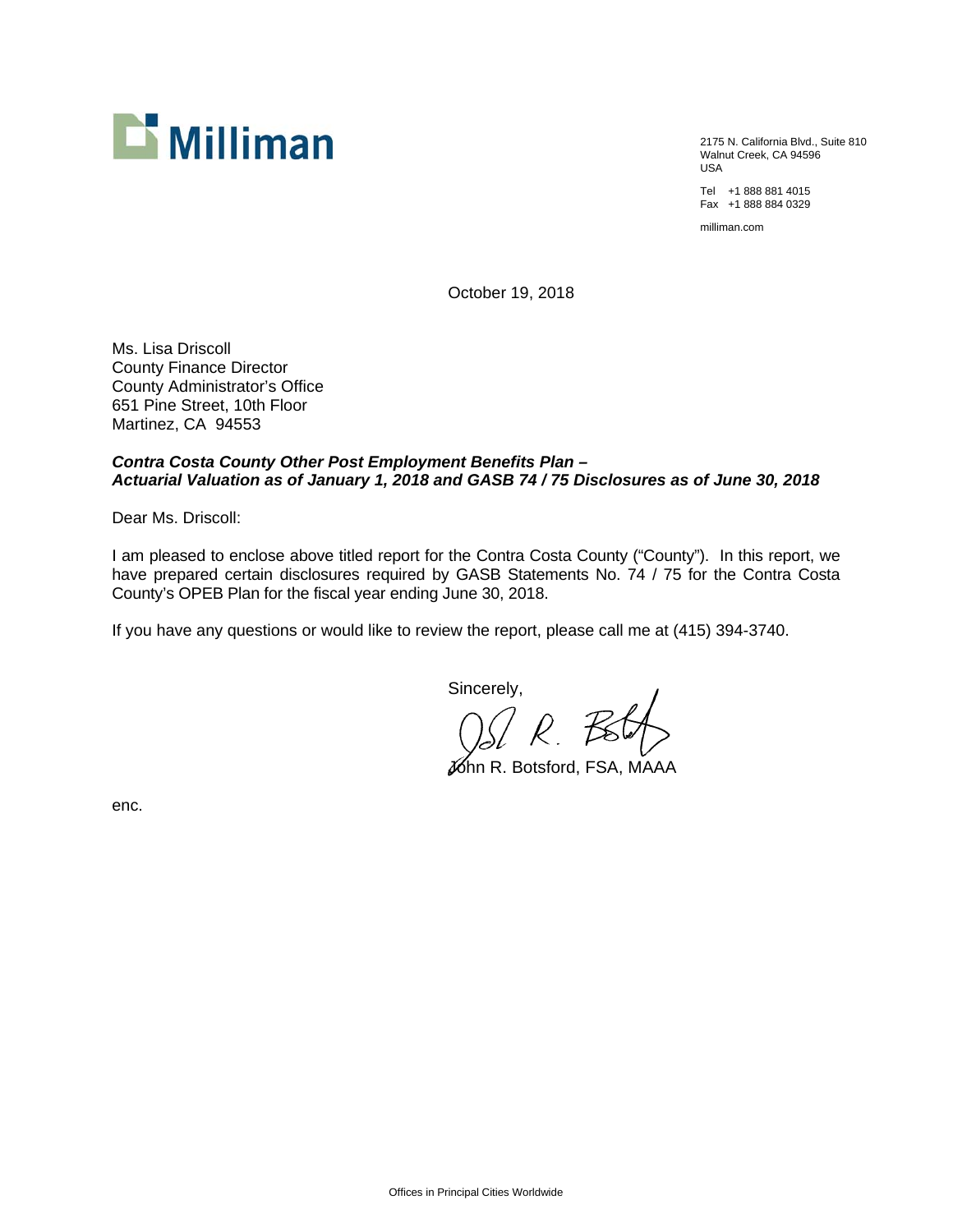# **Contra Costa County**

# **Other Post Employment Benefits Plan**

Actuarial Valuation as of January 1, 2018 and GASB 74 / 75 Disclosures as of June 30, 2018

Prepared by:

#### **John R. Botsford**  FSA, MAAA

**Milliman, Inc.**  2175 N. California Blvd., Suite 810 Walnut Creek, California 94596 Tel 888 881 4015 Fax 888 884 0329 milliman.com

October 19, 2018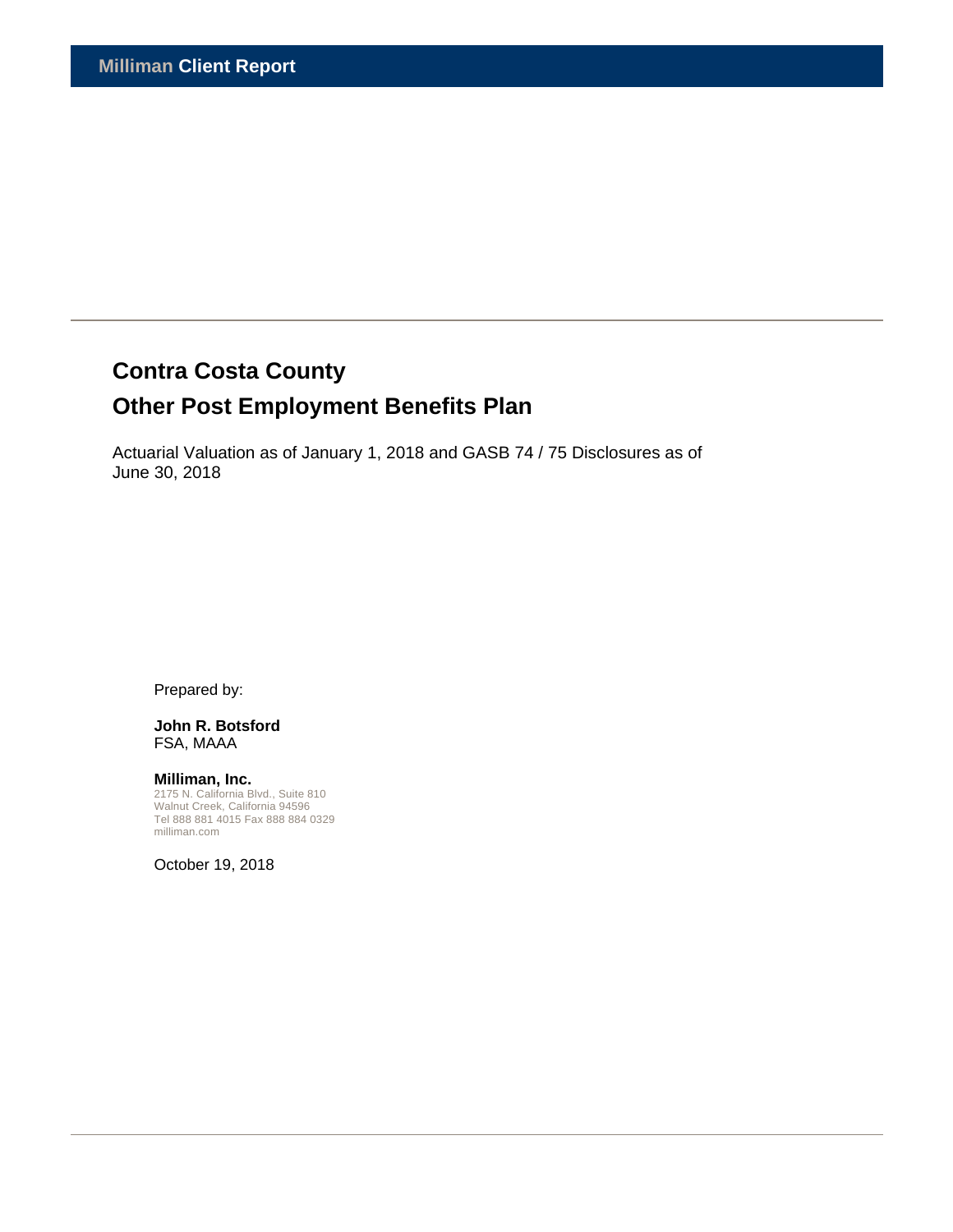

2175 N. California Blvd., Suite 810 Walnut Creek, CA 94596 USA

Tel +1 888 881 4015 Fax +1 888 884 0329

milliman.com

October 19, 2018

Contra Costa County 651 Pine Street Martinez, CA 94553

# **Contra Costa County Other Post Employment Benefits Plan Actuarial Valuation as of January 1, 2018 and GASB 74 / 75 Disclosures as of June 30, 2018**

At the request of the Contra Costa County, we have prepared an actuarial valuation for the County's Other Post Employment Benefits Plan as of January 1, 2018, and GASB 74 / 75 disclosures for the fiscal year ending June 30, 2018, to comply with Statements No. 74 and 75 of the Governmental Accounting Standards Board (GASB).

In preparing this report, we relied, without audit, on information supplied by the Contra Costa County's staff. This information includes but is not limited to employee census data, financial information and plan provisions. While Milliman has not audited the financial and census data, they have been reviewed for reasonableness and are, in our opinion, sufficient and reliable for the purposes of our calculations. If any of this information as summarized in this report is inaccurate or incomplete, the results shown could be materially affected and this report may need to be revised.

All costs, liabilities, rates of interest, and other factors for the County have been determined on the basis of actuarial assumptions and methods which are individually reasonable (taking into account the experience of the County and reasonable expectations); and which, in combination, offer our best estimate of anticipated experience affecting the County. Further, in our opinion, each actuarial assumption used is reasonably related to the experience of the Plan and to reasonable expectations which, in combination, represent our best estimate of anticipated experience for the County.

This valuation report is only an estimate of the Plan's financial condition as of a single date. It can neither predict the Plan's future condition nor guarantee future financial soundness. Actuarial valuations do not affect the ultimate cost of Plan benefits, only the timing of County's contributions. While the valuation is based on an array of individually reasonable assumptions, other assumption sets may also be reasonable and valuation results based on those assumptions would be different. No one set of assumptions is uniquely correct. Determining results using alternative assumptions is outside the scope of our engagement.

Future actuarial measurements may differ significantly from the current measurements presented in this report due to such factors as the following: plan experience differing from that anticipated by the economic or demographic assumptions; changes in economic or demographic assumptions; increases or decreases expected as part of the natural operation of the methodology used for these measurements (such as the end of an amortization period); and changes in plan provisions or applicable law. Due to the limited scope of our assignment, we did not perform an analysis of the potential range of future measurements. The County has the final decision regarding the appropriateness of the assumptions and actuarial cost methods.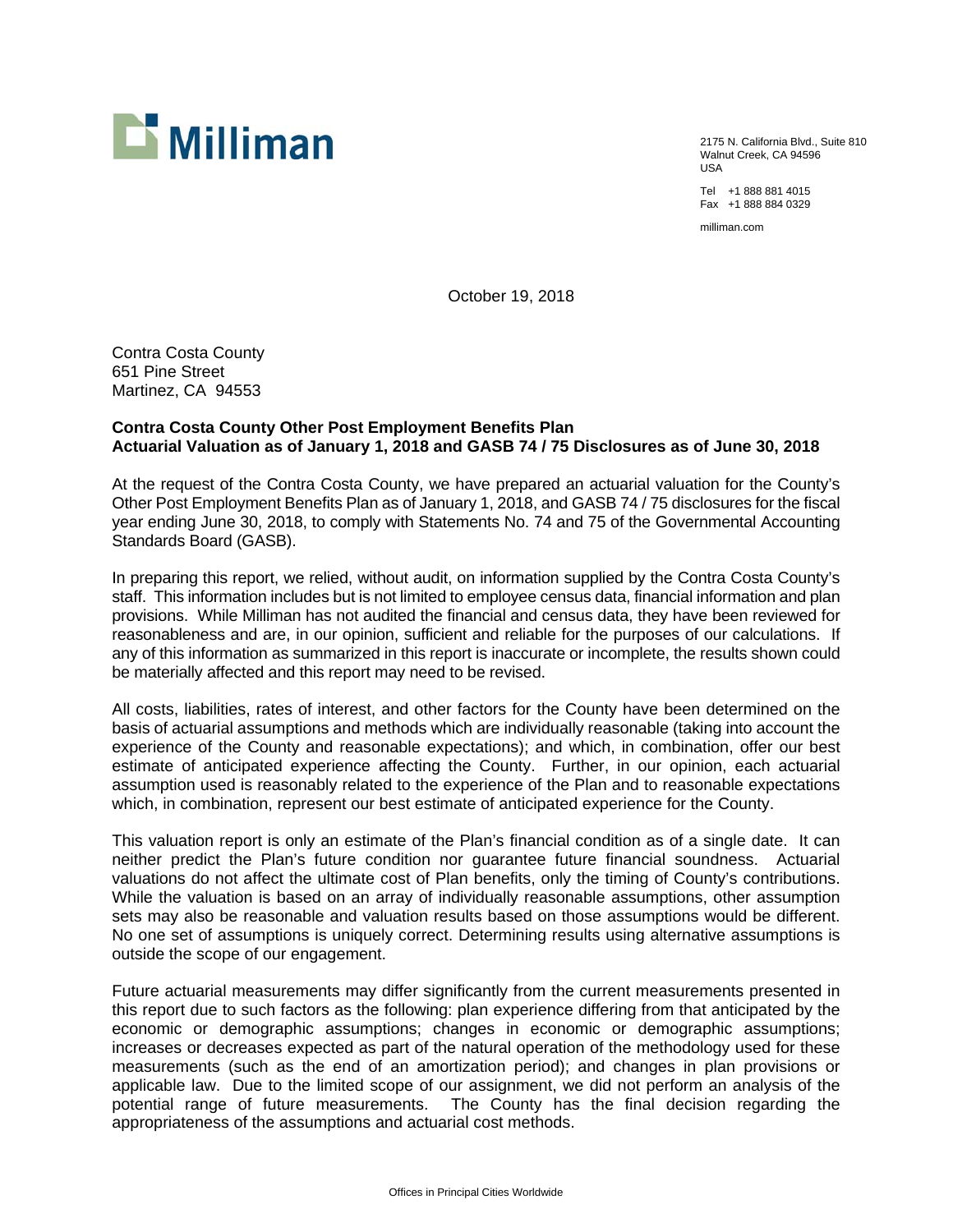Contra Costa County Other Post Employment Benefits Plan Actuarial Valuation as of January 1, 2018, and GASB 74 / 75 Disclosures as of June 30, 2018 October 19, 2018 Page 2

Actuarial computations presented in this report under GASB Statements No. 74 and 75 are for purposes of assisting the County in fulfilling its financial accounting requirements. The computations prepared for this purpose may differ as disclosed in our report. The calculations in the enclosed report have been made on a basis consistent with our understanding of the County's funding policy and goals. The calculations in this report have been made on a basis consistent with our understanding of the OPEB plan provisions described in Appendix A of this report, and of GASB Statements No. 74 and 75. Determinations for purposes other than meeting these requirements may be significantly different from the results contained in this report. Accordingly, additional determinations may be needed for other purposes.

Milliman's work is prepared solely for the internal business use of the Contra Costa County. To the extent that Milliman's work is not subject to disclosure under applicable public records laws, Milliman's work may not be provided to third parties without Milliman's prior written consent. Milliman does not intend to benefit or create a legal duty to any third party recipient of its work product. Milliman's consent to release its work product to any third party may be conditioned on the third party signing a Release, subject to the following exceptions:

- a) Contra Costa County may provide a copy of Milliman's work, in its entirety, to County's professional service advisors who are subject to a duty of confidentiality and who agree to not use Milliman's work for any purpose other than to benefit the Contra Costa County.
- b) Contra Costa County may provide a copy of Milliman's work, in its entirety, to other governmental entities, as required by law.

No third party recipient of Milliman's work product should rely upon Milliman's work product. Such recipients should engage qualified professionals for advice appropriate to their own specific needs. The consultants who worked on this assignment are actuaries. Milliman's advice is not intended to be a substitute for qualified legal or accounting counsel. The signing actuary is independent of the plan sponsor. We are not aware of any relationship that would impair the objectivity of our work.

On the basis of the foregoing, we hereby certify that, to the best of our knowledge and belief, the report is complete and accurate and has been prepared in accordance with generally recognized and accepted actuarial principles and practices which are consistent with the applicable Actuarial Standards of Practice of the American Academy of Actuaries. The undersigned is a member of the American Academy of Actuaries and meets the Qualification Standards of the American Academy of Actuaries to render the actuarial opinion contained herein.

Sincerely,

 John R. Botsford, FSA, MAAA Principal and Consulting Actuary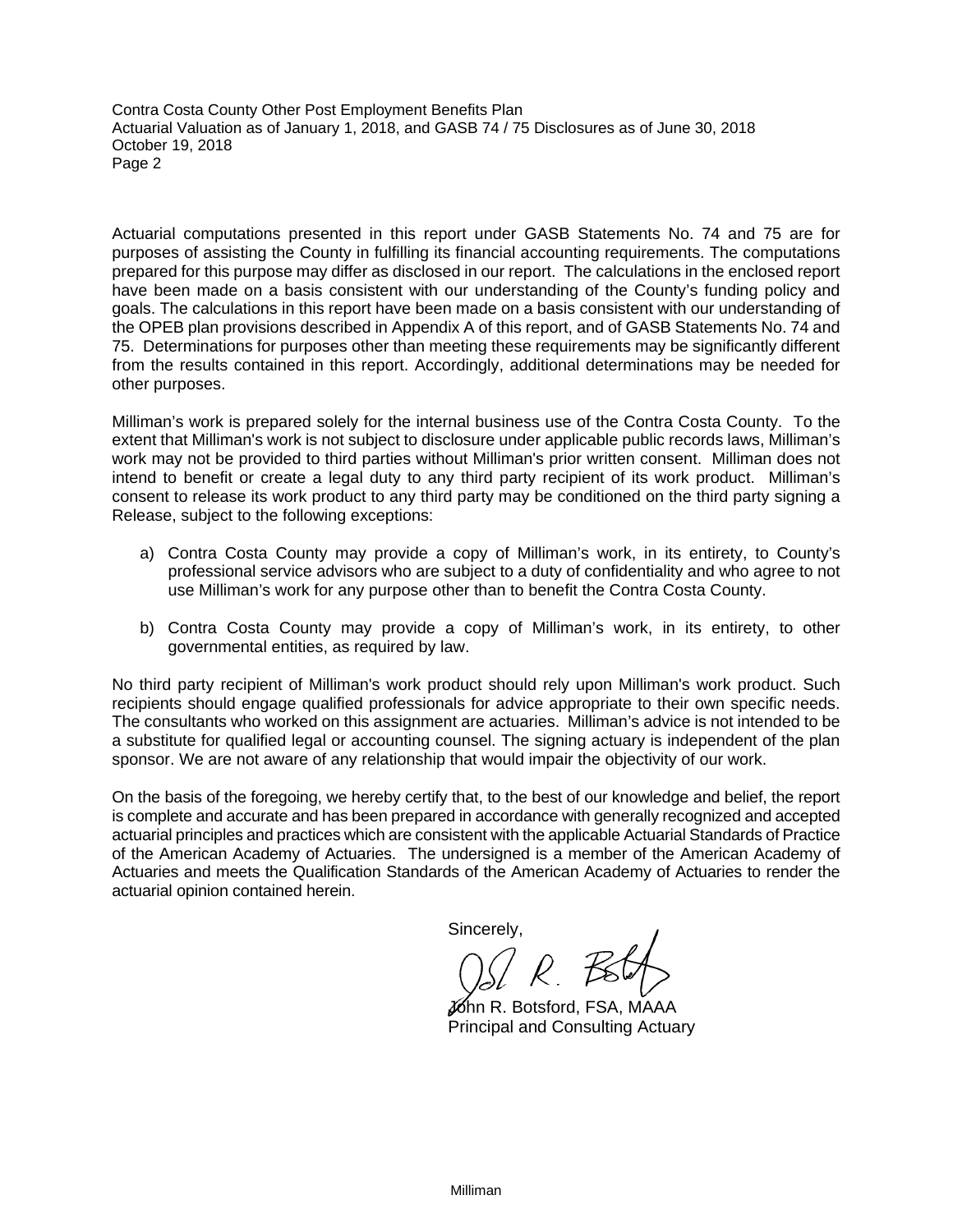# **TABLE OF CONTENTS**

#### **Section Page**

|    | <b>SUMMARY</b>          |                                                           |  |
|----|-------------------------|-----------------------------------------------------------|--|
| Ш  | <b>GASB 74 EXHIBITS</b> |                                                           |  |
|    | Exhibit 1.              |                                                           |  |
|    | Exhibit 2.              |                                                           |  |
|    | Exhibit 3.              |                                                           |  |
|    | Exhibit 4.              |                                                           |  |
| Ш  | <b>GASB 75 EXHIBITS</b> |                                                           |  |
|    | Exhibit 5.              |                                                           |  |
|    | Exhibit 6.              | Schedule of Deferred Inflows and Outflows of Resources  8 |  |
|    | Exhibit 7.              |                                                           |  |
| IV | <b>APPENDICES</b>       |                                                           |  |
|    |                         |                                                           |  |
|    |                         |                                                           |  |
|    |                         |                                                           |  |
|    |                         |                                                           |  |
|    |                         |                                                           |  |
|    |                         |                                                           |  |

Contra Costa County Other Post Employment Benefits Plan

Actuarial Valuation as of January 1, 2018, and GASB 74 / 75 Disclosures as of June 30, 2018

This work product was prepared solely for the Contra Costa County for the purposes described herein and may not be appropriate to use for other purposes. Milliman does not intend to benefit and assumes no duty or liability to other parties who receive this work. Milliman Recommends that third parties be aided by their own actuary or other qualified professional when reviewing the Milliman work product.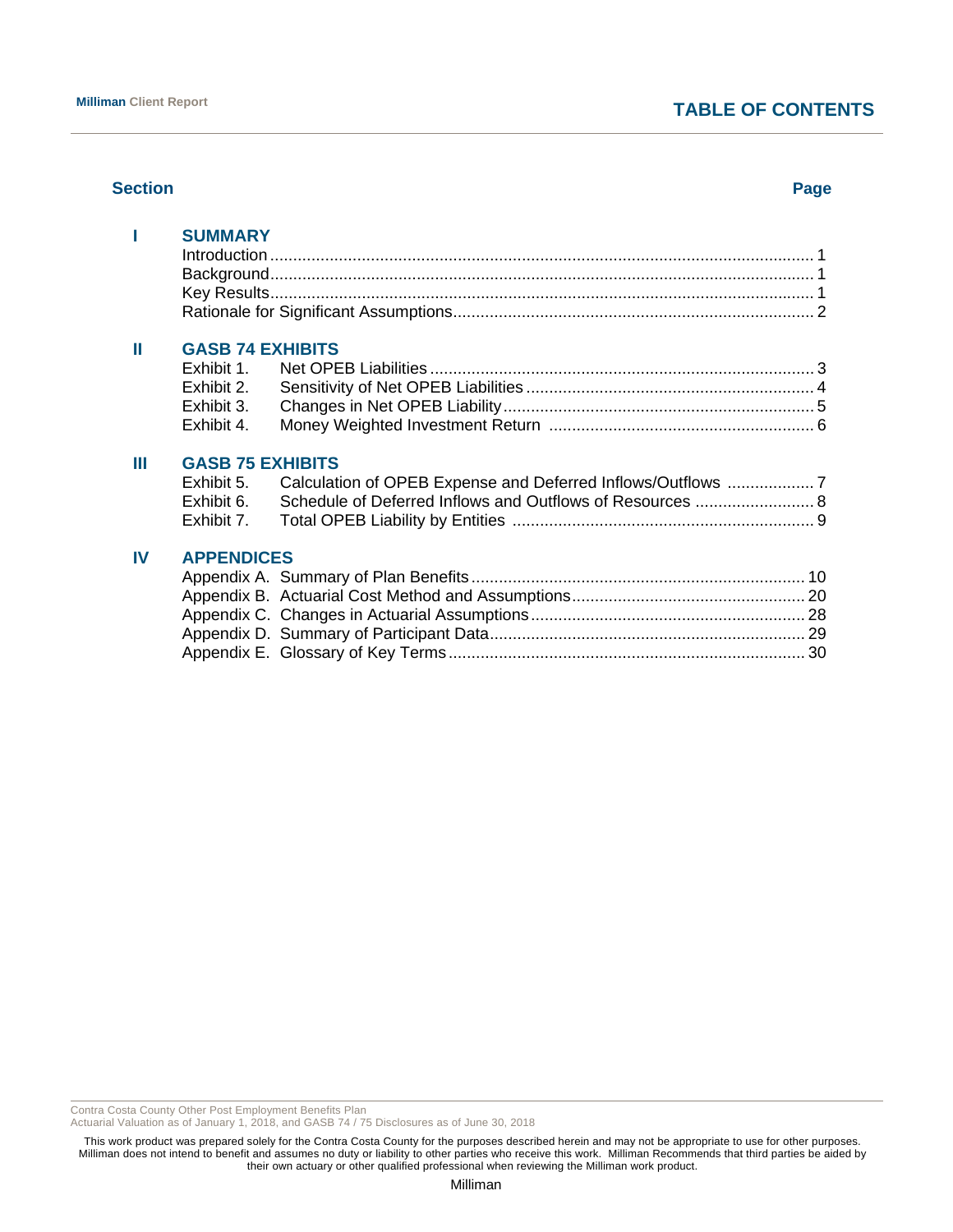#### **Introduction**

Milliman, Inc. (Milliman) has been retained by Contra Costa County (the "County") to provide an actuarial valuation of Other Post Employment Benefit Liabilities as of January 1, 2018, and disclosures required by GASB Statements No. 74 and 75 for the Contra Costa County OPEB Plan for the fiscal year ending June 30, 2018.

GASB 74 applies to financial reporting for public OPEB plans. Even if the plan does not issue standalone financial statements, but rather is considered a trust fund of a government, it is subject to GASB 74.

GASB 75 governs the specifics of accounting for public OPEB plan obligations for employers. GASB 75 requires a liability for OPEB obligations, known as the Net OPEB Liability, to be recognized on the balance sheets of employers. Changes in the Net OPEB Liability will be immediately recognized as OPEB Expense on the income statement or reported as deferred inflows/outflows of resources depending on the nature of the change.

The results contained in this report represent our best estimates based on the assumptions used in the valuation. However, variation from these or any other estimates of future benefits is not only possible but probable. To the extent that actual experience differs from the anticipated experience, actual plan costs will vary as well.

# **Background**

Currently, employees who retire directly from the County may receive certain retiree health benefits if they meet certain eligibility requirements. The County may contribute an amount toward the cost of retiree health benefits for some retirees consistent with the bargaining agreement between the County and various bargaining units. Appendix A provides a detailed summary of benefits.

# **Key Results**

The following table summarizes key results. Exhibits  $1 - 7$  contain the information needed for the preparation of accounting disclosures under GASB 74 and 75.

|                                                     | June 30, 2018     | June 30, 2017 |               |  |
|-----------------------------------------------------|-------------------|---------------|---------------|--|
| <b>Net OPEB Liability</b>                           |                   |               |               |  |
| <b>Total OPEB Liability</b>                         | \$<br>932,187,000 | \$            | 928,782,000   |  |
| <b>Fiduciary Net Position</b>                       | 269,670,000       |               | 235,216,000   |  |
| Net OPEB Liability                                  | \$<br>662,517,000 | \$            | 693,566,000   |  |
| Fiduciary Net Position as % of Total OPEB Liability | 28.9%             |               | 25.3%         |  |
|                                                     |                   |               |               |  |
| <b>Annual OPEB Expense</b>                          | \$<br>65,105,000  | \$            | 68,444,000    |  |
| Deferred (Inflows)/Outflows of Resources            | (23,824,000)      |               | (1, 165, 000) |  |

# **Plan Changes since the Last Fiscal Year Ending June 30, 2017**

There were no plan changes since the last fiscal year ending June 30, 2017.

Contra Costa County Other Post Employment Benefits Plan 1 and 1 and 2008 1 and 2008 1 and 2008 1 and 2008 1 and 2008 1 and 2008 1 and 2008 1 and 2008 1 and 2008 1 and 2008 1 and 2008 1 and 2008 1 and 2008 1 and 2008 1 and

Actuarial Valuation as of January 1, 2018, and GASB 74 / 75 Disclosures as of June 30, 2018

This work product was prepared solely for the Contra Costa County for the purposes described herein and may not be appropriate to use for other purposes. Milliman does not intend to benefit and assumes no duty or liability to other parties who receive this work. Milliman Recommends that third parties be aided by their own actuary or other qualified professional when reviewing the Milliman work product.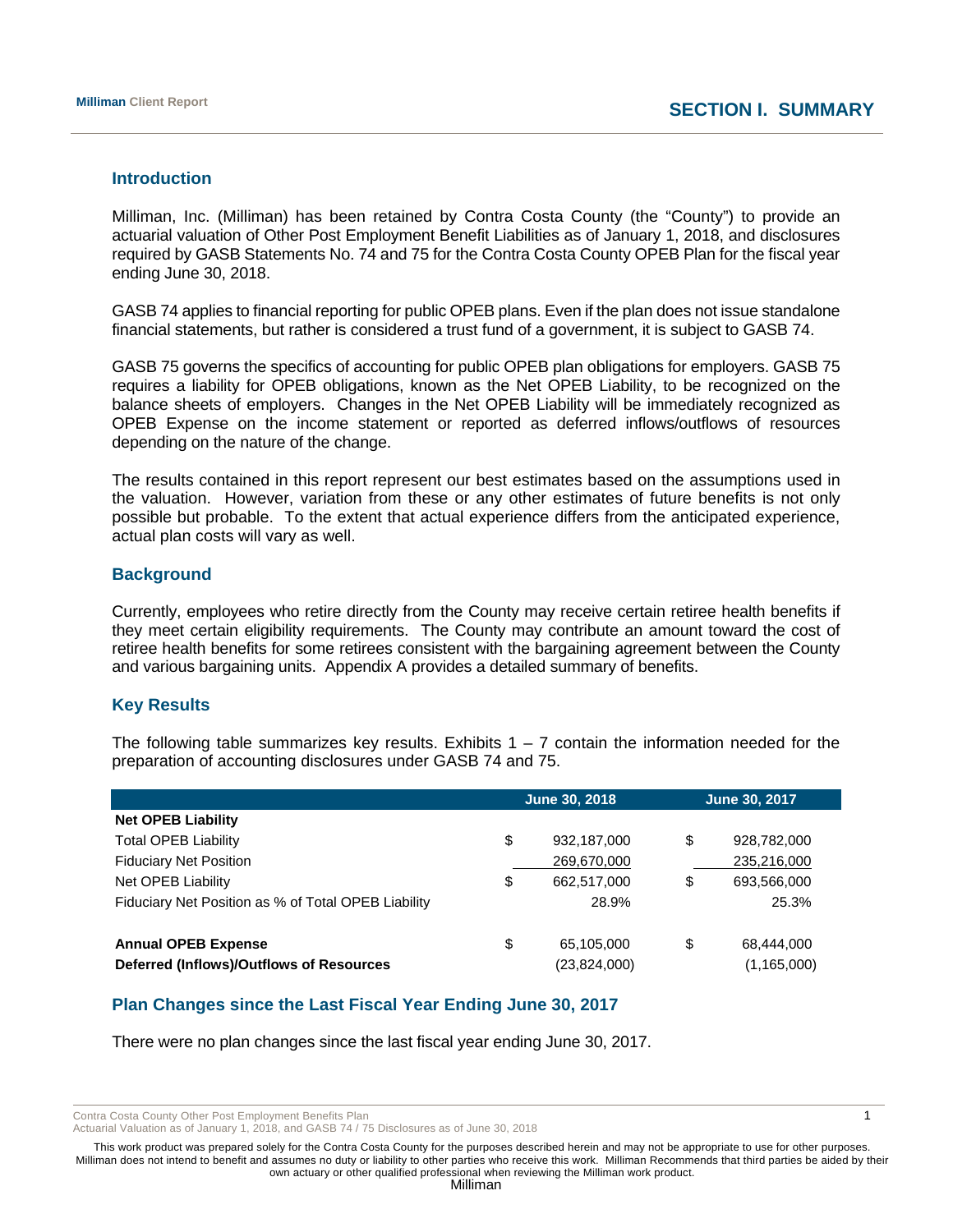# **Assumption Changes since the Last Fiscal Year Ending June 30, 2017**

The discount rate, health cost trends, and demographic rates were changed since the last fiscal year ending June 30, 2017. The following table shows a summary of the impacts to the Total OPEB Liability (TOL) of these changes.

| Assumption Changes since FYE June 30, 2017                                                                                                 | <b>Changes in TOL</b> |              |  |
|--------------------------------------------------------------------------------------------------------------------------------------------|-----------------------|--------------|--|
| Health cost trends updated                                                                                                                 | S.                    | (14,619,000) |  |
| Demographic rates updated to align with demographic assumptions used in<br>the December 31, 2017 CCCERA Pension Actuarial Valuation Report |                       | 23,980,000   |  |
| Discount rate changed from 6.25% to 6.15%                                                                                                  |                       | 9,244,000    |  |
| Total                                                                                                                                      | S                     | 18,605,000   |  |

# **Change in TOL since the Last Fiscal Year Ending June 30, 2017 Due to Plan Experience**

The following table shows a summary of the change in TOL due to plan experience that was different than assumed.

| Other Changes since FYE June 30, 2017                                   | <b>Changes in TOL</b> |
|-------------------------------------------------------------------------|-----------------------|
| Difference between actual and expected experience - health costs        | (26.933.000)          |
| Difference between actual and expected experience - demographic factors | (18,273,000)          |
| Total                                                                   | (45, 206, 000)        |

Exhibit 3 contains a reconciliation of the TOL from June 30, 2017, to June 30, 2018.

# **Rationale for Significant Assumptions**

With any valuation of future benefits, assumptions of anticipated future events are required. If actual events differ from the assumptions made, the actual cost of the plan will vary as well. A complete list and description of the actuarial assumptions is presented in Appendix B.

*Investment Rate of Return*. We have assumed an investment rate of return of 6.15%, net of investment expenses. This is based on the investment policy set by the County for its OPEB trust where the County invests its assets in the Public Agency Retirement Services (PARS) Trust to fund its OPEB liabilities.

*Discount Rate.* Under GASB 74 & 75, the discount rate should be the single rate that reflects the longterm rate of return on OPEB plan investments that are expected to be used to finance the payment of benefits. To the extent that OPEB plan assets are insufficient to finance all OPEB benefits, the discount rate should be based on 20-year tax-exempt AA or higher Municipal Bonds as of the Measurement Date. The County's OPEB Irrevocable Trust assets are invested in the Public Agency Retirement Services' Highmark Diversified Portfolio. Based on the Trust's asset allocation, we have assumed an expected average annual rate of return of 6.15%. See Appendix B for additional detail.

The County's current funding policy is to fund the pay-as-you-go costs for retirees, plus \$20 million into the OPEB Trust each year until year 2022. Beginning in 2022 the County will continue to fund the pay-as-you-go costs for retirees, plus \$73 million until the OPEB fund's Fiduciary Net Position as a %

Contra Costa County Other Post Employment Benefits Plan 2 2

Actuarial Valuation as of January 1, 2018, and GASB 74 / 75 Disclosures as of June 30, 2018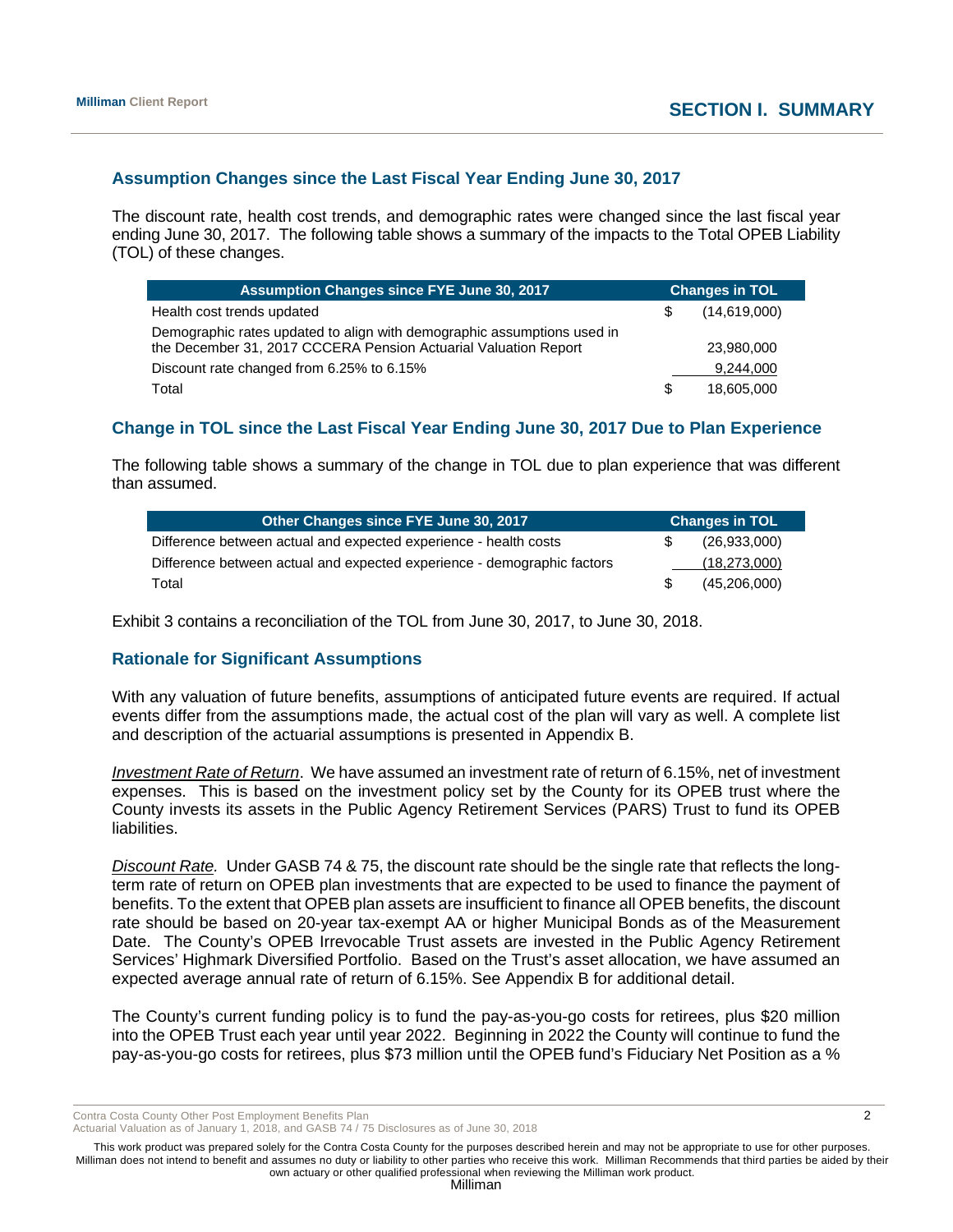of Total OPEB Liability is 60%. Thereafter, the County will contribute an amount each year to maintain the 60% funded status.

GASB 74 and 75 require that a projection regarding future solvency of the OPEB plan be run each year. The projections assume that plan assets earn the assumed rate of return and there are no future changes in the plan provisions or actuarial methods and assumptions. We have run a solvency projection as prescribed in GASB 74 and 75 based on the County's current funding policy, and the Fiduciary Net Position is always projected to be sufficient to cover benefit payments and administrative expenses. Therefore, we have used 6.15% as the discount rate.

*Health Cost Trend*. We have assumed overall health costs of the medical benefits will increase according to the health cost inflation trend derived by using the "Getzen" model developed by the Society of Actuaries. A margin to reflect the impact of excise tax in future years is reflected in the assumed trend.

*Demographic Rates*. The assumptions for turnover, retirement, and mortality used in this valuation are the same as the assumptions used in the December 31, 2017, pension actuarial report from the Contra Costa County Employees' Retirement Association (CCCERA).

A complete summary of the actuarial assumptions is presented in Appendix B.

Contra Costa County Other Post Employment Benefits Plan 3 3

Actuarial Valuation as of January 1, 2018, and GASB 74 / 75 Disclosures as of June 30, 2018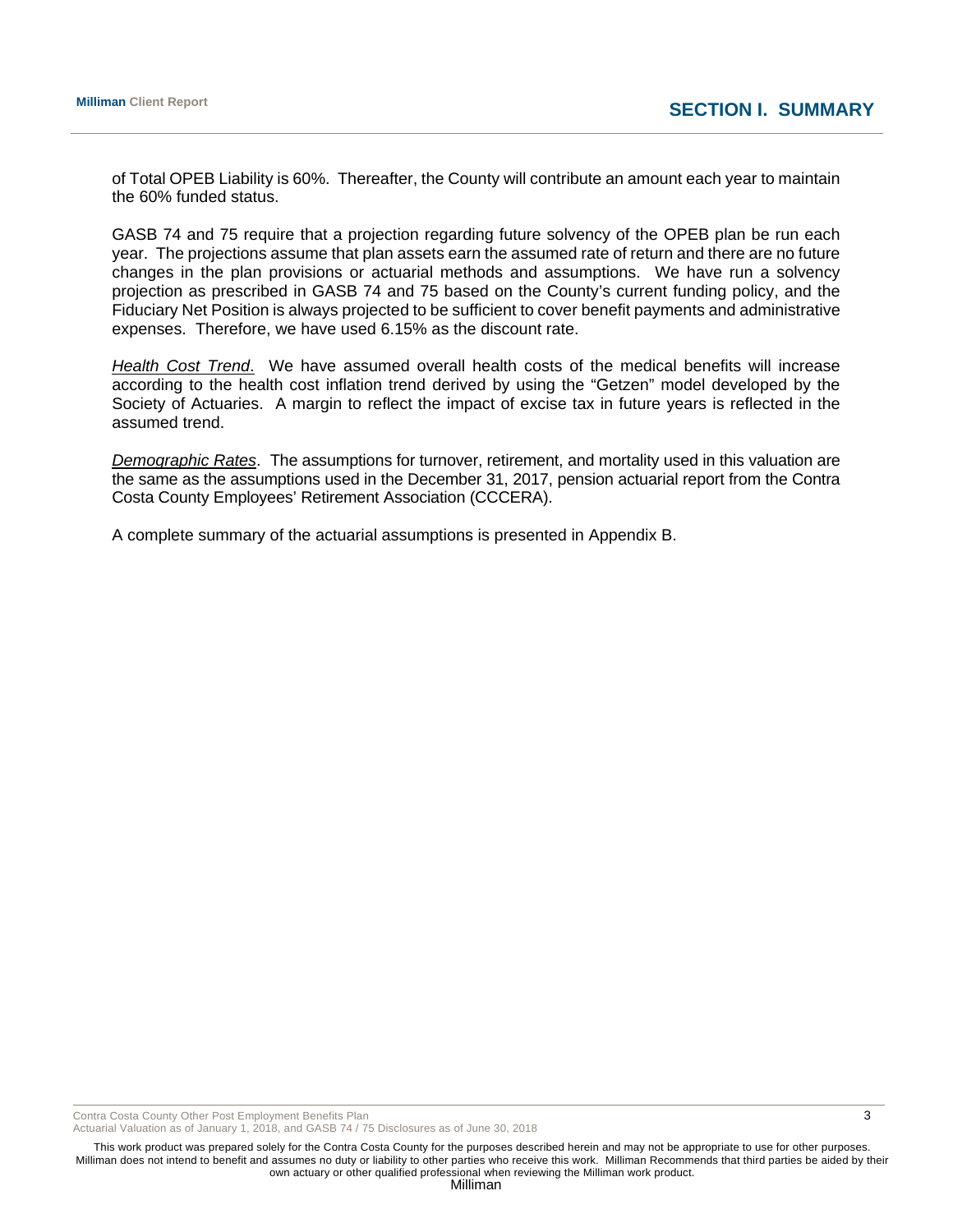# **Exhibit 1. Net OPEB Liabilities**

The Valuation Date is January 1, 2018. This is the date as of which the actuarial valuation is performed. The Measurement Date is June 30, 2018, which is also the GASB 74 and 75 Reporting Date, for the fiscal year ending June 30, 2018. The Total OPEB Liability is projected to June 30, 2018, using standard actuarial techniques as permitted by GASB 74 and 75. The Fiduciary Net Position is the market value of assets as of the fiscal year ending June 30, 2018.

|                                                       | For the Fiscal Year Ending |               |               |             |  |
|-------------------------------------------------------|----------------------------|---------------|---------------|-------------|--|
|                                                       |                            | June 30, 2018 | June 30, 2017 |             |  |
|                                                       |                            |               |               |             |  |
| <b>Total OPEB Liability</b>                           | \$                         | 932,187,000   | \$            | 928,782,000 |  |
| <b>Fiduciary Net Position</b>                         |                            | 269,670,000   |               | 235,216,000 |  |
| Net OPEB Liability                                    | S                          | 662.517.000   | \$            | 693,566,000 |  |
| Fiduciary Net Position as a % of Total OPEB Liability |                            | 28.9%         |               | 25.3%       |  |
|                                                       |                            |               |               |             |  |
| <b>Valuation Date</b>                                 |                            | 1/1/2018      |               | 01/01/2016  |  |
| Measurement date                                      |                            | 6/30/2018     |               | 06/30/2017  |  |
| GASB 74/75 Reporting date                             |                            | 6/30/2018     |               | 06/30/2017  |  |
|                                                       |                            |               |               |             |  |
| Discount Rate                                         |                            | 6.15%         |               | 6.25%       |  |
| Money Weighted Rate of Return                         |                            | 5.49%         |               | 9.18%       |  |

Contra Costa County Other Post Employment Benefits Plan 4 and the state of the state of the state of the state of the state of the state of the state of the state of the state of the state of the state of the state of the

Actuarial Valuation as of January 1, 2018, and GASB 74 / 75 Disclosures as of June 30, 2018

This work product was prepared solely for the Contra Costa County for the purposes described herein and may not be appropriate to use for other purposes. Milliman does not intend to benefit and assumes no duty or liability to other parties who receive this work. Milliman Recommends that third parties be aided by their own actuary or other qualified professional when reviewing the Milliman work product.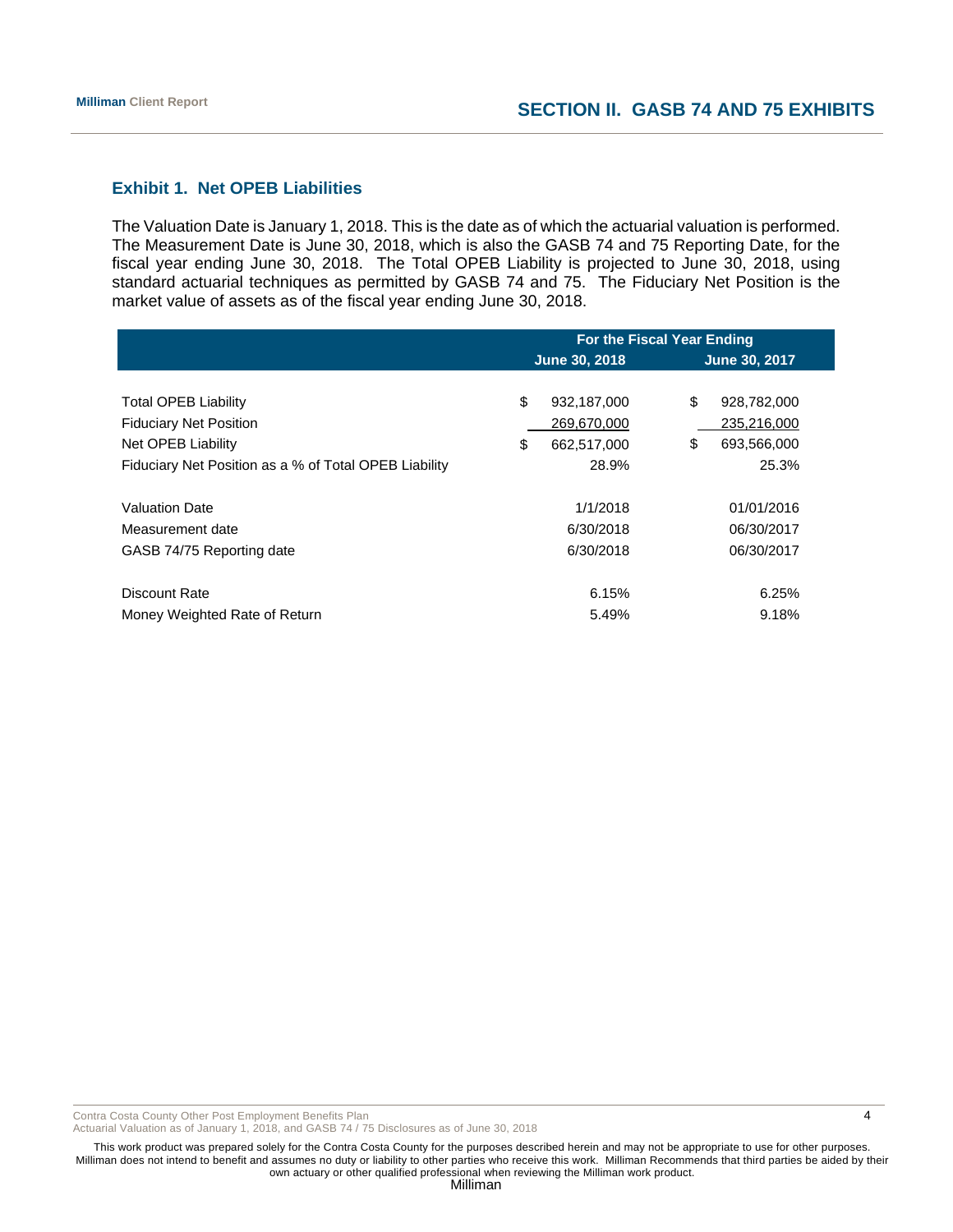# **Exhibit 2. Sensitivity of Net OPEB Liabilities**

GASB 74/75 requires disclosure of the sensitivity of the Net OPEB Liability (NOL) to changes in the discount rate and health care cost trend rates. The liabilities shown below are based on a measurement date of June 30, 2018, and are applicable for the fiscal year ending June 30, 2018.

#### *Sensitivity of the Net OPEB Liability to changes in the discount rate*

The following table shows what the County's Net OPEB Liability (NOL) would be if it were calculated using a discount rate that is 1 percentage point lower or 1 percentage point higher than the current discount rate.

| <b>Sensitivity Analysis</b>            | <b>1% Decrease</b> | <b>Current</b>       | 1% Increase       |
|----------------------------------------|--------------------|----------------------|-------------------|
|                                        | in Discount Rate   | <b>Discount Rate</b> | in Discount Rate  |
|                                        | 5.15%              | 6.15%                | 7.15%             |
| Net OPEB Liability as of June 30, 2018 | 764.503.000        | 662.517.000<br>S.    | 576.743.000<br>S. |

#### *Sensitivity of the Net OPEB Liability to changes in the Healthcare Cost Trend Rates*

The following table shows what the County's Net OPEB Liability (NOL) would be if it were calculated using a Healthcare cost trend that is 1 percentage point lower or 1 percentage point higher than the current Healthcare cost trend rates.

| <b>Sensitivity Analysis</b>            | 1% Decrease             | <b>Current</b>          | 1% Increase             |
|----------------------------------------|-------------------------|-------------------------|-------------------------|
|                                        | in Healthcare           | <b>Healthcare Costs</b> | in Healthcare           |
|                                        | <b>Costs Trend Rate</b> | ⊦Trend Rate             | <b>Costs Trend Rate</b> |
| Net OPEB Liability as of June 30, 2018 | 608,327,000             | 662,517,000             | 728,786,000<br>\$.      |

Contra Costa County Other Post Employment Benefits Plan 5 and 5 and 5 and 5 and 5 and 5 and 5 and 5 and 5 and 5 and 5 and 5 and 5 and 5 and 5 and 5 and 5 and 5 and 5 and 5 and 5 and 5 and 5 and 5 and 5 and 5 and 5 and 5 an

Actuarial Valuation as of January 1, 2018, and GASB 74 / 75 Disclosures as of June 30, 2018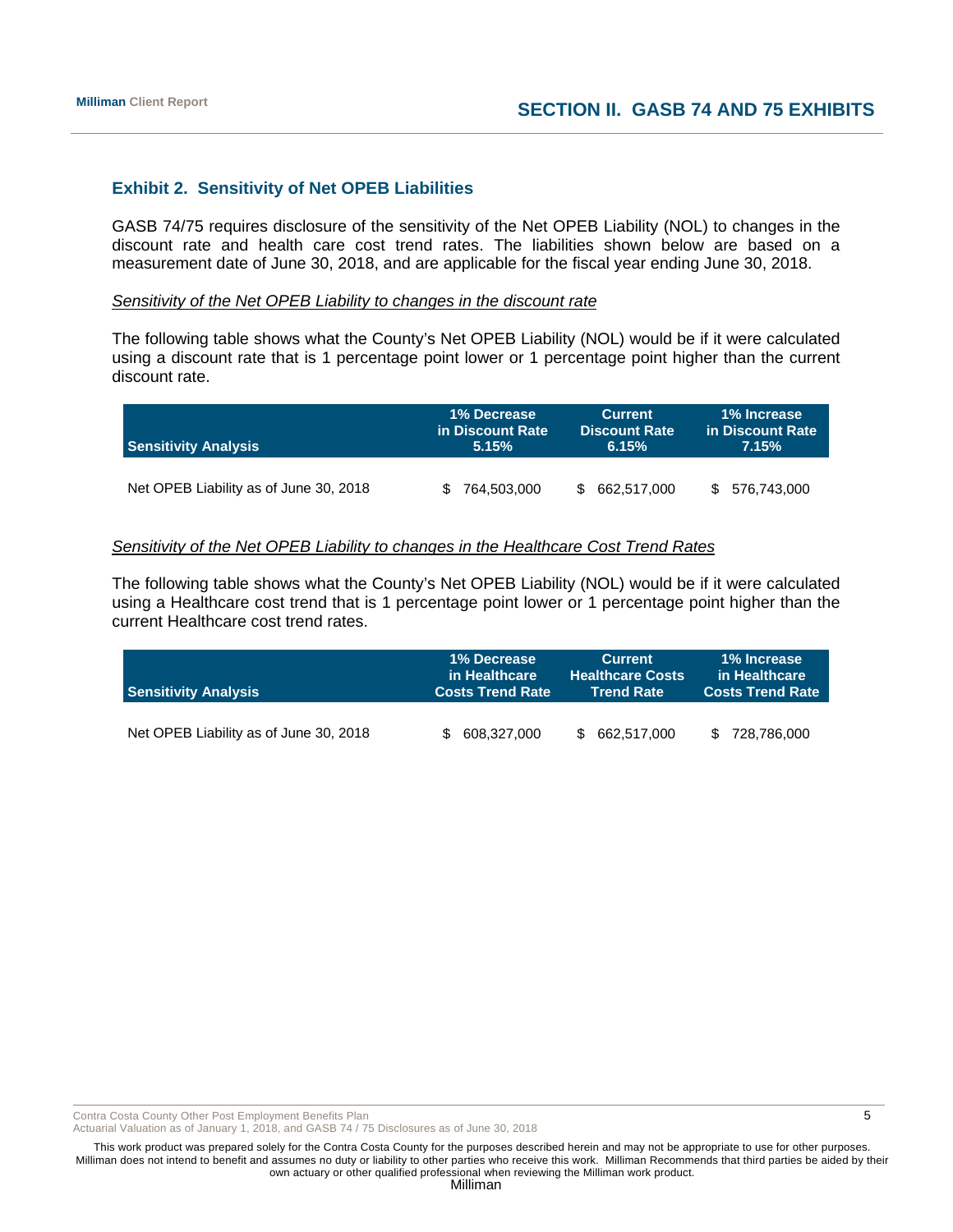# **Exhibit 3. Changes in Net OPEB Liability**

The following exhibit shows a reconciliation of the Net OPEB Liability from the measurement date June 30, 2017, to June 30, 2018, to be reported for the fiscal year ending June 30, 2018.

|                                                                                                         | Increase / (Decrease) |                                       |    |                                              |    |                                     |
|---------------------------------------------------------------------------------------------------------|-----------------------|---------------------------------------|----|----------------------------------------------|----|-------------------------------------|
|                                                                                                         |                       | <b>Total OPEB</b><br><b>Liability</b> |    | <b>Plan Fiduciary</b><br><b>Net Position</b> |    | <b>Net OPEB</b><br><b>Liability</b> |
| Balance as of June 30, 2017                                                                             | \$                    | 928,782,000                           | \$ | 235,216,000                                  | \$ | 693,566,000                         |
| Service cost                                                                                            | \$                    | 27,828,000                            | \$ | $\Omega$                                     | \$ | 27,828,000                          |
| Interest on the total OPEB liability                                                                    |                       | 58,068,000                            |    | 0                                            |    | 58,068,000                          |
| Changes of benefit terms                                                                                |                       | 0                                     |    | 0                                            |    | 0                                   |
| Differences between actual and expected<br>experience with regard to economic or<br>demographic factors |                       | (45,206,000)                          |    | 0                                            |    | (45,206,000)                        |
| Changes of assumptions                                                                                  |                       | 18,605,000                            |    | O                                            |    | 18,605,000                          |
| Benefit payments 1                                                                                      |                       | (55,890,000)                          |    | (55,890,000)                                 |    |                                     |
| Contributions from employer                                                                             |                       | 0                                     |    | 76,990,000 <sup>2</sup>                      |    | (76,990,000)                        |
| Net investment income                                                                                   |                       | 0                                     |    | 13,354,000                                   |    | (13, 354, 000)                      |
| Administrative expense                                                                                  |                       | 0                                     |    |                                              |    |                                     |
| Other changes                                                                                           |                       |                                       |    |                                              |    |                                     |
| Total changes                                                                                           | \$                    | 3,405,000                             | \$ | 34,454,000                                   | \$ | (31,049,000)                        |
| Balance as of June 30, 2018                                                                             | \$                    | 932,187,000                           | \$ | 269,670,000                                  | S  | 662,517,000                         |

<sup>1.</sup> The benefit payment shown is equal to the annual pay-as-you-go cost of \$46,677,000 reported by the County for the fiscal year ending June 30, 2018, increased by \$9,213,000 to reflect the estimated implicit subsidy.

<sup>2.</sup> The County contributed \$21.1 million to the trust fund in FY 2017-18. The amount shown above includes both the contributions made to the trust and the pay-as-you-go benefit payment cost.

Contra Costa County Other Post Employment Benefits Plan 6 and the state of the state of the state of the state of the state of the state of the state of the state of the state of the state of the state of the state of the

Actuarial Valuation as of January 1, 2018, and GASB 74 / 75 Disclosures as of June 30, 2018

This work product was prepared solely for the Contra Costa County for the purposes described herein and may not be appropriate to use for other purposes. Milliman does not intend to benefit and assumes no duty or liability to other parties who receive this work. Milliman Recommends that third parties be aided by their own actuary or other qualified professional when reviewing the Milliman work product.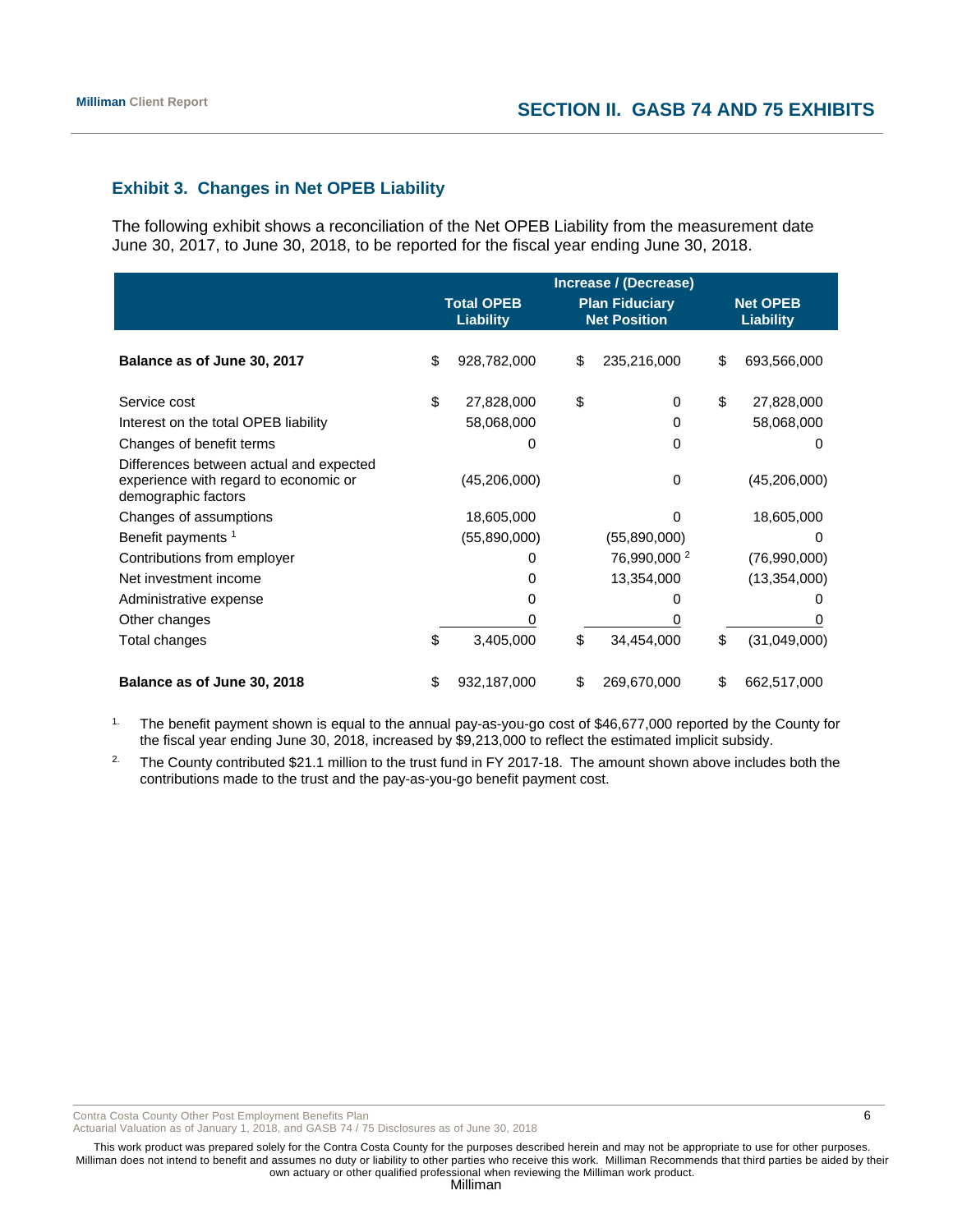# **Exhibit 4. Money Weighted Investment Return**

GASB 74 requires the disclosure of the money-weighted rate of return on plan investments. The money-weighted rate of return considers the changing amounts actually invested during a period and weights the amount of OPEB Trust investments by the proportion of time they are available to earn a return during that period. External cash flows are determined on a monthly basis and are assumed to occur at the beginning of each month. The Net External Cash Flows shown below represent employer contribution to the Trust. There were no cash outflows from the Trust during fiscal year. The moneyweighted rate of return is calculated net of investment expenses.

|                                         | <b>Net External</b><br><b>Cash Flows</b> | <b>Periods</b><br><b>Invested</b> | <b>Period</b><br><b>Weight</b> | <b>Net External Cash</b><br><b>Flows with</b><br><b>Interest</b> |
|-----------------------------------------|------------------------------------------|-----------------------------------|--------------------------------|------------------------------------------------------------------|
| Beginning Balance - July 1, 2017        | \$235,216,000                            | 12                                | 1.00                           | \$<br>248,135,000                                                |
| <b>Monthly Net External Cash Flows:</b> |                                          |                                   |                                |                                                                  |
| July                                    | 0                                        | 12                                | 1.00                           | 0                                                                |
| August                                  | $\Omega$                                 | 11                                | 0.92                           | 0                                                                |
| September                               | 0                                        | 10                                | 0.83                           | 0                                                                |
| October                                 | 5,040,000                                | 9                                 | 0.75                           | 5,247,000                                                        |
| November                                | 0                                        | 8                                 | 0.67                           | 0                                                                |
| December                                | $\Omega$                                 | 7                                 | 0.58                           | $\Omega$                                                         |
| January                                 | 5,000,000                                | 6                                 | 0.50                           | 5,135,000                                                        |
| February                                | 0                                        | 5                                 | 0.42                           | 0                                                                |
| March                                   | 0                                        | 4                                 | 0.33                           | 0                                                                |
| April                                   | 5,000,000                                | 3                                 | 0.25                           | 5,067,000                                                        |
| May                                     | $\Omega$                                 | $\overline{c}$                    | 0.17                           | 0                                                                |
| June                                    | 6,060,000                                | 1                                 | 0.08                           | 6,086,000                                                        |
| Ending Value - June 30, 2018            | \$256,316,000                            |                                   |                                | \$<br>269,670,000                                                |

| <b>Year Ending June 30</b> | <b>Money Weighted</b><br><b>Investment Return</b> |
|----------------------------|---------------------------------------------------|
| 2018                       | 5.49%                                             |
| 2017                       | 9.18%                                             |

Contra Costa County Other Post Employment Benefits Plan 7 and 7 and 7 and 7 and 7 and 7 and 7 and 7 and 7 and 7 and 7 and 7 and 7 and 7 and 7 and 7 and 7 and 7 and 7 and 7 and 7 and 7 and 7 and 7 and 7 and 7 and 7 and 7 an

Actuarial Valuation as of January 1, 2018, and GASB 74 / 75 Disclosures as of June 30, 2018

This work product was prepared solely for the Contra Costa County for the purposes described herein and may not be appropriate to use for other purposes. Milliman does not intend to benefit and assumes no duty or liability to other parties who receive this work. Milliman Recommends that third parties be aided by their own actuary or other qualified professional when reviewing the Milliman work product.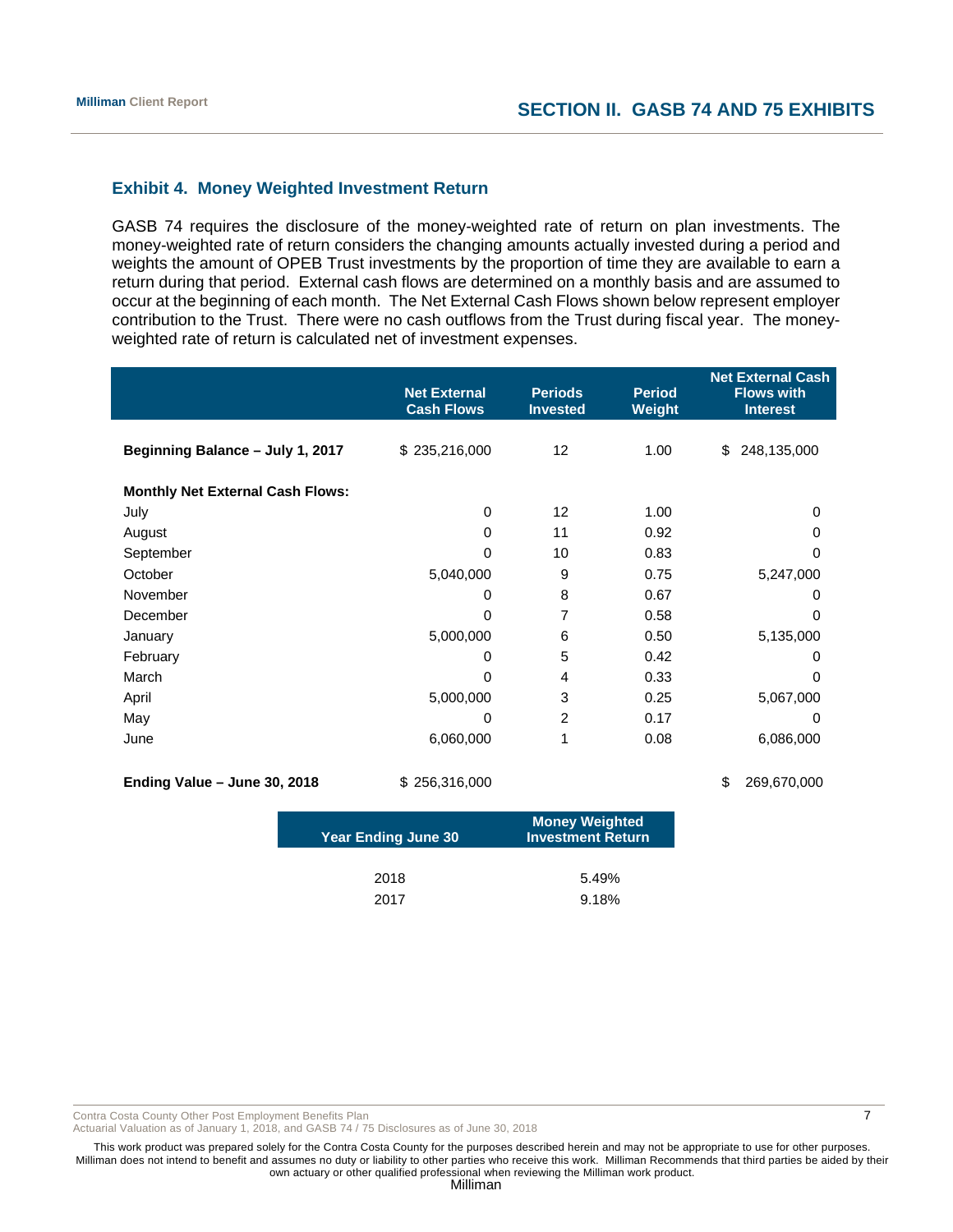# **Exhibit 5. Calculation of OPEB Expense and Deferred Inflows/Outflows**

The following tables shows the development of the OPEB expense and deferred inflows/outflows of resources.

|                                                         | For the Fiscal Year Ending |                         |    |                          |  |  |
|---------------------------------------------------------|----------------------------|-------------------------|----|--------------------------|--|--|
| <b>OPEB Expense</b>                                     |                            | June 30, 2018           |    | June 30, 2017            |  |  |
|                                                         |                            |                         |    |                          |  |  |
| Service cost                                            | \$                         | 27,828,000              | \$ | 26,191,000               |  |  |
| Interest on the total OPEB liability                    |                            | 58,068,000              |    | 56,298,000               |  |  |
| Effect of plan changes                                  |                            | O                       |    | O)                       |  |  |
| Administrative expense                                  |                            | 0                       |    | 0                        |  |  |
| Member contributions                                    |                            | 0                       |    | 0                        |  |  |
| Expected investment return, net of investment expenses  |                            | (15,350,000)            |    | (12,880,000)             |  |  |
|                                                         |                            |                         |    |                          |  |  |
| Recognition of Deferred (Inflows)/Outflows of Resources |                            |                         |    |                          |  |  |
| Economic/demographic (gains) or losses                  |                            | (7,945,000)             |    | 0                        |  |  |
| Assumption changes or inputs                            |                            | 3,270,000               |    | o                        |  |  |
| Investment (gains) or losses                            |                            | (766,000)               |    | (1, 165, 000)            |  |  |
| <b>Total Recognition</b>                                |                            | (5,441,000)             |    | (1, 165, 000)            |  |  |
| OPEB expense                                            | \$                         | 65,105,000              | \$ | 68,444,000               |  |  |
|                                                         |                            | <b>Deferred Inflows</b> |    | <b>Deferred Outflows</b> |  |  |
| Deferred (Inflows) / Outflows of Resources              |                            | of Resources            |    | of Resources             |  |  |
| Differences between expected and actual experience      | \$                         | (37, 261, 000)          | \$ | 0                        |  |  |
| Changes of assumptions                                  |                            | 0                       |    | 15,335,000               |  |  |
| Net difference between projected and actual earnings    |                            | (3,495,000)             |    | 1,597,000                |  |  |
| Contributions made subsequent to measurement date       |                            | 0                       |    |                          |  |  |
| Total                                                   | \$                         | (40,756,000)            | \$ | 16,932,000               |  |  |

Amounts currently reported as deferred inflows of resources and outflows of resources related to OPEB will be recognized in OPEB expense as follows:

| <b>Fiscal Year Ending</b><br>June 30 | <b>Recognized Deferred (Inflows)</b><br>and Outflows of Resources |
|--------------------------------------|-------------------------------------------------------------------|
| 2019                                 | \$<br>(5,441,000)                                                 |
| 2020                                 | (5,441,000)                                                       |
| 2021                                 | (5,441,000)                                                       |
| 2022                                 | (4,275,000)                                                       |
| 2023                                 | (3,226,000)                                                       |
| Thereafter                           |                                                                   |

Contra Costa County Other Post Employment Benefits Plan 8 and 2008 and 2008 and 2008 and 2008 and 2008 and 2008 and 2008 and 2008 and 2008 and 2008 and 2008 and 2008 and 2008 and 2008 and 2008 and 2008 and 2008 and 2008 an

Actuarial Valuation as of January 1, 2018, and GASB 74 / 75 Disclosures as of June 30, 2018

This work product was prepared solely for the Contra Costa County for the purposes described herein and may not be appropriate to use for other purposes. Milliman does not intend to benefit and assumes no duty or liability to other parties who receive this work. Milliman Recommends that third parties be aided by their own actuary or other qualified professional when reviewing the Milliman work product.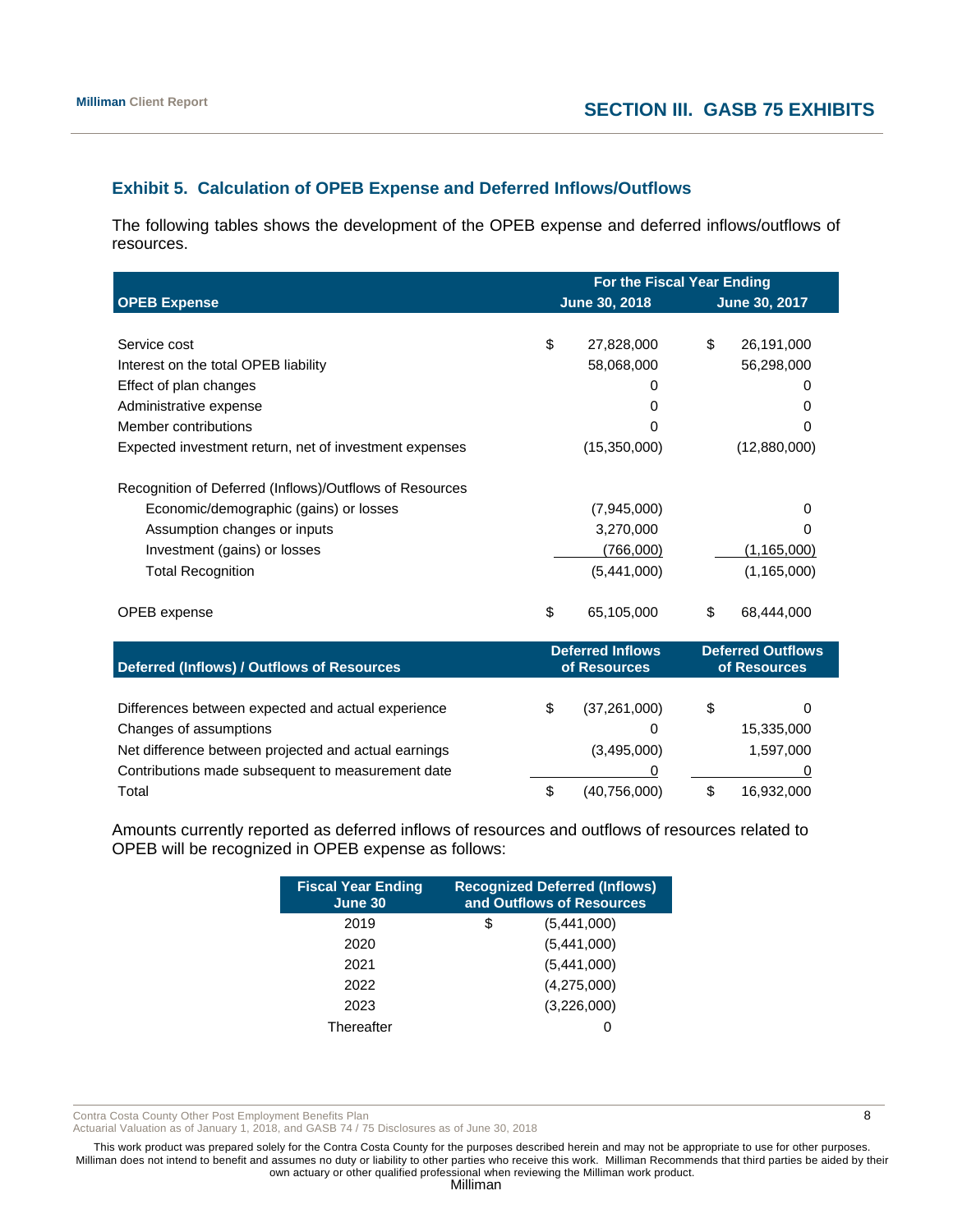# **Exhibit 6. Schedule of Deferred Inflows and Outflows of Resources**

Investment (gains)/losses are recognized in OPEB expense over a period of five years. Economic/demographic (gains)/losses and assumption changes or inputs are recognized over the average remaining service life for all active and inactive members. Since there is no expected future service for inactives, their remaining service is equal to zero for purposes of computing the average remaining service life.

| <b>Date</b><br><b>Established</b>      |    | <b>Original</b><br><b>Amount</b> | <b>Original</b><br><b>Recognition</b><br><b>Period</b> | <b>Balance of</b><br><b>Deferred</b><br>(Inflows)/Outflows<br>06/30/2018 |                                         | <b>Remaining</b><br><b>Recognition</b><br><b>Period</b> |          | <b>Amount</b><br><b>Recognized in</b><br><b>Expense</b><br>06/30/2018 |
|----------------------------------------|----|----------------------------------|--------------------------------------------------------|--------------------------------------------------------------------------|-----------------------------------------|---------------------------------------------------------|----------|-----------------------------------------------------------------------|
| Investment (gains) or losses           |    |                                  |                                                        |                                                                          |                                         |                                                         |          |                                                                       |
| 06/30/2018<br>06/30/2017<br>Total      | \$ | 1,996,000<br>(5,825,000)         | 5.00<br>5.00                                           | \$<br>\$                                                                 | 1,597,000<br>(3,495,000)<br>(1,898,000) | 5.00<br>4.00                                            | \$<br>\$ | 399,000<br>(1, 165, 000)<br>(766,000)                                 |
| Economic/demographic (gains) or losses |    |                                  |                                                        |                                                                          |                                         |                                                         |          |                                                                       |
| 06/30/2018<br>06/30/2017<br>Total      | \$ | (45, 206, 000)<br>0              | 5.69<br>5.52                                           | \$<br>\$                                                                 | (37, 261, 000)<br>0<br>(37, 261, 000)   | 5.69<br>4.52                                            | \$<br>\$ | (7,945,000)<br>0<br>(7,945,000)                                       |
| <b>Assumption changes</b>              |    |                                  |                                                        |                                                                          |                                         |                                                         |          |                                                                       |
| 06/30/2018<br>06/30/2017<br>Total      | \$ | 18,605,000<br>0                  | 5.69<br>5.52                                           | \$<br>\$                                                                 | 15,335,000<br>0<br>15,335,000           | 5.69<br>4.52                                            | \$<br>\$ | 3,270,000<br>0<br>3,270,000                                           |

Contra Costa County Other Post Employment Benefits Plan 6 and 1999 and 1999 and 1999 and 1999 and 1999 and 199

Actuarial Valuation as of January 1, 2018, and GASB 74 / 75 Disclosures as of June 30, 2018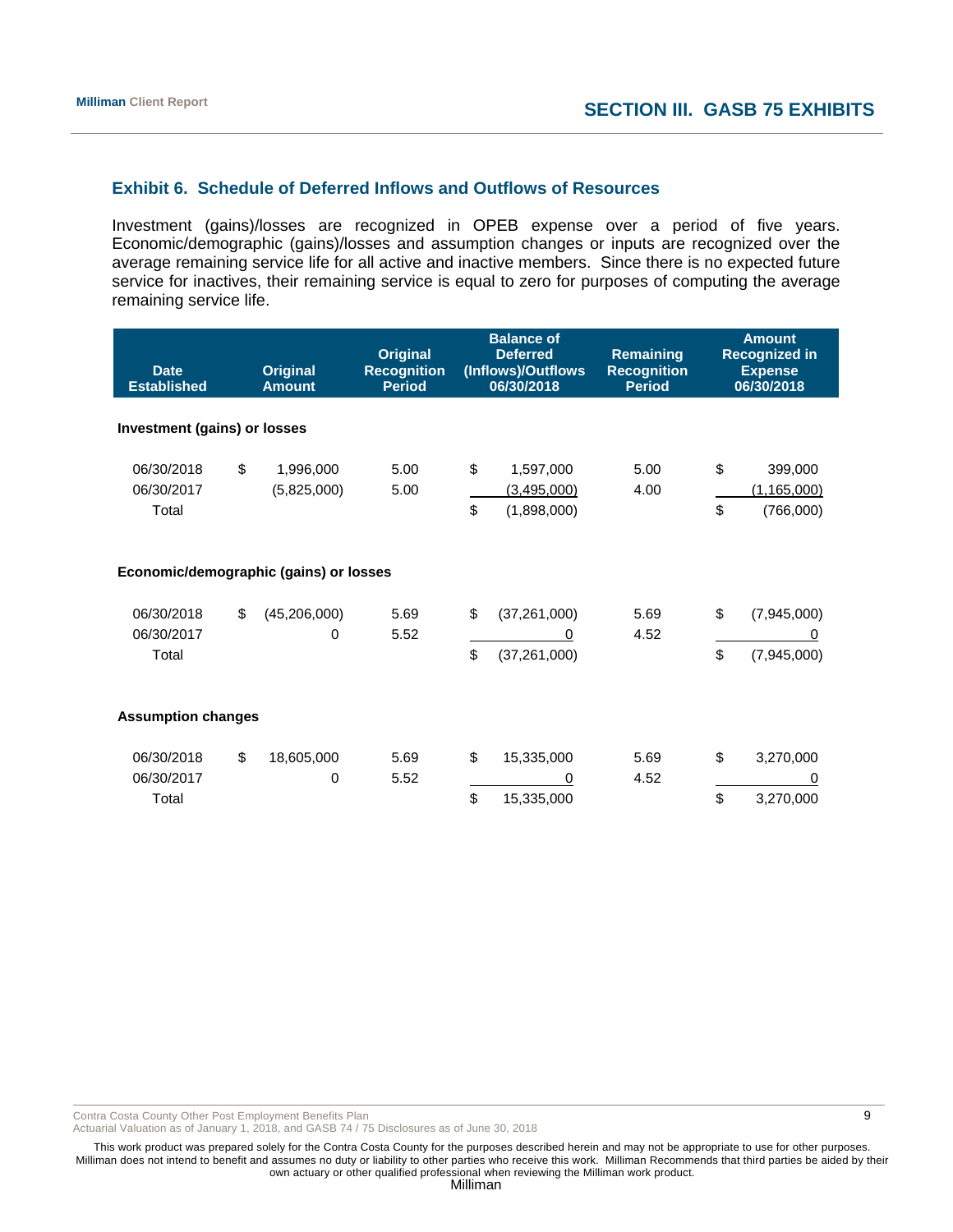# **Exhibit 7. Total OPEB Liabilities by Entity**

The following table shows a breakdown of the County's GASB 75 Total OPEB Liability by each entity shown below.

|                                                        | As of June 30, 2018         |
|--------------------------------------------------------|-----------------------------|
| <b>Entity</b>                                          | <b>Total OPEB Liability</b> |
| Safety Non-Fire                                        | \$<br>240,594,000           |
| <b>CCC Fire</b>                                        | 109,952,000                 |
| Hospital                                               | 179,044,000                 |
| <b>CCHP</b>                                            | 9,530,000                   |
| Airport                                                | 1,802,000                   |
| CCC Retirement System (Retired before January 1, 2015) | 1,717,000                   |
| All Other CCC Departments                              | 389,548,000                 |
| Total                                                  | \$<br>932,187,000           |

Contra Costa County Other Post Employment Benefits Plan 10 and the state of the state of the state of the state of the state of the state of the state of the state of the state of the state of the state of the state of the

Actuarial Valuation as of January 1, 2018, and GASB 74 / 75 Disclosures as of June 30, 2018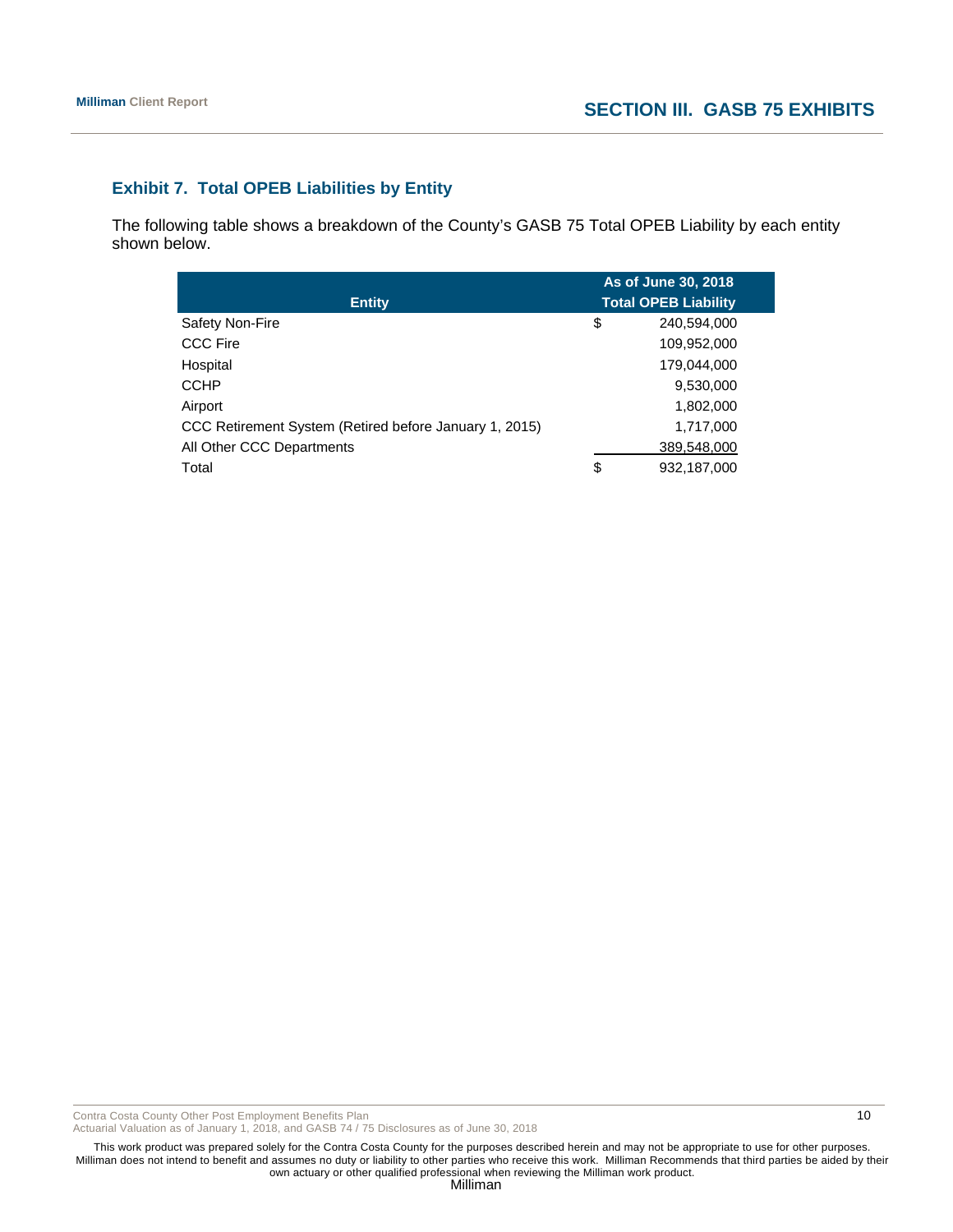# **Appendix A. Summary of Plan Benefits**

The following description of retiree health benefits is intended to be only a brief summary and is not complete information.

#### *Eligibility*

Currently, employees may receive retiree health benefits if they retire from the County, are receiving a pension from CCCERA, and meet certain eligibility requirements as follows:

General employees - age 50 with 10 years of pension service or age 70 with a vested pension, or after 30 years of pension service with no age requirement.

Safety employees - age 50 with 10 years of pension service or age 70 with a vested pension, or after 20 years of pension service with no age requirement.

Employees hired after December 31, 2006 and represented by the following bargaining groups (AFSCME, California Nurses Association, Deputy District Attorneys' Association, Public Defenders Association, IFPTE, Western Council of Engineers, SEIU, PEU, Probation Peace Officers Association, and Unrepresented) also must have 15 years of County service.

Employees hired on or after October 1, 2005, and represented by the Physicians' and Dentists' Organization also must have 15 years of County service.

#### *Health Benefits*

Currently, eligible retirees and their dependents are covered either under the Contra Costa Health Plans, Health Net plans, Kaiser plans, or health plans sponsored by CalPERS (PEMHCA). Coverage may be provided for a retiree and surviving spouse as long as retiree and surviving spouse monthly premium contributions are paid. The County may pay a subsidy toward eligible retirees' monthly medical and dental premiums. This subsidy may vary by bargaining unit and date of hire as described in this appendix. Employees hired on or after dates described in the table below and represented by the following bargaining groups must pay the entire cost of premiums to maintain coverage.

| <b>Bargaining Unit Name</b>                         | Hire Date on or after which eligible retirees<br>must pay entire cost of premiums |  |  |
|-----------------------------------------------------|-----------------------------------------------------------------------------------|--|--|
| <b>IFPTE, Unrepresented</b>                         | January 1, 2009                                                                   |  |  |
| AFSCME, Western Council of Engineers, SEIU, and PEU | January 1, 2010                                                                   |  |  |
| Deputy District Attorneys Association               | December 14, 2010                                                                 |  |  |
| Probation Peace Officers Association of CCC         | January 1, 2011                                                                   |  |  |
| <b>CCC Public Defenders Association</b>             | March 1, 2011                                                                     |  |  |

All surviving spouses must pay the entire cost of premiums to maintain coverage, with the exception of the following bargaining groups for whom the surviving spouse receives the same County subsidy as the retiree (covered by CalPERS health plans): Sheriff (A8), Fire Chief (BD), Sworn Exec. Mgmt. (BS), Fire Management (HA), Deputy Sheriffs (V#, VH, VN), Fire Suppression and Prevention (4N), Fire District Safety Management (BF), and D.A. Investigators (XJ).

Contra Costa County Other Post Employment Benefits Plan 11 and 11 and 200 and 200 and 200 and 200 and 200 and 200 and 200 and 200 and 200 and 200 and 200 and 200 and 200 and 200 and 200 and 200 and 200 and 200 and 200 and

Actuarial Valuation as of January 1, 2018, and GASB 74 / 75 Disclosures as of June 30, 2018

This work product was prepared solely for the Contra Costa County for the purposes described herein and may not be appropriate to use for other purposes. Milliman does not intend to benefit and assumes no duty or liability to other parties who receive this work. Milliman Recommends that third parties be aided by their own actuary or other qualified professional when reviewing the Milliman work product.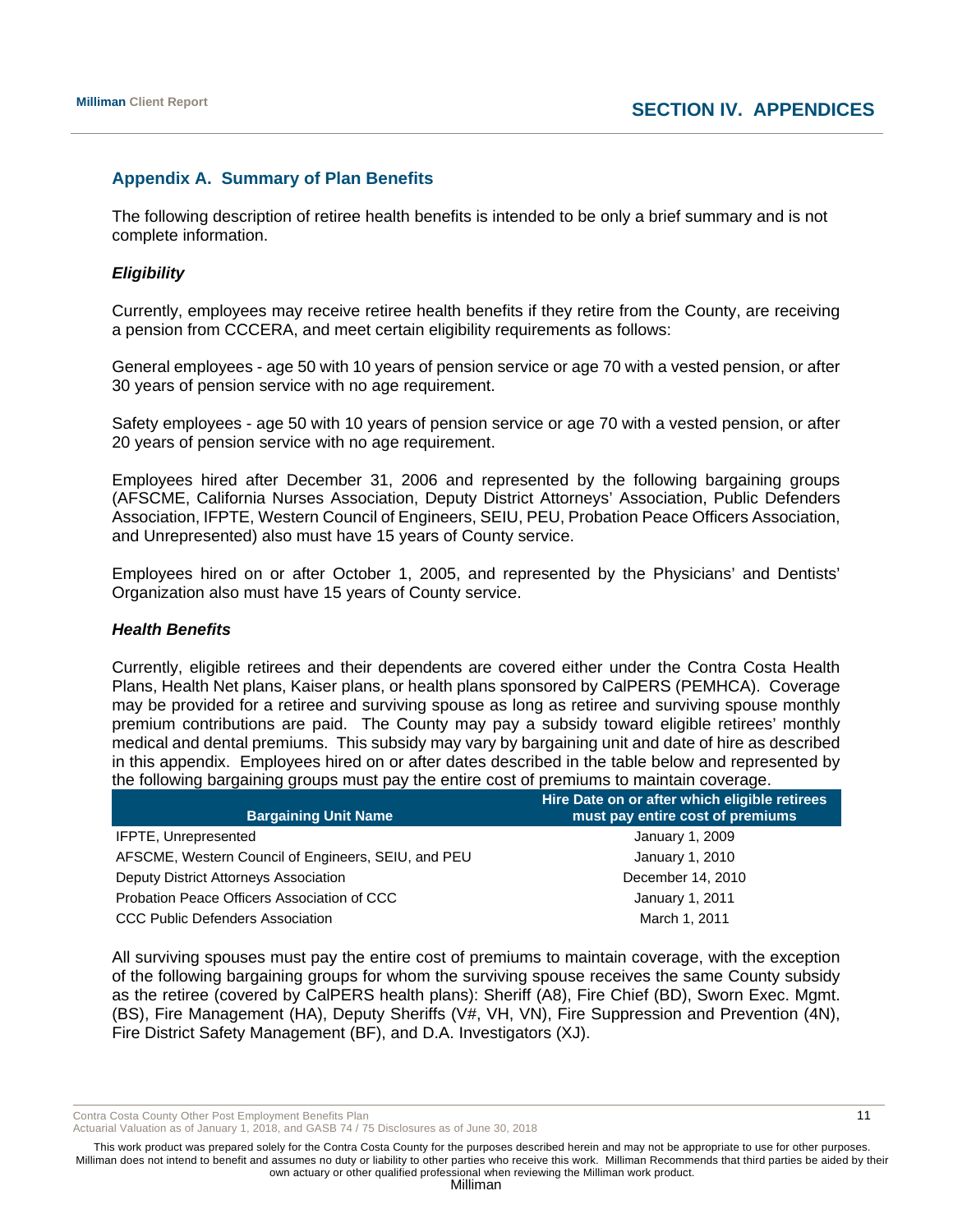# *Bargaining Units V#, VH, VN, F8, FW and Elected (Safety) Officials / Sworn Management Employees in (A8, B8, BS)*

Currently, for eligible retirees from the bargaining units listed in the table below, the County will contribute toward the cost of monthly premiums (medical and dental) an amount equal to the actual dollar monthly premium amount paid by the County as of November 30, 2013, at each coverage level, plus 50% of the actual premium increase for 2014 and all future years.

Retirees who elected dental coverage without health coverage will pay one cent (\$0.01) per month for 2013, plus 50% of the actual premium increase for 2014 and all future years.

| <b>Bargaining</b><br><b>Unit Code</b> | <b>Bargaining Unit Name</b>    | General /<br><b>Safety</b> |
|---------------------------------------|--------------------------------|----------------------------|
| F8                                    | Unrep Classified & Exempt-Othr | General                    |
| <b>FW</b>                             | Unrep CI & Ex-Sworn Peace Offc | Safety                     |
| V#                                    | Sheriff's Sworn Mgmt Unit      | Safety                     |
| VH                                    | Deputy Sheriff's Unit-Sworn    | Safety                     |
| VN                                    | Deputy Sheriff's Unit-NonSworn | General                    |
| <b>BS</b>                             | Sworn Management Employees     | Safety                     |
| A8                                    | Elected Officials (DSA)        | Safety                     |
| B <sub>8</sub>                        | Elected Officials (DSA)        | Safety                     |

For employees hired between January 2, 2007, and September 30, 2011, and represented by the Deputy Sheriffs' Association, the County subsidy is subject to a vesting schedule as shown in the table below.

| <b>Credited Years of</b><br><b>Service</b> | <b>Percentage of Employer</b><br><b>Contribution</b> |
|--------------------------------------------|------------------------------------------------------|
| 10                                         | 50                                                   |
| 11                                         | 55                                                   |
| 12                                         | 60                                                   |
| 13                                         | 65                                                   |
| 14                                         | 70                                                   |
| 15                                         | 75                                                   |
| 16                                         | 80                                                   |
| 17                                         | 85                                                   |
| 18                                         | 90                                                   |
| 19                                         | 95                                                   |
| 20 or more                                 | 100                                                  |

Contra Costa County Other Post Employment Benefits Plan 12 and 12 and 12 and 12 and 12 and 12 and 12 and 12 and 12 and 12 and 12 and 12 and 12 and 12 and 12 and 12 and 12 and 12 and 12 and 12 and 12 and 12 and 12 and 12 an

Actuarial Valuation as of January 1, 2018, and GASB 74 / 75 Disclosures as of June 30, 2018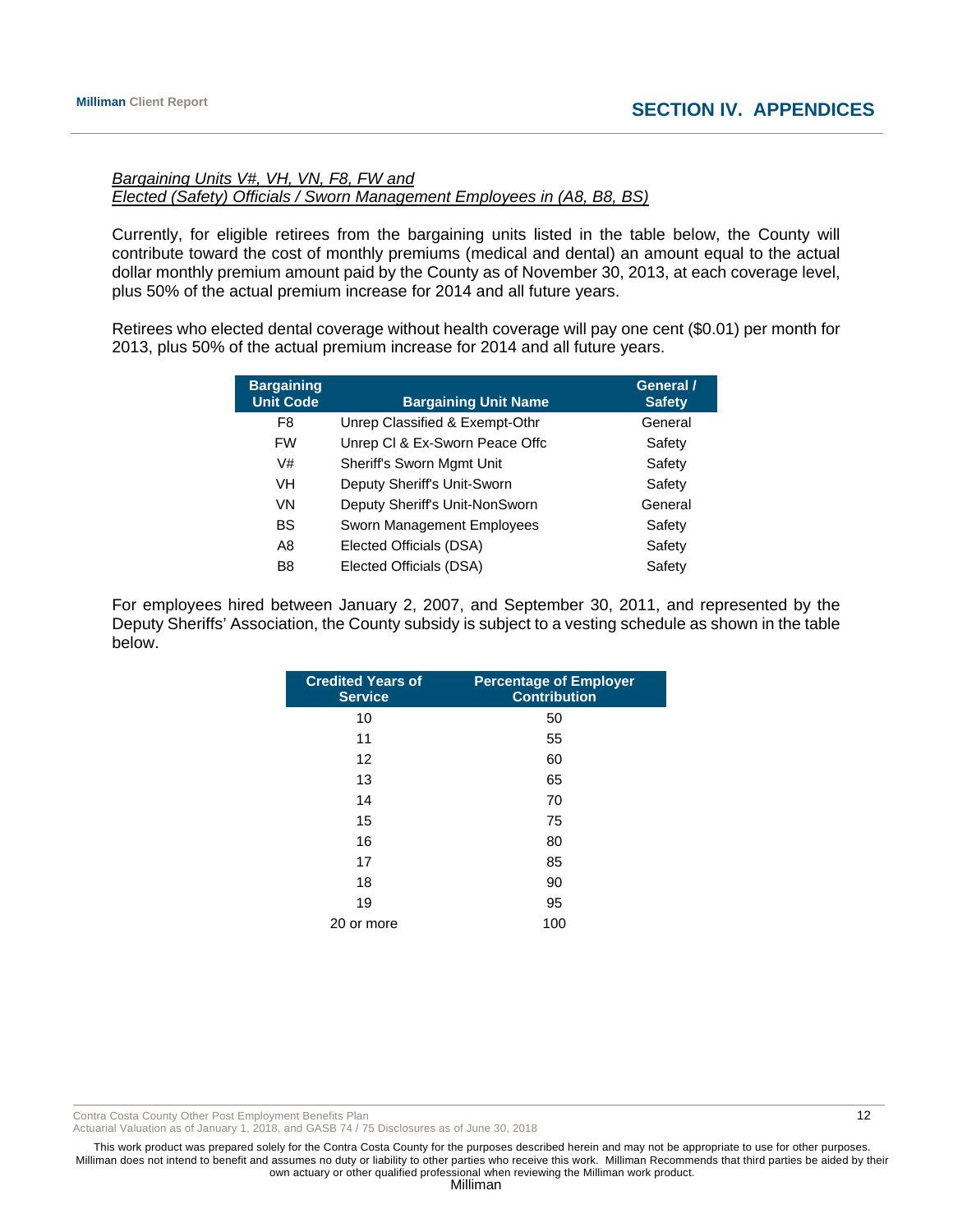#### *Bargaining Unit HA – Fire Management*

Currently, for eligible Fire Management retirees represented by United Chief Officers Association (UCOA) with bargaining unit code HA, the County will subsidize an amount equal to 80% of the CalPERS Kaiser Bay Area premium at each coverage level (employee only, employee + one, employee + two or more) for any region in which the retiree resides, but the County's subsidy will not exceed the total premium of a lower cost plan.

*Health Premium Subsidy on or after December 1, 2016*: For the plan year that begins on January 1, 2017 and each calendar year thereafter, the maximum monthly premium subsidy the District will pay for each health plan is equal to the actual dollar monthly premium subsidy that is paid by the District for that plan as of November 30, 2016. In addition, if there is an increase in the monthly premium charged by a health plan for 2017, the District and the employee will each pay fifty percent (50%) of that increase. For each plan year thereafter, and for each plan, the District and the employee will each pay fifty (50%) of the monthly premium increase above the 2016 plan premiums.

*Dental Subsidy for Retirees with Medical Coverage:* For eligible retirees from bargaining unit HA enrolled in both a medical and dental plan, for the plan year that begins on January 1, 2016, the District will pay a monthly premium subsidy for each dental plan that is equal to the actual dollar monthly premium subsidy that is paid by the District as of November 30, 2015. In addition, if there is an increase in the monthly premium charged by a dental plan for 2016, the District and the employee will each pay fifty percent (50%) of that increase. For each plan year thereafter, the District and the employee will each pay fifty percent (50%) of the monthly premium increase above the 2015 plan premium.

*Dental Subsidy for Retirees without Medical Coverage:* For eligible retirees from bargaining unit HA enrolled in a dental plan only without health coverage, beginning on January 1, 2016, the District will pay a monthly dental premium subsidy for each dental plan that is equal to the actual dollar monthly premium subsidy that is paid by the District for 2015. If there is an increase in the premium charged by a dental plan for 2016, the District and the employee will each pay fifty percent (50%) of the increase. For each plan year thereafter, the District and the employee will each pay fifty percent (50%) of the premium increase that is above the 2015 plan premium.

Contra Costa County Other Post Employment Benefits Plan 13 and 13 and 13 and 13 and 13 and 13 and 13 and 13 and 13 and 13 and 13 and 13 and 13 and 13 and 13 and 13 and 13 and 13 and 13 and 13 and 13 and 13 and 13 and 13 an

Actuarial Valuation as of January 1, 2018, and GASB 74 / 75 Disclosures as of June 30, 2018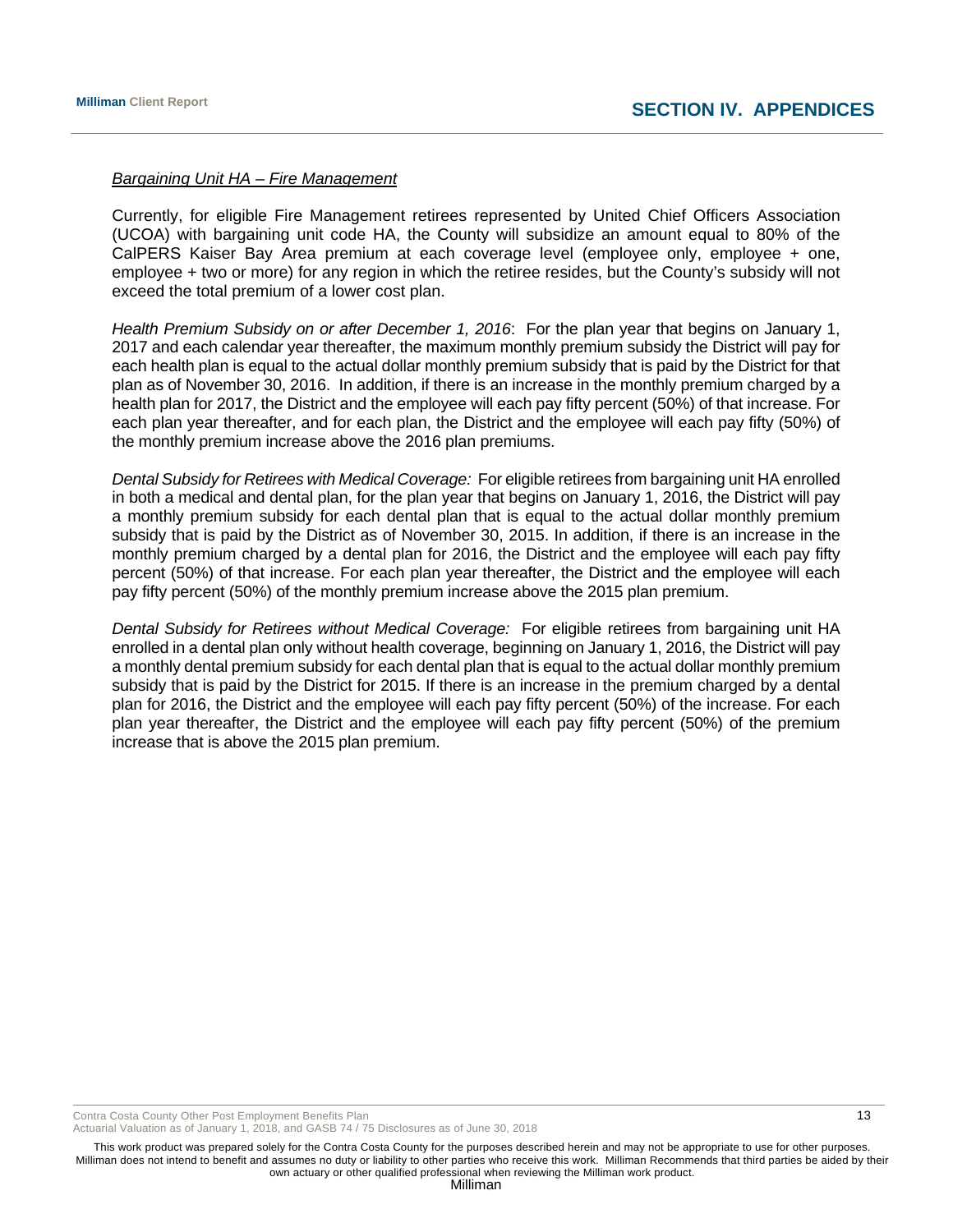#### *Bargaining Unit XJ – D.A. Investigators*

*Health Premium Subsidy:* For the plan year that begins on January 1, 2015, the County will pay the following monthly medical premium subsidy:

| Coverage                                           | <b>Monthly Premium</b><br><b>Subsidy</b> |
|----------------------------------------------------|------------------------------------------|
| Employee/Retiree/Survivor Only                     | 608.87                                   |
| Employee/Retiree/Survivor & One Dependent          | 1.217.74                                 |
| Employee/Retiree/Survivor & Two or more Dependents | 1.583.07                                 |

In addition, if there is an increase in the monthly premium charged by a health plan for 2015 that exceeds the above stated amounts, the County and the retiree will each pay fifty percent (50%) of that increase. For 2016, the County premium subsidy varies by plan depending on the actual premium increase that occurred for each plan. For each calendar year thereafter, the County and the retiree will each pay fifty percent (50%) of any premium increase for each health plan.

*Dental Premium Subsidy:* For the plan year that begins on January 1, 2015, the County will pay the following monthly dental premium subsidy:

|                  | <b>With Health</b>  |         |                     | <b>Without Health</b>  |
|------------------|---------------------|---------|---------------------|------------------------|
| <b>DeltaCare</b> |                     |         |                     |                        |
| Coverage         | <b>Delta Dental</b> | (PMI)   | <b>Delta Dental</b> | <b>DeltaCare (PMI)</b> |
| Single           | \$32.69             | \$22.30 | \$42.44             | \$28.91                |
| Family           | 73.64               | 48.19   | 95.62               | 61.49                  |

In addition, if there is an increase in the monthly premium charged by a health plan for 2015 that exceeds the above stated amounts, the County and the retiree will each pay fifty percent (50%) of that increase. For each calendar year thereafter, the County and the retiree will each pay fifty percent (50%) of any premium increase for each dental plan.

#### *Bargaining Unit 4N - Fire Suppression and Prevention*

*Health Premium Subsidy*: For 2016 and each calendar year thereafter, the prior year's District subsidy for each medical plan and rate tier will increase by 50% of the actual premium increase in the medical plan and rate tier in which the member is enrolled.

*Dental Premium Subsidy*: For eligible retirees from bargaining unit 4N enrolled in both a medical and dental plan, the District will pay a subsidy equal to 50% of the cost of monthly dental premiums in 2016 and later. For retirees enrolled only in a dental plan, retirees are required to pay \$0.01 per month for dental coverage. For 2016 and later, the required monthly contribution from retirees would increase each year by 50% of the dental premium increase.

Contra Costa County Other Post Employment Benefits Plan 14 and 2008 12 and 2008 12 and 2008 12 and 2008 12 and 2008 12

Actuarial Valuation as of January 1, 2018, and GASB 74 / 75 Disclosures as of June 30, 2018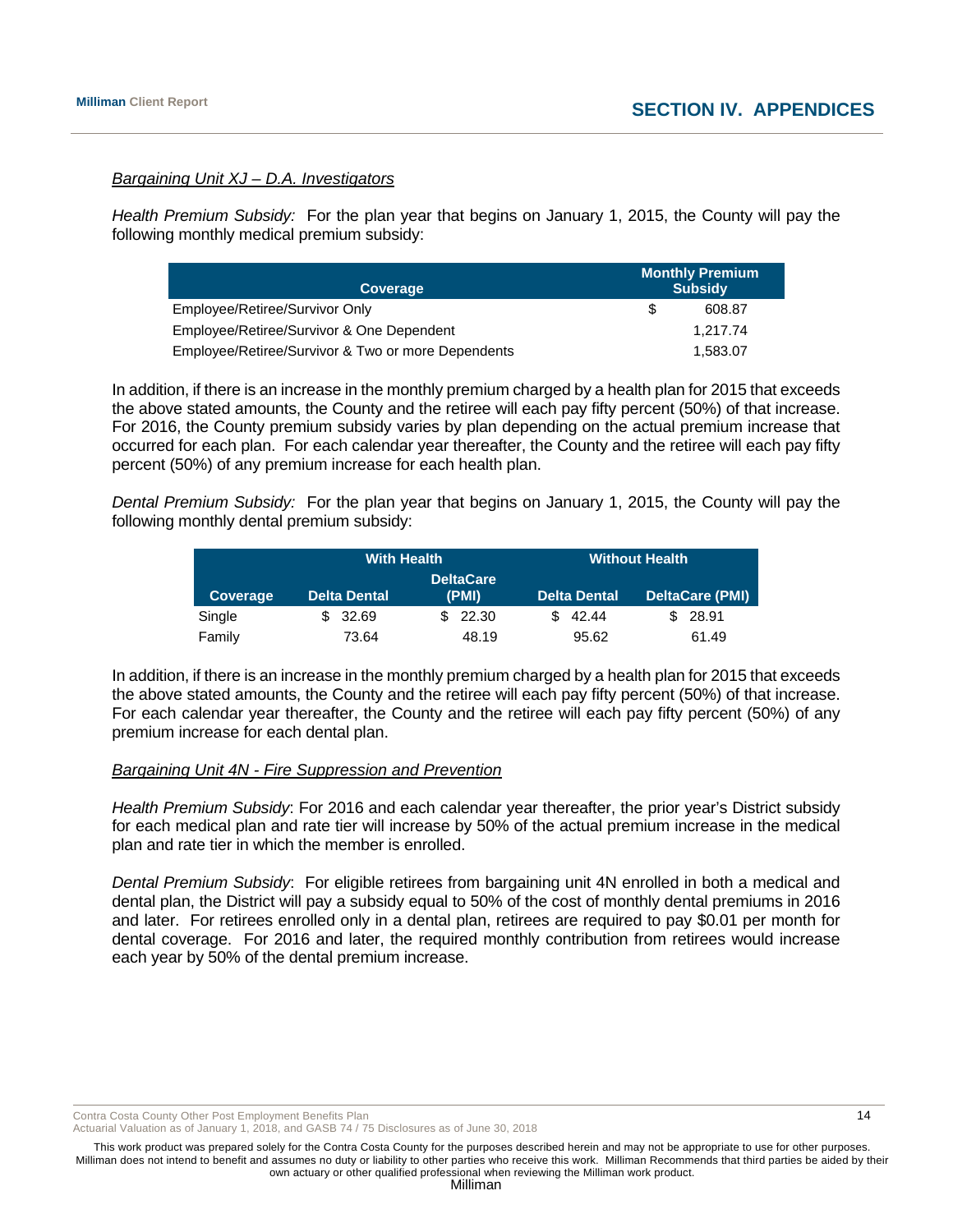# *Bargaining Units 1P (plus formerly 1R and 1X) – Physicians & Dentists*

Beginning on January 1, 2015, and for each calendar year thereafter, the County will pay a monthly dollar premium subsidy for each health and dental plan (County Premium Subsidy) as defined for each plan in the table below.

| <b>Health Plan</b>                                                           | <b>Frozen Subsidy Amount</b> |
|------------------------------------------------------------------------------|------------------------------|
| Contra Costa Health Plan A                                                   |                              |
| Retiree on Basic Plan                                                        | \$<br>600.51                 |
| Retiree & 1 or more dependents on Basic Plan                                 | 1,430.76                     |
| Retiree on Medicare COB Plan                                                 | 279.22                       |
| Retiree & Spouse on Medicare COB Plan                                        | 558.44                       |
| Family, 1 on Medicare COB Plan, and 1 or more on Basic Plan                  | 1,234.35                     |
| Contra Costa Health Plan B                                                   |                              |
| Retiree on Basic Plan                                                        | \$<br>611.34                 |
| Retiree & 1 or more dependents on Basic Plan                                 | 1,452.65                     |
| Retiree on Medicare COB Plan                                                 | 287.59                       |
| Retiree & Spouse on Medicare COB Plan                                        | 575.18                       |
| Family, 1 on Medicare COB Plan, and 1 or more on Basic Plan                  | 1,271.37                     |
| Kaiser Permanente                                                            |                              |
| Retiree on Basic Plan                                                        | \$<br>614.78                 |
| Retiree & 1 or more dependents on Basic Plan                                 | 1,432.42                     |
| Retiree on Medicare Senior Advantage Plan                                    | 295.00                       |
| Retiree & 1 dependent on Medicare Senior Advantage Plan                      | 796.70                       |
| Retiree on Medicare Sr. Adv. Plan, and 1 or more dependents on Basic Plan    | 1,158.55                     |
| Health Net HMO                                                               |                              |
| Retiree on Basic Plan                                                        | \$<br>853.92                 |
| Retiree & 1 or more dependents on Basic Plan                                 | 2,094.74                     |
| Retiree on Medicare Seniority Plus Plan                                      | 514.27                       |
| Retiree & 1 dependent on Medicare Seniority Plus Plan                        | 1,028.55                     |
| Retiree on Medicare Sr. Plus Plan, and 1 or more dependents on Basic Plan    | 1,370.24                     |
| Health Net Medicare COB                                                      |                              |
| Retiree only                                                                 | \$<br>563.32                 |
| Retiree & spouse                                                             | 1,126.65                     |
| Health Net CA & Nat'l PPO - Basic Plan A                                     |                              |
| Retiree on PPO                                                               | \$<br>753.81                 |
| Retiree & 1 or more dependents on PPO Basic Plan                             | 1,790.70                     |
| Retiree on PPO Medicare Plan with Medicare Part A & B                        | 618.43                       |
| Retiree & 1 or more dependents on PPO Medicare Plan with Medicare Part A & B | 1,236.73                     |

The amount of the County subsidy that is paid for employees and eligible family members for these plans will thereafter be a set dollar amount and will not be a percentage of the premium charged by the health or dental plan. Retirees must pay for 100% of any premium increases after 2015.

Contra Costa County Other Post Employment Benefits Plan 15 and 15 and 15 and 15 and 15 and 15 and 15 and 15 and 15 and 15 and 15 and 15 and 15 and 16 and 16 and 16 and 16 and 16 and 16 and 16 and 16 and 16 and 16 and 16 an

Actuarial Valuation as of January 1, 2018, and GASB 74 / 75 Disclosures as of June 30, 2018

This work product was prepared solely for the Contra Costa County for the purposes described herein and may not be appropriate to use for other purposes. Milliman does not intend to benefit and assumes no duty or liability to other parties who receive this work. Milliman Recommends that third parties be aided by their own actuary or other qualified professional when reviewing the Milliman work product.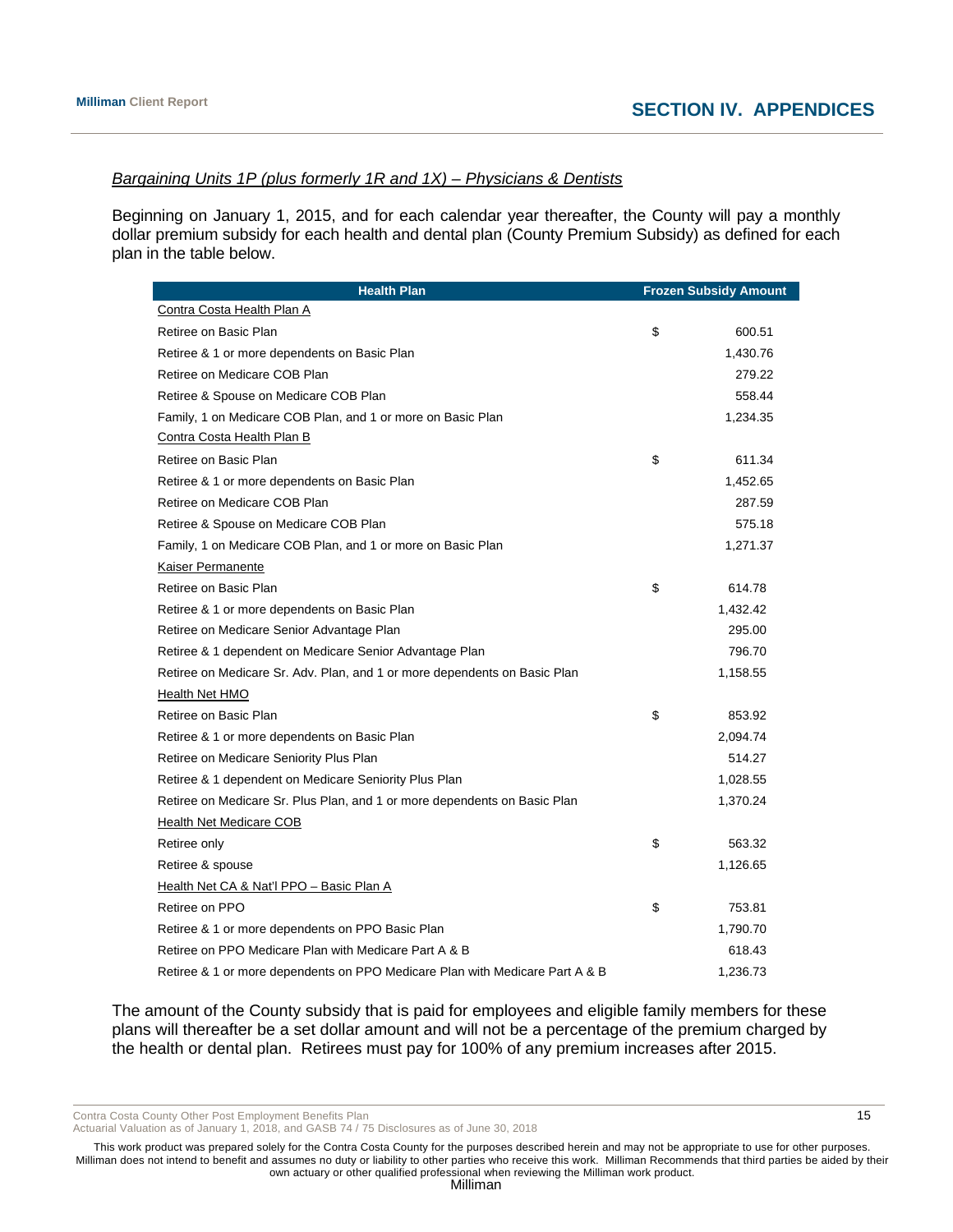# *Bargaining Unit L3 – Registered Nurses Unit*

Currently, for eligible retirees from the bargaining unit L3, the County subsidizes a percentage of monthly premiums that varies depending on the medical and dental plan elected. Retirees retired on or before 06/30/2012 and age 65 on or before 10/31/2012 also receive reimbursement of their Medicare Part B premiums as long as the total County subsidy does not exceed 100% of the medical plan premium.

Retirees receive the following County subsidy based on the medical plan elected:

| <b>Medical Plan</b>                                                                                                                                                                                                                                                                                 | <b>County Subsidy %</b><br>(Medical) | <b>County Subsidy %</b><br>(Dental)                                                               |
|-----------------------------------------------------------------------------------------------------------------------------------------------------------------------------------------------------------------------------------------------------------------------------------------------------|--------------------------------------|---------------------------------------------------------------------------------------------------|
| Contra Costa Health Plan A and B                                                                                                                                                                                                                                                                    |                                      |                                                                                                   |
| <b>Without Dental</b>                                                                                                                                                                                                                                                                               | 98%                                  | 0%                                                                                                |
| <b>With Delta Dental</b>                                                                                                                                                                                                                                                                            | 98%                                  | 98%                                                                                               |
| With PMI Delta Dental                                                                                                                                                                                                                                                                               | 98%                                  | 98%                                                                                               |
| Kaiser, Health Net HMO                                                                                                                                                                                                                                                                              |                                      |                                                                                                   |
| <b>Without Dental</b>                                                                                                                                                                                                                                                                               | 80%                                  | $0\%$                                                                                             |
| With Delta Dental                                                                                                                                                                                                                                                                                   | 80%                                  | 78%                                                                                               |
| With PMI Delta Dental                                                                                                                                                                                                                                                                               | 80%                                  | 78%                                                                                               |
| Health Net PPO                                                                                                                                                                                                                                                                                      |                                      |                                                                                                   |
| <b>Without Dental</b>                                                                                                                                                                                                                                                                               | $54\%$ *                             | $0\%$                                                                                             |
| With Delta Dental                                                                                                                                                                                                                                                                                   | 54%*                                 | 78%                                                                                               |
| With PMI Delta Dental                                                                                                                                                                                                                                                                               | 54%*                                 | 78%                                                                                               |
| Dental Only<br>$A_1, A_2, A_3, A_4, A_5, A_6, A_7, A_8, A_9, A_1, A_2, A_3, A_4, A_5, A_6, A_7, A_8, A_9, A_1, A_2, A_3, A_4, A_5, A_6, A_7, A_8, A_9, A_9, A_1, A_2, A_3, A_1, A_2, A_3, A_4, A_5, A_6, A_7, A_7, A_8, A_9, A_9, A_9, A_1, A_2, A_3, A_1, A_2, A_3, A_1, A_2, A_3, A_4, A_1, A_2,$ | 0%                                   | All but \$0.01 / month<br>$\mathcal{L}$ . The second characteristic distribution of $\mathcal{L}$ |

 *Approximately 54% for 2018. Future increases are split evenly between the County and the retiree.* 

Contra Costa County Other Post Employment Benefits Plan 16 and 16 and 16 and 16 and 16 and 16 and 16 and 16 and 16 and 16 and 16 and 16 and 16 and 16 and 16 and 16 and 16 and 16 and 16 and 16 and 16 and 16 and 16 and 16 an

Actuarial Valuation as of January 1, 2018, and GASB 74 / 75 Disclosures as of June 30, 2018

This work product was prepared solely for the Contra Costa County for the purposes described herein and may not be appropriate to use for other purposes. Milliman does not intend to benefit and assumes no duty or liability to other parties who receive this work. Milliman Recommends that third parties be aided by their own actuary or other qualified professional when reviewing the Milliman work product.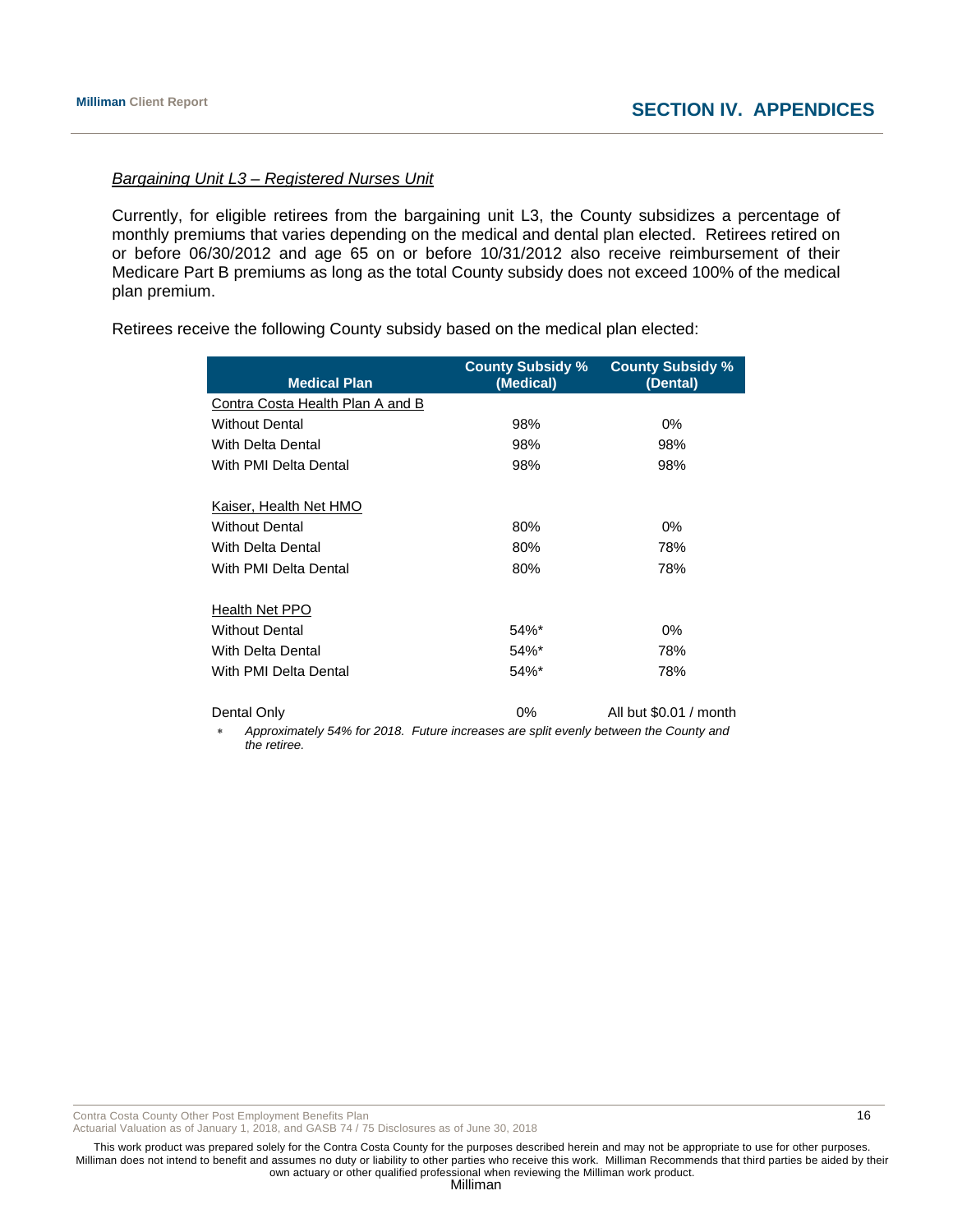#### *All other Bargaining Units - County Subsidy Frozen at the 2011 Level*

Currently, eligible retirees from the following bargaining units listed may receive County subsidies towards medical and dental premiums. The subsidies are frozen at the 2011 levels shown in the tables on pages 19-20. There are no future increases to these subsidy amounts except as defined on page 19 for certain retirees who retired before January 1, 2016.

| <b>Bargaining</b><br><b>Unit Code</b> | <b>Bargaining Unit Name</b>           | General /<br><b>Safety</b> | <b>Bargaining</b><br><b>Unit Code</b> | <b>Bargaining Unit Name</b>             | General /<br><b>Safety</b> |
|---------------------------------------|---------------------------------------|----------------------------|---------------------------------------|-----------------------------------------|----------------------------|
| 25                                    | Social Services Unit                  | General                    | KL                                    | <b>Engineering Technician Unit</b>      | General                    |
| 51                                    | Professional Engineers Unit           | General                    | KM                                    | Sheriff's Non-Sworn Mgmt Unit           | General                    |
| 999                                   | DEFAULT BARGAINING UNIT               | General                    | KU                                    | <b>Probation Supervisors Unit</b>       | General                    |
| 21                                    | Service Line Supervisors Unit         | General                    | KZ                                    | Social Svcs Staff Special Unit          | General                    |
| 2R                                    | <b>Superior Court Reporters-Ex</b>    | General                    | МA                                    | <b>District Attorneys' Unit</b>         | General                    |
| 2S                                    | <b>Safety Classifications</b>         | General                    | N <sub>2</sub>                        | <b>Property Appraisers Unit</b>         | General                    |
| 3A                                    | <b>Superior Court Clerical Unit</b>   | General                    | <b>PK</b>                             | <b>Probation Supervisors Unit</b>       | Safety                     |
| 3B                                    | Superior Court Barg Unit-Loc1         | General                    | PP                                    | Probation Unit of CCC                   | Safety                     |
| 3G                                    | Deputy Clerks Unit                    | General                    | Q <sub>3</sub>                        | Safety Health Services Unit             | General                    |
| 3R                                    | <b>General Clerical Unit</b>          | General                    | QA                                    | Agriculture & Animal Ctrl Unit          | General                    |
| 8P                                    | Special Co Class Codes-Payroll        | General                    | QB                                    | LVN/Aide Unit                           | General                    |
| A8                                    | Elected Officials (Non-DSA)           | General                    | QC                                    | Fam/Chld Svs Site Supv Unit             | General                    |
| AJ                                    | <b>Elected Superior Court Judges</b>  | General                    | $\mathsf{Q}\mathsf{E}$                | <b>Building Trades Unit</b>             | General                    |
| AM                                    | <b>Elected Municipal Court Judges</b> | General                    | QF                                    | Deputy Public Defender Unit/At          | General                    |
| AS                                    | Elected Board of Supvs Members        | General                    | QG                                    | Deputy Public Defender Unit-In          | General                    |
| <b>B1</b>                             | Safety Unrep District Attorney        | General                    | QH                                    | Family and Childrens Services           | General                    |
| B <sub>2</sub>                        | Safety Unrep Probation Classes        | General                    | QM                                    | <b>Engineering Unit</b>                 | General                    |
| B <sub>3</sub>                        | Safety Unrep Misc Classes             | General                    | QS                                    | <b>General Services &amp; Mtce Unit</b> | General                    |
| B <sub>8</sub>                        | Mgmt (Non-Safety)                     | General                    | QT                                    | <b>Health Services Unit</b>             | General                    |
| BC                                    | Superior Court Exempt Mgmt Gen        | General                    | QV                                    | Investigative Unit                      | General                    |
| <b>BD</b>                             | Mgmt Classified & Ex Dept Head        | General                    | QW                                    | Legal & Court Clerk Unit                | General                    |
| <b>BJ</b>                             | Sup Ct Judicial Ofcrs Ex-Mgmt         | General                    | QX                                    | <b>Library Unit</b>                     | General                    |
| C <sub>8</sub>                        | Management Project-Other              | General                    | QY                                    | <b>Probation Unit</b>                   | General                    |
| CH                                    | CS Head Start Mgmt-Project            | General                    | TA                                    | LVN/Aide Unit                           | General                    |
| D <sub>8</sub>                        | Unrepresented Proj Class-Other        | General                    | TB                                    | <b>General Services &amp; Mtce Unit</b> | General                    |
| F <sub>2</sub>                        | <b>Unrep Property Appraisers</b>      | General                    | <b>TC</b>                             | <b>Health Services Unit</b>             | General                    |
| FC                                    | Unrep Superior Ct Clerical Ex         | General                    | <b>VK</b>                             | <b>Probation Supervisors Unit</b>       | Safety                     |
| <b>FD</b>                             | Unrep Superior Ct Other Exempt        | General                    | <b>VP</b>                             | Probation Unit of CCC                   | Safety                     |
| <b>FM</b>                             | Unrep Muni Ct Reporter-Exempt         | General                    | Z1                                    | <b>Supervisory Project</b>              | General                    |
| <b>FR</b>                             | Unrep Superior Ct Reptrs-Exemp        | General                    | Z2                                    | Non-Supervisory Project                 | General                    |
| JD                                    | <b>CCC Defenders/Attorneys</b>        | General                    | ZA                                    | <b>Supervisory Management</b>           | General                    |
| JF                                    | <b>CCC Defenders/Investigators</b>    | General                    | ZB                                    | Non-Supervisory Management              | General                    |
| K <sub>2</sub>                        | Property Appraisers Unit              | General                    | ZL                                    | <b>Supervisory Nurse</b>                | General                    |
| K <sub>5</sub>                        | <b>Court Professional Sycs Unit</b>   | General                    | ZM                                    | Local 21 - Unit C                       | General                    |
| K6                                    | <b>Supervisory Clerical Unit</b>      | General                    | ZN                                    | Non-Supervisory Nurse                   | General                    |
| <b>KK</b>                             | Income Maintence Program Unit         | General                    |                                       |                                         |                            |

Contra Costa County Other Post Employment Benefits Plan 17 and 17 and 17 and 17 and 17 and 17 and 17 and 17 and 17 and 17 and 17 and 17 and 17 and 17 and 17 and 17 and 17 and 17 and 17 and 17 and 17 and 17 and 17 and 18 an

Actuarial Valuation as of January 1, 2018, and GASB 74 / 75 Disclosures as of June 30, 2018

This work product was prepared solely for the Contra Costa County for the purposes described herein and may not be appropriate to use for other purposes. Milliman does not intend to benefit and assumes no duty or liability to other parties who receive this work. Milliman Recommends that third parties be aided by their own actuary or other qualified professional when reviewing the Milliman work product.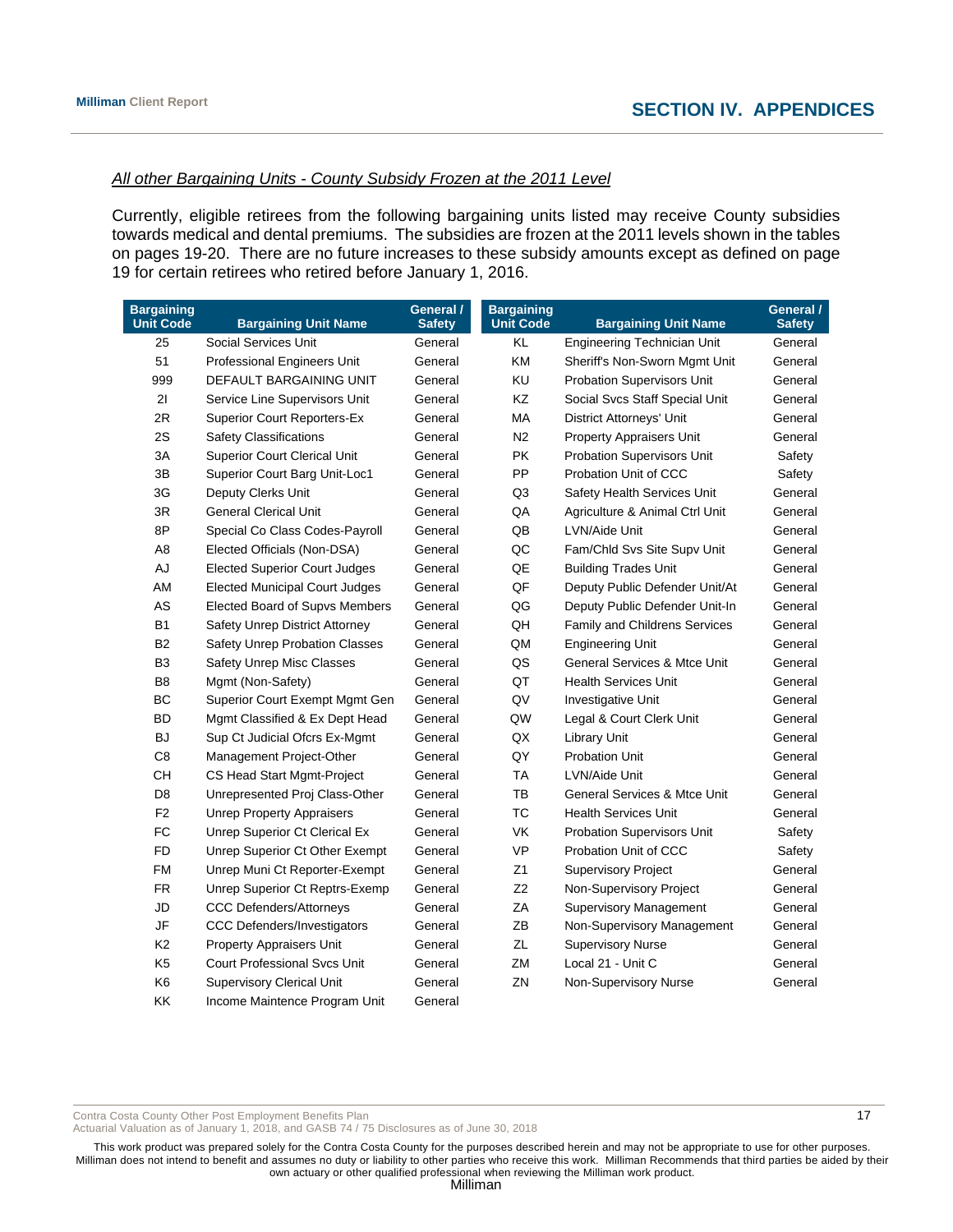# Health Insurance Premium Rates (non-PEMHCA)

The following table shows monthly retiree health insurance premiums for the 2018 calendar year for coverage under various health plans sponsored by Contra Costa County, and the County's subsidies. The County's maximum frozen subsidies and subsidies in effect for 2018 are shown.

Effective January 1, 2021 for certain retirees who retired before January 1, 2016, the amount of the County monthly medical plan premium maximum subsidy will increase by \$25 for the Medicare retiree only tier, the retiree plus one dependent on Medicare tier, and the retiree plus two or more dependents on Medicare tier.

| <b>Medical Plan</b>                                          | County's<br><b>Maximum</b><br><b>Subsidy</b><br>(Frozen) | 2018<br><b>Premium Rate</b> | County's<br><b>Subsidy for</b><br>2018 | <b>Retiree's</b><br>Share for 2018 |
|--------------------------------------------------------------|----------------------------------------------------------|-----------------------------|----------------------------------------|------------------------------------|
| <b>Contra Costa Health Plan A</b>                            |                                                          |                             |                                        |                                    |
| Retiree on Basic Plan                                        | \$<br>509.92                                             | \$<br>744.86                | \$<br>509.92                           | \$<br>234.94                       |
| Retiree & 1 dependent on Basic Plan                          | 1,214.90                                                 | 1,489.72                    | 1,214.90                               | 274.82                             |
| Retiree & 2 or more dependents on Basic Plan (pre 2016 ret)  | 1,364.90                                                 | 2,234.58                    | 1,364.90                               | 869.67                             |
| Retiree & 2 or more dependents on Basic Plan (post 2015 ret) | 1,214.90                                                 | 2,234.58                    | 1,214.90                               | 1,019.68                           |
| Pre 2016 and Post 2015 Retirees                              |                                                          |                             |                                        |                                    |
| Retiree on Medicare Coordination of Benefits (COB) Plan      | 420.27                                                   | 369.69                      | 369.68                                 | 0.01                               |
| Retiree & 1 or more dependents on Medicare COB Plan          | 1,035.60                                                 | 739.39                      | 739.38                                 | 0.01                               |
| <b>Contra Costa Health Plan B</b>                            |                                                          |                             |                                        |                                    |
| Retiree on Basic Plan                                        | 528.50                                                   | 825.69                      | 528.50                                 | 297.19                             |
| Retiree & 1 dependent on Basic Plan                          | 1.255.79                                                 | 1,651.38                    | 1,255.79                               | 395.59                             |
| Retiree & 2 or more dependents on Basic Plan (pre 2016 ret)  | 1,405.79                                                 | 2,477.07                    | 1,405.79                               | 1,071.28                           |
| Retiree & 2 or more dependents on Basic Plan (post 2015 ret) | 1,255.79                                                 | 2,477.07                    | 1,255.79                               | 1,221.28                           |
| Pre 2016 and Post 2015 Retirees                              |                                                          |                             |                                        |                                    |
| Retiree on Medicare COB Plan                                 | 444.63                                                   | 380.78                      | 380.77                                 | 0.01                               |
| Retiree & 1 or more dependents on Medicare COB Plan          | 1,088.06                                                 | 761.56                      | 761.55                                 | 0.01                               |

Contra Costa County Other Post Employment Benefits Plan 18 and 18 and 18 and 18 and 18 and 18 and 18 and 18 and 18 and 18 and 18 and 18 and 18 and 18 and 18 and 18 and 18 and 18 and 18 and 18 and 18 and 18 and 18 and 18 an

Actuarial Valuation as of January 1, 2018, and GASB 74 / 75 Disclosures as of June 30, 2018

This work product was prepared solely for the Contra Costa County for the purposes described herein and may not be appropriate to use for other purposes. Milliman does not intend to benefit and assumes no duty or liability to other parties who receive this work. Milliman Recommends that third parties be aided by their own actuary or other qualified professional when reviewing the Milliman work product.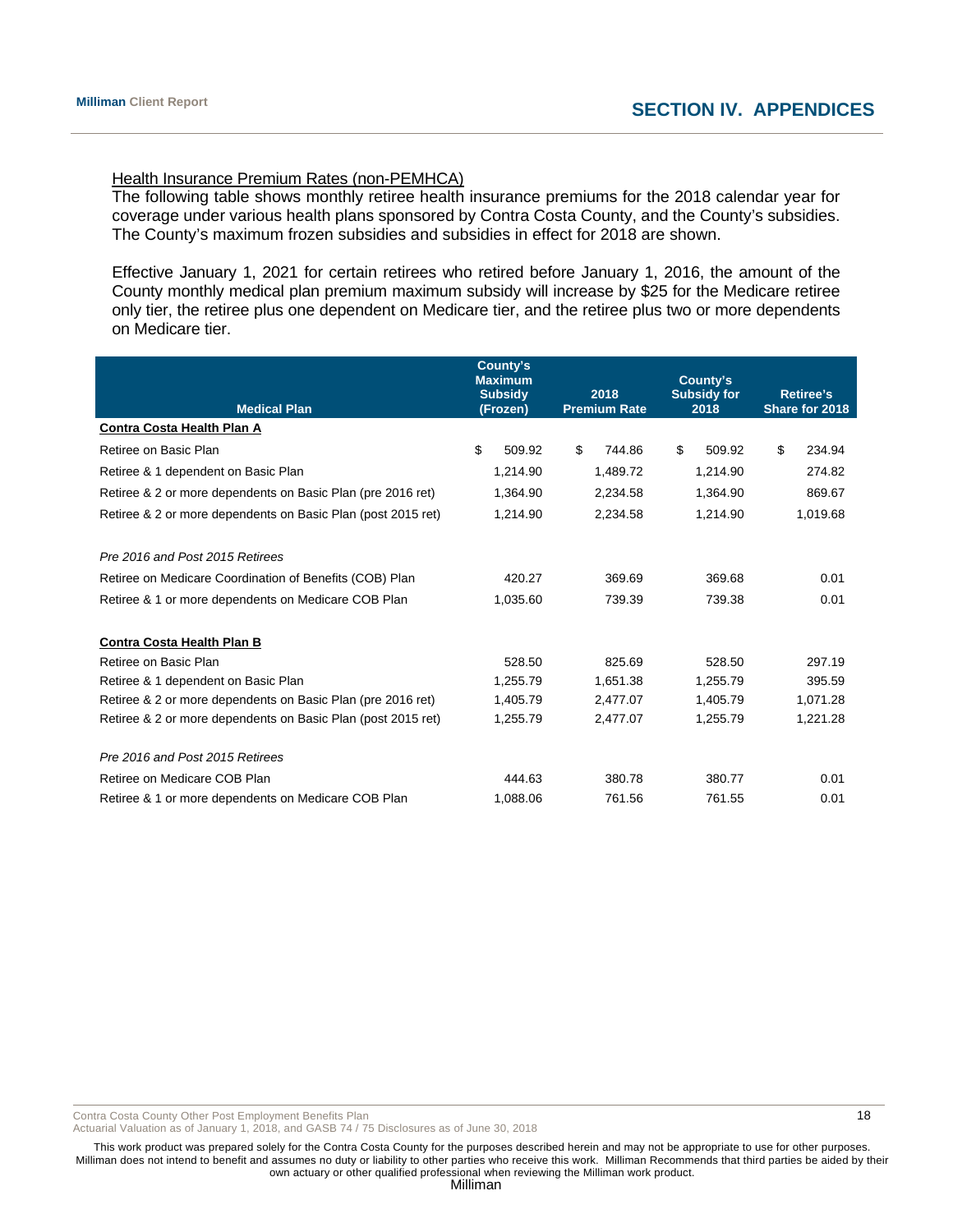# Health Insurance Premium Rates (Non-PEMHCA continued)

| <b>Medical Plan</b>                                          | <b>County's</b><br><b>Maximum</b><br><b>Subsidy</b><br>(Frozen) | 2018<br><b>Premium Rate</b> | County's<br><b>Subsidy for</b><br>2018 | <b>Retiree's</b><br>Share for 2018 |
|--------------------------------------------------------------|-----------------------------------------------------------------|-----------------------------|----------------------------------------|------------------------------------|
| Kaiser Permanente - Plan A                                   |                                                                 |                             |                                        |                                    |
| Retiree on Basic Plan                                        | \$<br>478.91                                                    | \$<br>783.86                | \$<br>478.91                           | \$<br>304.95                       |
| Retiree & 1 dependent on Basic Plan                          | 1,115.84                                                        | 1,567.71                    | 1,115.84                               | 451.87                             |
| Retiree & 2 or more dependents on Basic Plan (pre 2016 ret)  | 1,265.84                                                        | 2,351.57                    | 1,265.84                               | 1,085.73                           |
| Retiree & 2 or more dependents on Basic Plan (post 2015 ret) | 1,115.84                                                        | 2,351.57                    | 1,115.84                               | 1,235.73                           |
| Pre 2016 and Post 2015 Retirees                              |                                                                 |                             |                                        |                                    |
| Retiree on Medicare COB Plan                                 | 263.94                                                          | 351.15                      | 263.94                                 | \$87.21                            |
| Retiree & 1 dependent on Medicare COB Plan                   | 712.79                                                          | 948.34                      | 712.79                                 | 235.55                             |
| Retiree & 2 dependents on Medicare COB Plan                  | 1,161.65                                                        | 948.34                      | 948.33                                 | 0.01                               |
| Kaiser Permanente - Plan B                                   |                                                                 |                             |                                        |                                    |
| Retiree on Basic Plan                                        | 478.91                                                          | 623.05                      | 478.91                                 | 144.14                             |
| Retiree & 1 dependent on Basic Plan                          | 1,115.84                                                        | 1,246.10                    | 1,115.84                               | 130.26                             |
| Retiree & 2 or more dependents on Basic Plan (pre 2016 ret)  | 1,265.84                                                        | 1,869.15                    | 1,265.84                               | 603.30                             |
| Retiree & 2 or more dependents on Basic Plan (post 2015 ret) | 1,115.84                                                        | 1,869.15                    | 1,115.84                               | 753.31                             |
| Pre 2016 and Post 2015 Retirees                              |                                                                 |                             |                                        |                                    |
| Retiree on Medicare COB Plan                                 | 263.94                                                          | 266.25                      | 263.94                                 | \$2.31                             |
| Retiree & 1 dependent on Medicare COB Plan                   | 712.79                                                          | 718.89                      | 712.79                                 | 6.10                               |
| Retiree & 2 dependents on Medicare COB Plan                  | 1,161.65                                                        | 718.89                      | 718.88                                 | 0.01                               |
| Kaiser Permanente - High Deductible                          |                                                                 |                             |                                        |                                    |
| Retiree on Basic Plan                                        | 478.91                                                          | 499.94                      | 478.91                                 | 21.03                              |
| Retiree & 1 dependent on Basic Plan                          | 999.87                                                          | 999.88                      | 999.87                                 | 0.01                               |
| Retiree & 2 or more dependents on Basic Plan (pre 2016 ret)  | 1,265.84                                                        | 1,499.82                    | 1,265.84                               | 233.98                             |
| Retiree & 2 or more dependents on Basic Plan (post 2015 ret) | 1,115.84                                                        | 1,499.82                    | 1,115.84                               | 383.98                             |
| Teamsters 856 Trust Fund KP Health Plan                      |                                                                 |                             |                                        |                                    |
| Retiree on Basic Plan                                        | 478.91                                                          | 655.00                      | 478.91                                 | 176.09                             |
| Retiree & 1 dependent on Basic Plan                          | 1,115.84                                                        | 1,245.00                    | 1,115.84                               | 129.16                             |
| Retiree & 2 or more dependents on Basic Plan (pre 2016 ret)  | 1,265.84                                                        | 1,736.00                    | 1,265.84                               | 470.16                             |
| Retiree & 2 or more dependents on Basic Plan (post 2015 ret) | 1,115.84                                                        | 1,736.00                    | 1,115.84                               | 620.16                             |

Contra Costa County Other Post Employment Benefits Plan 19 and 19 and 19 and 19 and 19 and 19 and 19 and 19 and 19 and 19 and 19 and 19 and 19 and 19 and 19 and 19 and 19 and 19 and 19 and 19 and 19 and 19 and 19 and 19 an

Actuarial Valuation as of January 1, 2018, and GASB 74 / 75 Disclosures as of June 30, 2018

This work product was prepared solely for the Contra Costa County for the purposes described herein and may not be appropriate to use for other purposes. Milliman does not intend to benefit and assumes no duty or liability to other parties who receive this work. Milliman Recommends that third parties be aided by their own actuary or other qualified professional when reviewing the Milliman work product.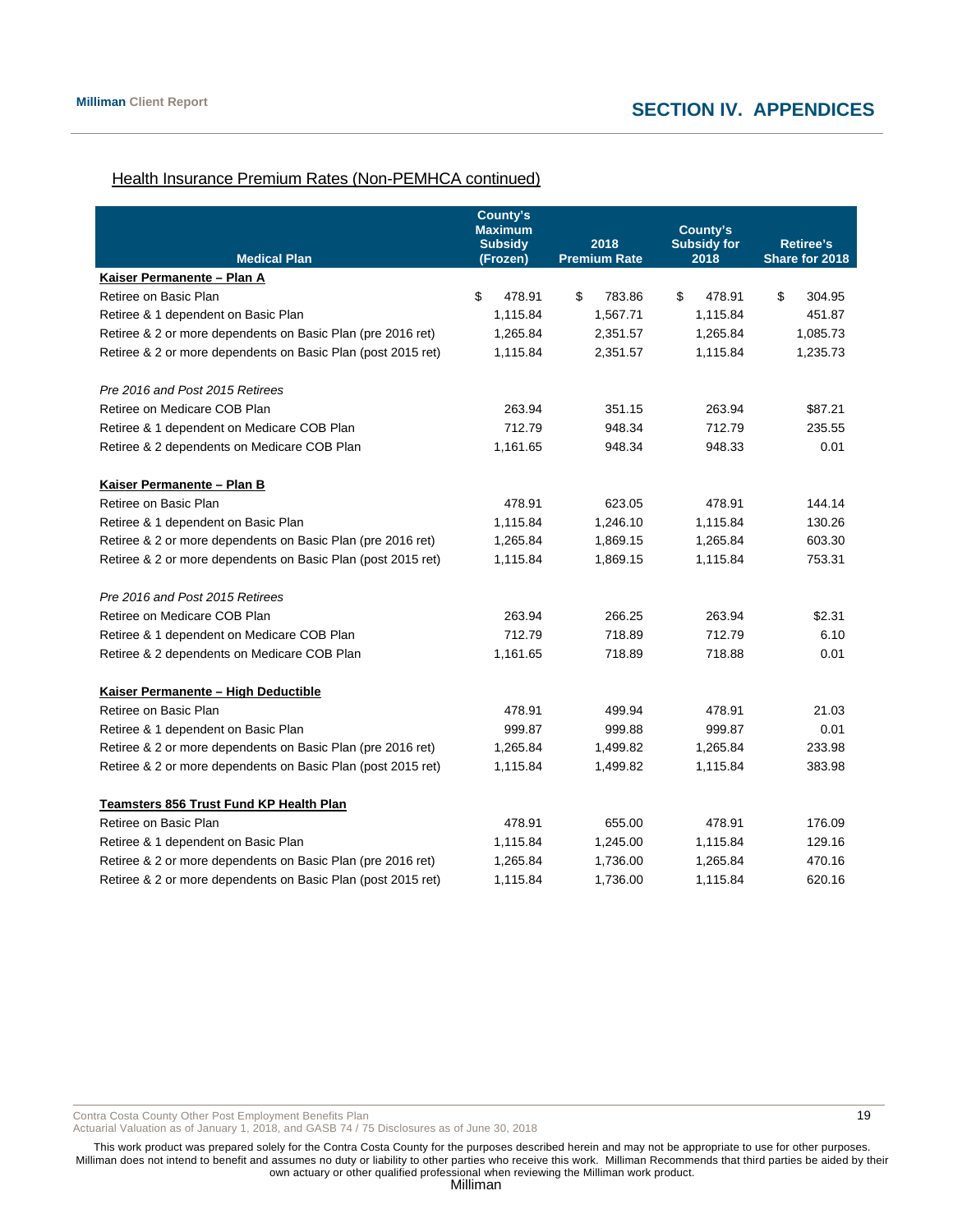# Health Insurance Premium Rates (Non-PEMHCA continued)

| <b>Medical Plan</b>                                          | <b>County's</b><br><b>Maximum</b><br><b>Subsidy</b><br>(Frozen) | 2018<br><b>Premium Rate</b> | County's<br><b>Subsidy for</b><br>2018 | Retiree's<br>Share for 2018 |
|--------------------------------------------------------------|-----------------------------------------------------------------|-----------------------------|----------------------------------------|-----------------------------|
| Health Net HMO - Plan A                                      |                                                                 |                             |                                        |                             |
| Retiree on Basic Plan                                        | 627.79                                                          | 1,512.68                    | 627.79                                 | 884.89                      |
| Retiree & 1 dependent on Basic Plan                          | 1,540.02                                                        | 3,025.36                    | 1,540.02                               | 1,485.34                    |
| Retiree & 2 or more dependents on Basic Plan (pre 2016 ret)  | 1,690.02                                                        | 4,538.04                    | 1,690.02                               | 2,848.02                    |
| Retiree & 2 or more dependents on Basic Plan (post 2015 ret) | 1,540.02                                                        | 4,538.04                    | 1,540.02                               | 2,998.02                    |
| Pre 2016 and Post 2015 Retirees                              |                                                                 |                             |                                        |                             |
| Retiree on Medicare Seniority Plus Plan                      | 409.69                                                          | 567.59                      | 409.69                                 | 157.90                      |
| Retiree & 1 dependent on Medicare Seniority Plus Plan        | 819.38                                                          | 1,135.18                    | 819.38                                 | 315.80                      |
| Retiree & 2 dependents on Medicare Seniority Plus Plan       | 1,229.07                                                        | 1,702.77                    | 1,229.07                               | 473.70                      |
| Health Net HMO - Plan B                                      |                                                                 |                             |                                        |                             |
| Retiree on Basic Plan                                        | 627.79                                                          | 1,051.89                    | 627.79                                 | 424.10                      |
| Retiree & 1 dependent on Basic Plan                          | 1,540.02                                                        | 2,103.78                    | 1,540.02                               | 563.76                      |
| Retiree & 2 or more dependents on Basic Plan (pre 2016 ret)  | 1,690.02                                                        | 3,155.67                    | 1,690.02                               | 1,465.65                    |
| Retiree & 2 or more dependents on Basic Plan (post 2015 ret) | 1,540.02                                                        | 3,155.67                    | 1,540.02                               | 1,615.65                    |
| Pre 2016 and Post 2015 Retirees                              |                                                                 |                             |                                        |                             |
| Retiree on Medicare Seniority Plus Plan                      | 409.69                                                          | 476.49                      | 409.69                                 | 66.80                       |
| Retiree & 1 dependent on Medicare Seniority Plus Plan        | 819.38                                                          | 952.98                      | 819.38                                 | 133.60                      |
| Retiree & 2 dependents on Medicare Seniority Plus Plan       | 1,229.07                                                        | 1,429.47                    | 1,229.07                               | 200.40                      |
| <b>Health Net Medicare COB Plan A</b>                        |                                                                 |                             |                                        |                             |
| Pre 2016 and Post 2015 Retirees                              |                                                                 |                             |                                        |                             |
| Retiree only                                                 | 467.13                                                          | 772.06                      | 467.13                                 | 304.93                      |
| Retiree & 1 dependent on Medicare COB                        | 934.29                                                          | 1,544.12                    | 934.29                                 | 609.83                      |
| Retiree & 2 dependents on Medicare COB                       | 934.29                                                          | 2,316.18                    | 934.29                                 | 1,381.89                    |
| Health Net Medicare COB Plan B                               |                                                                 |                             |                                        |                             |
| Pre 2016 and Post 2015 Retirees                              |                                                                 |                             |                                        |                             |
| Retiree only                                                 | 467.13                                                          | 717.81                      | 467.13                                 | 250.68                      |
| Retiree & 1 dependent on Medicare COB                        | 934.29                                                          | 1.435.62                    | 934.29                                 | 501.33                      |

Contra Costa County Other Post Employment Benefits Plan 20

Actuarial Valuation as of January 1, 2018, and GASB 74 / 75 Disclosures as of June 30, 2018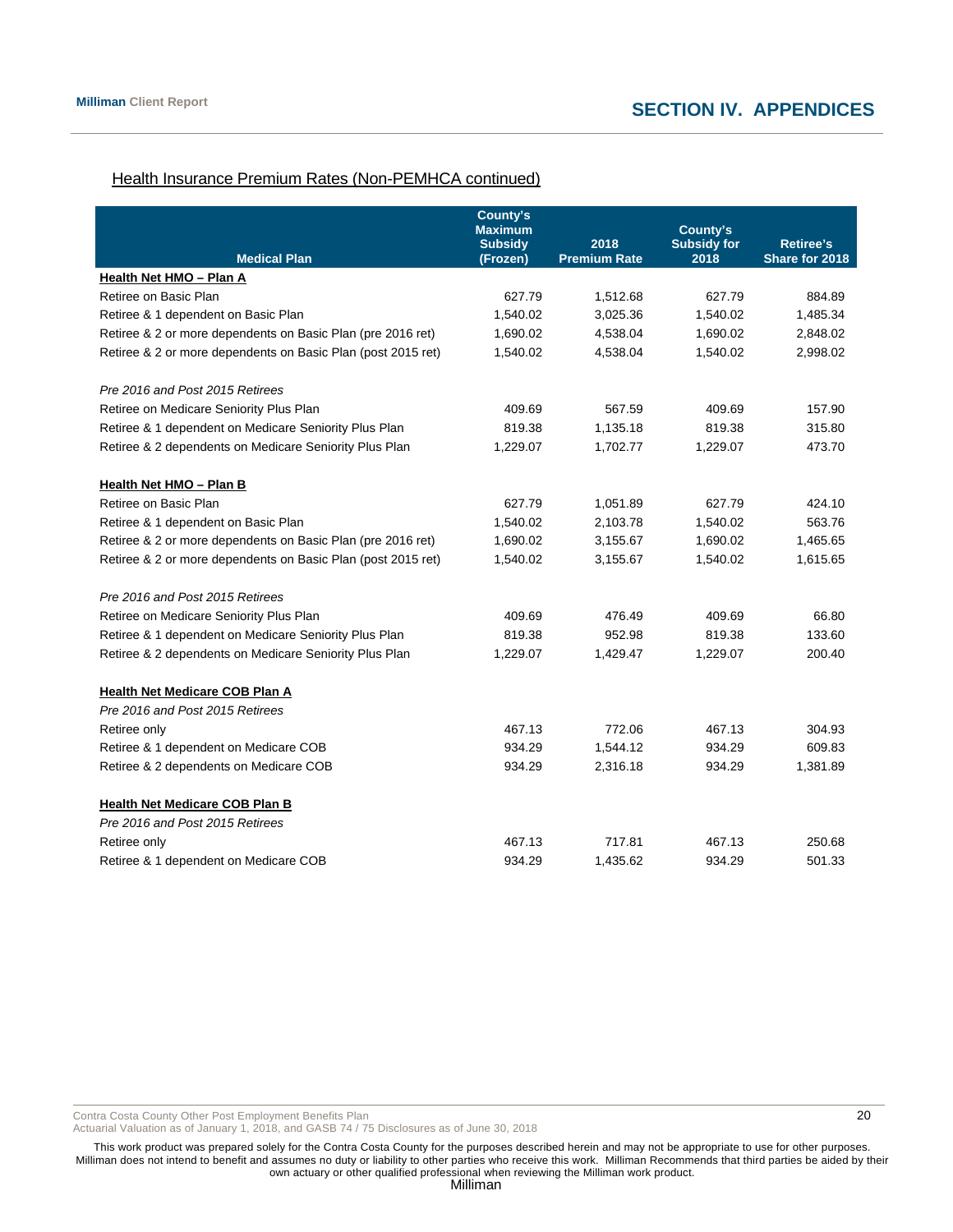# Health Insurance Premium Rates (Non-PEMHCA continued).

| <b>Medical Plan</b>                                          | County's<br><b>Subsidy</b><br>(Frozen in<br>2011) | 2018<br><b>Premium Rate</b> | County's<br><b>Subsidy for</b><br>2018 | <b>Retiree's</b><br>Share for 2018 |
|--------------------------------------------------------------|---------------------------------------------------|-----------------------------|----------------------------------------|------------------------------------|
| Health Net CA & Nat'l PPO - Basic Plan A                     |                                                   |                             |                                        |                                    |
|                                                              |                                                   |                             |                                        |                                    |
| Retiree on Basic Plan                                        | 604.60                                            | 2,039.71                    | 604.60                                 | 1,435.11                           |
| Retiree & 1 dependent on Basic Plan                          | 1,436.25                                          | 4,079.42                    | 1,436.25                               | 2,643.17                           |
| Retiree & 2 or more dependents on Basic Plan (pre 2016 ret)  | 1,586.28                                          | 6,119.13                    | 1,586.25                               | 4,532.88                           |
| Retiree & 2 or more dependents on Basic Plan (post 2015 ret) | 1,436.25                                          | 6,119.13                    | 1,436.25                               | 4,682.88                           |
| Pre 2016 and Post 2015 Retirees                              |                                                   |                             |                                        |                                    |
| Retiree on PPO Medicare Plan B                               | 563.17                                            | 1,113.11                    | 563.17                                 | 549.94                             |
| Retiree & 1 dependent on PPO Medicare Plan                   | 1,126.24                                          | 2,226.22                    | 1,126.24                               | 1,099.98                           |
| Retiree & 2 dependents on PPO Medicare Plan                  | 1,126.24                                          | 3,339.33                    | 1,126.24                               | 2,213.09                           |
| Health Net CA & Nat'l PPO - Basic Plan B                     |                                                   |                             |                                        |                                    |
| Retiree on Basic Plan                                        | 604.60                                            | 1,836.24                    | 604.60                                 | 1,231.64                           |
| Retiree & 1 dependent on Basic Plan                          | 1,436.25                                          | 3,672.48                    | 1,436.25                               | 2,236.23                           |
| Retiree & 2 or more dependents on Basic Plan (pre 2016 ret)  | 1,586.28                                          | 5,508.72                    | 1,586.28                               | 3,922.47                           |
| Retiree & 2 or more dependents on Basic Plan (post 2015 ret) | 1,436.25                                          | 5,508.72                    | 1,436.25                               | 4,072.47                           |
| Pre 2016 and Post 2015 Retirees                              |                                                   |                             |                                        |                                    |
| Retiree on PPO Medicare Plan                                 | 563.17                                            | 924.45                      | 563.17                                 | 361.28                             |
| Retiree & 1 dependent on PPO Medicare Plan                   | 1,126.24                                          | 1.848.90                    | 1,126.24                               | 722.66                             |
| Retiree & 2 dependents on PPO Medicare Plan                  | 1,126.24                                          | 2,773.35                    | 1,126.24                               | 1,647.11                           |

Contra Costa County Other Post Employment Benefits Plan 2012

Actuarial Valuation as of January 1, 2018, and GASB 74 / 75 Disclosures as of June 30, 2018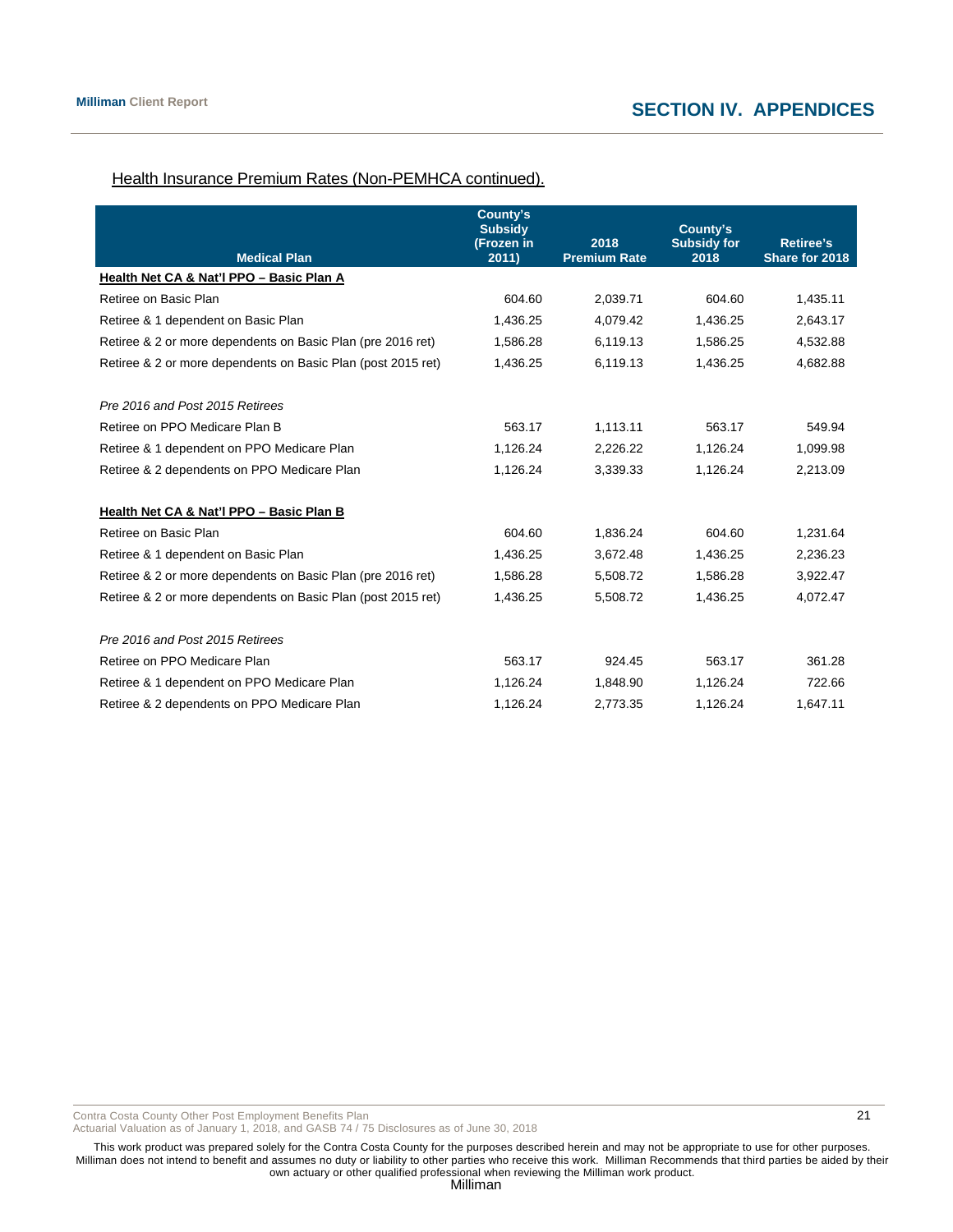# PEMHCA Health Plan Premium Rates

Eligible retirees from the bargaining units 4N, A8, B8, BD, BF, BS, F8, FW, HA, V#, VH, VN, and XJ can choose to enroll in health plans sponsored by CalPERS based on their residence region (Bay Area, Sacramento, Los Angeles, Northern California, Southern California and Out of State of California). The following table shows the monthly Bay Area retiree health insurance premiums for the 2018 calendar year:

|                             | <b>Monthly Premium Rates - Effective January 1, 2018</b> |          |                    |          |    |          |               |                    |                |  |                    |
|-----------------------------|----------------------------------------------------------|----------|--------------------|----------|----|----------|---------------|--------------------|----------------|--|--------------------|
|                             | <b>Single</b>                                            |          |                    | 2-Party  |    |          | <b>Family</b> |                    |                |  |                    |
|                             |                                                          | Under 65 | Over <sub>65</sub> |          |    | Under 65 |               | Over <sub>65</sub> | Under 65       |  | Over <sub>65</sub> |
| Anthem HMO Select           | \$                                                       | 856.41   |                    |          | \$ | 1.712.82 |               |                    | \$<br>2,226.67 |  |                    |
| Anthem HMO Traditional      |                                                          | 925.47   |                    | \$370.34 |    | 1,850.94 |               | \$740.68           | 2,406.22       |  | \$1,111.02         |
| Blue Shield Access+         |                                                          | 889.02   |                    |          |    | 1,778.04 |               |                    | 2,311.45       |  |                    |
| <b>Health Net SmartCare</b> |                                                          | 863.48   |                    |          |    | 1,726.96 |               |                    | 2,245.05       |  |                    |
| Kaiser                      |                                                          | 779.86   |                    | 316.34   |    | 1,559.72 |               | 632.68             | 2,027.64       |  | 949.02             |
| <b>PERS Choice</b>          |                                                          | 800.27   |                    | 345.97   |    | 1,600.54 |               | 691.94             | 2,080.70       |  | 1,037.91           |
| <b>PERS Select</b>          |                                                          | 717.50   |                    | 345.97   |    | 1,435.00 |               | 691.94             | 1,865.50       |  | 1,037.91           |
| PERSCare                    |                                                          | 882.45   |                    | 382.30   |    | 1,764.90 |               | 764.60             | 2,294.37       |  | 1,146.90           |
| United Healthcare           |                                                          | 1,371.84 |                    | 330.76   |    | 2,743.68 |               | 661.52             | 3,566.78       |  | 992.28             |
| Western Health Advantage    |                                                          | 792.56   |                    |          |    | 1,585.12 |               |                    | 2,060.66       |  |                    |
| <b>PORAC</b>                |                                                          | 734.00   |                    | 487.00   |    | 1,540.00 |               | 970.00             | 1,970.00       |  | 1,551.00           |
| Contra Costa Health Plan*   |                                                          | 949.26   |                    | 815.26   |    | 1,898.52 |               | 1.630.52           | 2.468.08       |  | 2.066.08           |

Offered by the Contra Costa County Health Plan to Contra Costa County employees only. Not available through **PEMHCA** 

#### Dental Plan Premiums

The following table shows monthly retiree dental insurance premiums for the 2018 calendar year. County subsidies vary based on retiree's medical plan enrollment election and bargaining unit upon retirement.

| Plan                                  | <b>Monthly Premiums</b> |
|---------------------------------------|-------------------------|
| Delta Dental - \$1,800 Annual Maximum |                         |
| Retiree                               | \$45.16                 |
| Family                                | 102.00                  |
| Delta Dental - \$1,600 Annual Maximum |                         |
| Retiree                               | \$43.30                 |
| Family                                | 97.54                   |
| Delta Care (PMI)                      |                         |
| Retiree                               | \$29.06                 |
| Family                                | 62.81                   |

Contra Costa County Other Post Employment Benefits Plan 20 and 20 and 22 and 22 and 22 and 22 and 22 and 22 and 22 and 22 and 22 and 22 and 22 and 22 and 22 and 22 and 20 and 22 and 20 and 20 and 20 and 20 and 20 and 20 an

Actuarial Valuation as of January 1, 2018, and GASB 74 / 75 Disclosures as of June 30, 2018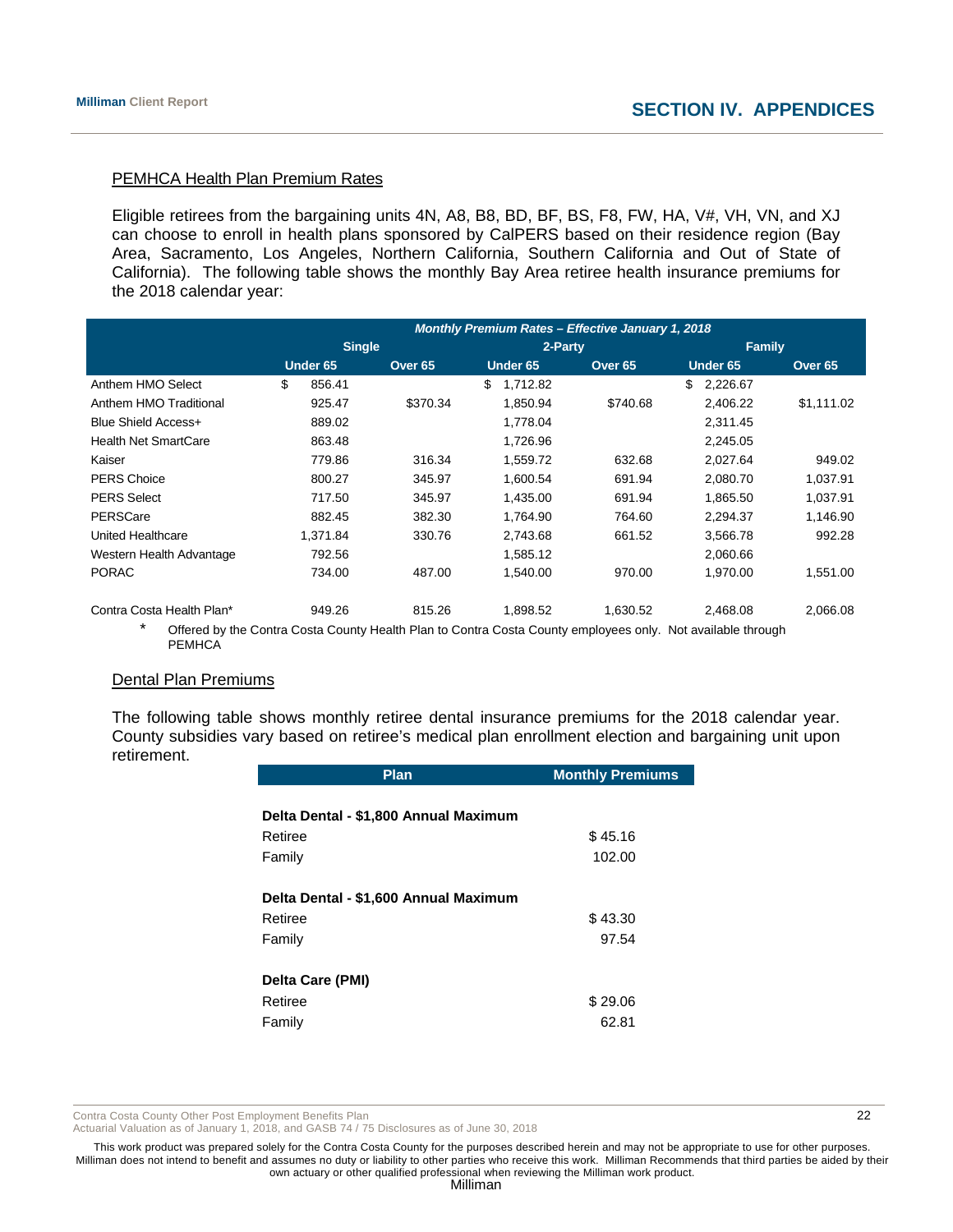# **Appendix B. Actuarial Cost Method and Assumptions**

#### *Actuarial Cost Method*

The actuarial cost method used for determining the benefit obligations is the individual Entry Age Normal Cost Method. Under the principles of this method, the actuarial present value of the projected benefits of each individual included in the valuation is allocated as a level percentage of expected salary for each year of employment between entry age (defined as age at hire) and assumed exit.

The portion of this actuarial present value allocated to a valuation year is called the normal cost. The portion of this actuarial present value not provided for at a valuation date by the sum of (a) the actuarial value of the assets, and (b) the actuarial present value of future normal costs is called the Unfunded Actuarial Accrued Liability (UAAL).

The Actuarial Value of Assets is equal to the market value of assets as of the measurement date. The actuarial assumptions are summarized below.

#### *Economic Assumptions*

| Discount Rate (Liabilities) | 6.15% |
|-----------------------------|-------|
| <b>General Inflation</b>    | 2.75% |

We have used a discount rate of 6.15% in this valuation to reflect the County's current policy of partially funding its OPEB liabilities. This rate is derived based on the fund's investment policy, level of partial funding, and includes a 2.75% long-term inflation assumption. County OPEB Irrevocable Trust assets are invested in the Public Agency Retirement Services' Highmark Portfolio. Based on the portfolio's target allocation (shown below), the average return of Trust assets over the next 50 years is expected to be 6.12%.

| <b>Asset Class</b>                                 | <b>Expected 1-Year</b><br><b>Nominal Return</b> | <b>Targeted Asset</b><br><b>Allocation</b> |
|----------------------------------------------------|-------------------------------------------------|--------------------------------------------|
| Domestic Equity Large Cap                          | 7.10%                                           | 17.0%                                      |
| Domestic Equity Mid Cap                            | 7.70%                                           | 6.0%                                       |
| Domestic Equity Small Cap                          | 8.42%                                           | $8.0\%$                                    |
| U.S. Fixed Income                                  | 4.98%                                           | 38.0%                                      |
| International                                      | 8.43%                                           | $9.0\%$                                    |
| Global Equity (Developed)                          | 7.83%                                           | 7.0%                                       |
| <b>Real Estate</b>                                 | 7.79%                                           | 4.0%                                       |
| Cash                                               | 3.08%                                           | 1.0%                                       |
| Alternatives                                       | 6.69%                                           | 10.0%                                      |
| Expected Arithmetic Mean Annual Return (50 years)  |                                                 | 6.55%                                      |
| Expected Geometric Median Annual Return (50 years) |                                                 | 6.12%                                      |

Contra Costa County Other Post Employment Benefits Plan 23 and 23 and 23 and 23 and 23 and 23 and 23 and 23 and 23 and 23 and 23 and 23 and 23 and 23 and 23 and 23 and 23 and 2012 12:30 and 2012 12:30 and 2012 12:30 and 20

Actuarial Valuation as of January 1, 2018, and GASB 74 / 75 Disclosures as of June 30, 2018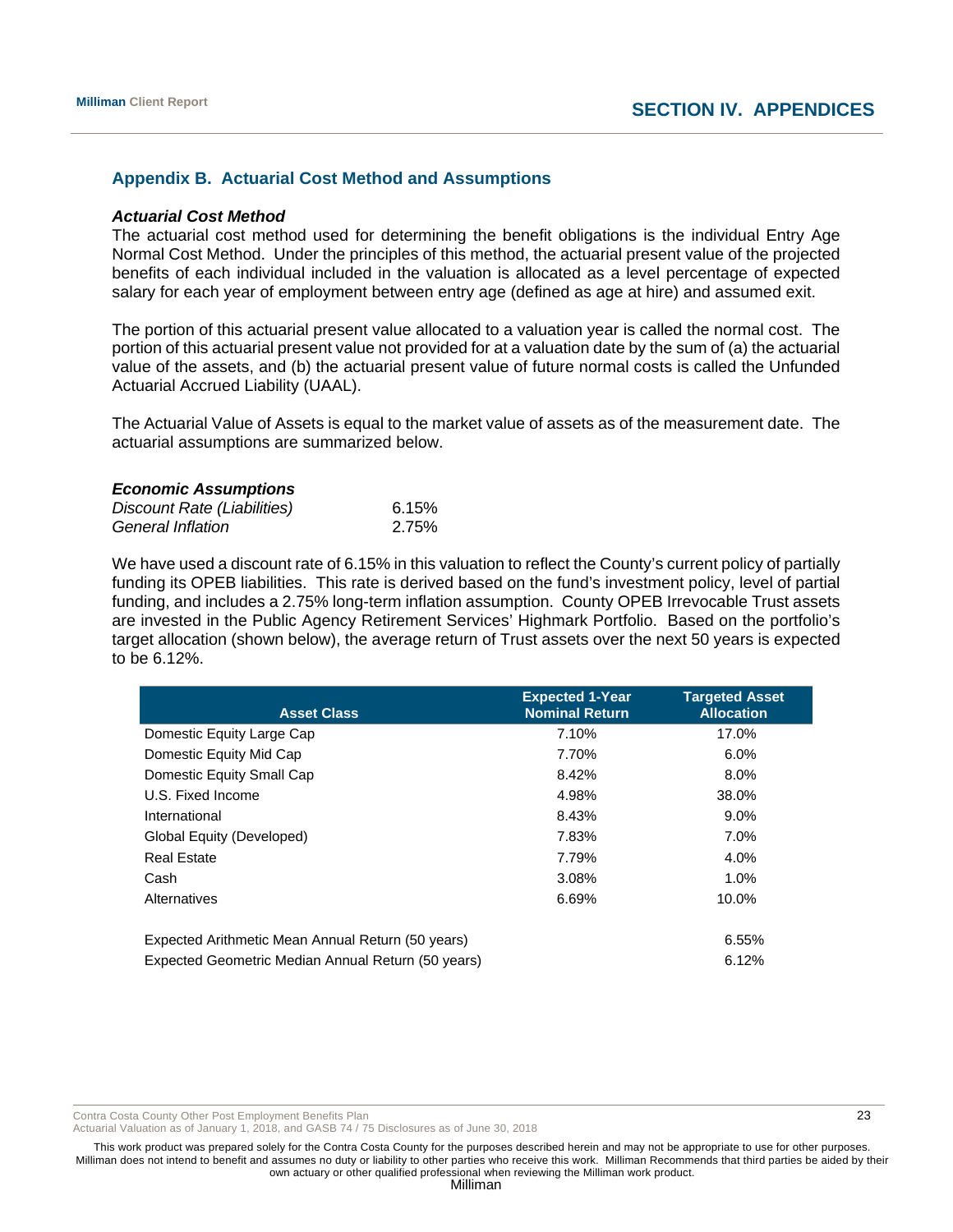#### *Assumed Salary Increases (Applied to Individual Entry Age Normal Cost Method)*

The assumed annual rates of compensation increases used for the EAN actuarial cost method are the same as the assumption used in the December 31, 2016 CCCERA Actuarial Valuation.

| <b>Years of Service</b> | <b>General</b> | <b>Safety</b> |
|-------------------------|----------------|---------------|
| Less than 1             | 13.59%         | 14.11%        |
| 1                       | 10.75%         | 10.75%        |
| $\overline{2}$          | 8.69%          | 9.20%         |
| 3                       | 7.14%          | 7.91%         |
| 4                       | 6.10%          | 6.36%         |
| 5                       | 5.59%          | 5.07%         |
| 6                       | 5.07%          | 4.55%         |
| $\overline{7}$          | 4.81%          | 4.50%         |
| 8                       | 4.55%          | 4.45%         |
| 9                       | 4.50%          | 4.40%         |
| 10                      | 4.45%          | 4.35%         |
| 11                      | 4.40%          | 4.30%         |
| 12                      | 4.30%          | 4.24%         |
| 13                      | 4.19%          | 4.14%         |
| 14                      | 4.09%          | 4.09%         |
| $15+$                   | 4.04%          | 4.04%         |

#### *Demographic Assumptions*

Below is a summary of the assumed rates for mortality, retirement, disability and withdrawal, which are consistent with assumptions used in the December 31, 2016 CCCERA Actuarial Valuation.

#### *Post Retirement Mortality*

| Healthy:  | For General Members: Headcount-Weighted RP-2014 Healthy Annuitant Mortality<br>Table, projected generationally with the two-dimensional MP-2015 projection scale.                            |
|-----------|----------------------------------------------------------------------------------------------------------------------------------------------------------------------------------------------|
|           | For Safety Members: Headcount-Weighted RP-2014 Healthy Annuitant Mortality Table<br>set back three years, projected generationally with the two-dimensional MP-2015<br>projection scale.     |
| Disabled: | For General Members: Headcount-Weighted RP-2014 Healthy Annuitant Mortality Table<br>set forward eight years, projected generationally with the two-dimensional MP-2015<br>projection scale. |
|           | For Safety Members: Headcount-Weighted RP-2014 Healthy Annuitant Mortality Table<br>set forward three years, projected generationally with the two-dimensional MP-2015<br>projection scale.  |

Beneficiaries: Beneficiaries are assumed to have the same mortality as a General Member of the opposite sex who had taken a service (non-disability) retirement.

Contra Costa County Other Post Employment Benefits Plan 2008 2008 2009 2009 2009 2009 2009 2012 2013

Actuarial Valuation as of January 1, 2018, and GASB 74 / 75 Disclosures as of June 30, 2018

This work product was prepared solely for the Contra Costa County for the purposes described herein and may not be appropriate to use for other purposes. Milliman does not intend to benefit and assumes no duty or liability to other parties who receive this work. Milliman Recommends that third parties be aided by their own actuary or other qualified professional when reviewing the Milliman work product.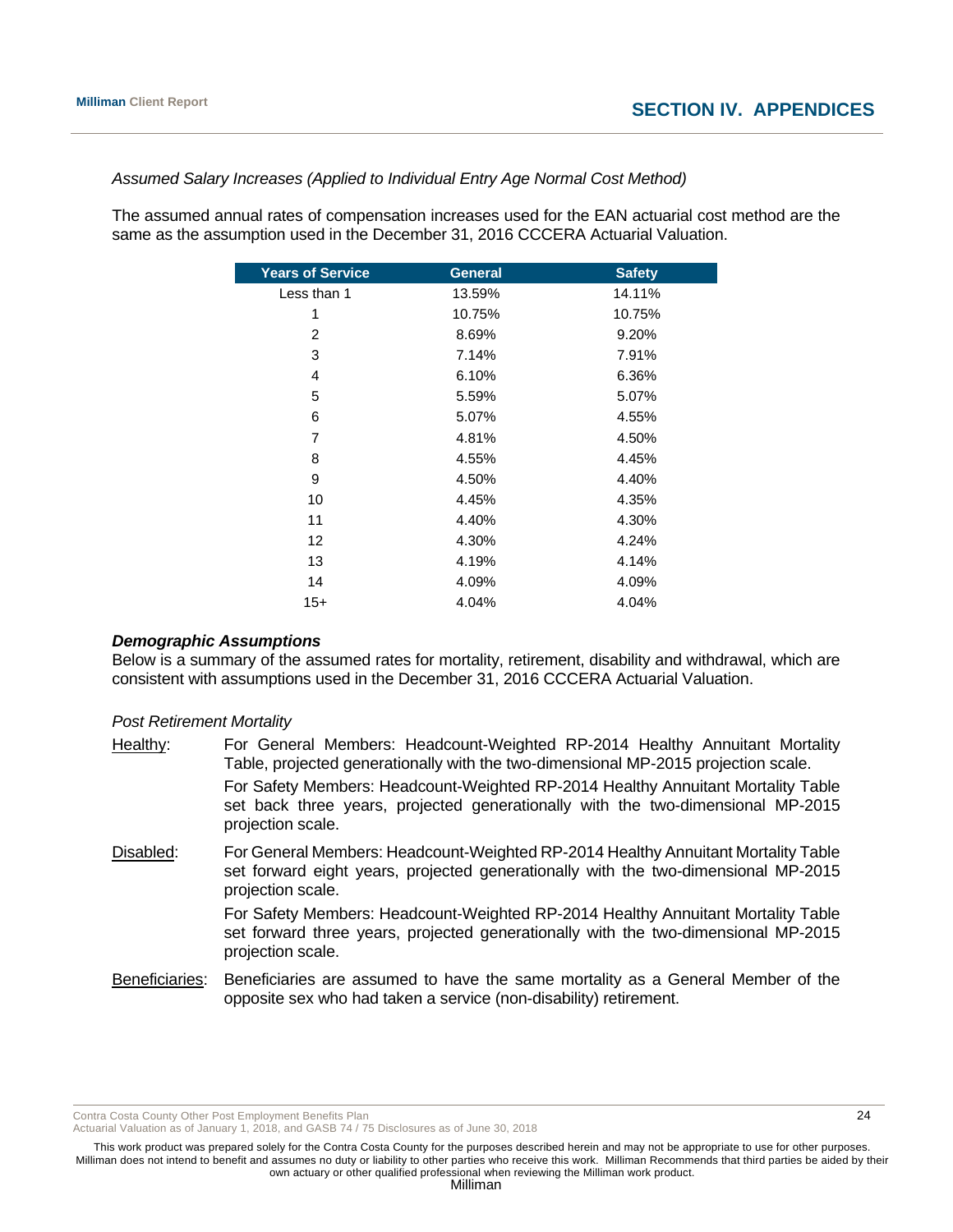#### *Pre Retirement Mortality*

 Headcount-Weighted RP-2014 Healthy Annuitant Mortality Table times 75%, projected generationally with the two-dimensional MP-2015 projection scale.

#### *Disability*

| Age | <b>General Tier 3/</b><br><b>PEPRA</b> | <b>Safety (All Tiers)</b> |
|-----|----------------------------------------|---------------------------|
| 20  | 0.01%                                  | 0.02%                     |
| 25  | 0.02%                                  | 0.22%                     |
| 30  | 0.03%                                  | 0.42%                     |
| 35  | 0.05%                                  | 0.56%                     |
| 40  | 0.08%                                  | 0.66%                     |
| 45  | 0.13%                                  | 1.00%                     |
| 50  | 0.16%                                  | 2.88%                     |

*Retirement –* For this valuation, we have applied the Tier 3 rates for all General employees and Tier A rates for all Safety employees since nearly all current employees are in these two pension tiers, with the exception of those who were hired after January 1, 2013 as the PEPRA tiers.

| Age       | <b>General</b><br>Tier <sub>3</sub> | <b>General</b><br><b>PEPRA</b> | <b>Safety</b><br><b>Tier A</b> | <b>Safety</b><br><b>PEPRA</b> |
|-----------|-------------------------------------|--------------------------------|--------------------------------|-------------------------------|
| 45        | 0%                                  | 0%                             | 4%                             | 0%                            |
| 46        | 0%                                  | 0%                             | 3%                             | 0%                            |
| 47        | 0%                                  | 0%                             | 10%                            | 0%                            |
| 48        | 0%                                  | 0%                             | 10%                            | 0%                            |
| 49        | 0%                                  | 0%                             | 25%                            | 0%                            |
| 50        | 4%                                  | 0%                             | 30%                            | 5%                            |
| 51        | 3%                                  | 0%                             | 30%                            | 4%                            |
| 52        | 3%                                  | 2%                             | 25%                            | 4%                            |
| 53        | 5%                                  | 3%                             | 25%                            | 5%                            |
| 54        | 6%                                  | 3%                             | 25%                            | 6%                            |
| 55        | 10%                                 | 5%                             | 28%                            | 10%                           |
| 56        | 10%                                 | 5%                             | 25%                            | 10%                           |
| 57        | 10%                                 | 6%                             | 25%                            | 18%                           |
| 58        | 12%                                 | 8%                             | 35%                            | 18%                           |
| 59        | 13%                                 | 9%                             | 35%                            | 18%                           |
| 60        | 15%                                 | 10%                            | 35%                            | 18%                           |
| 61        | 20%                                 | 14%                            | 35%                            | 20%                           |
| 62        | 25%                                 | 20%                            | 35%                            | 20%                           |
| 63        | 25%                                 | 20%                            | 35%                            | 20%                           |
| 64        | 30%                                 | 20%                            | 50%                            | 30%                           |
| 65        | 35%                                 | 25%                            | 100%                           | 30%                           |
| $66 - 69$ | 35%                                 | 30%                            | 100%                           | 100%                          |
| $70 - 74$ | 40%                                 | 50%                            | 100%                           | 100%                          |
| 75        | 100%                                | 100%                           | 100%                           | 100%                          |

Contra Costa County Other Post Employment Benefits Plan 25

Actuarial Valuation as of January 1, 2018, and GASB 74 / 75 Disclosures as of June 30, 2018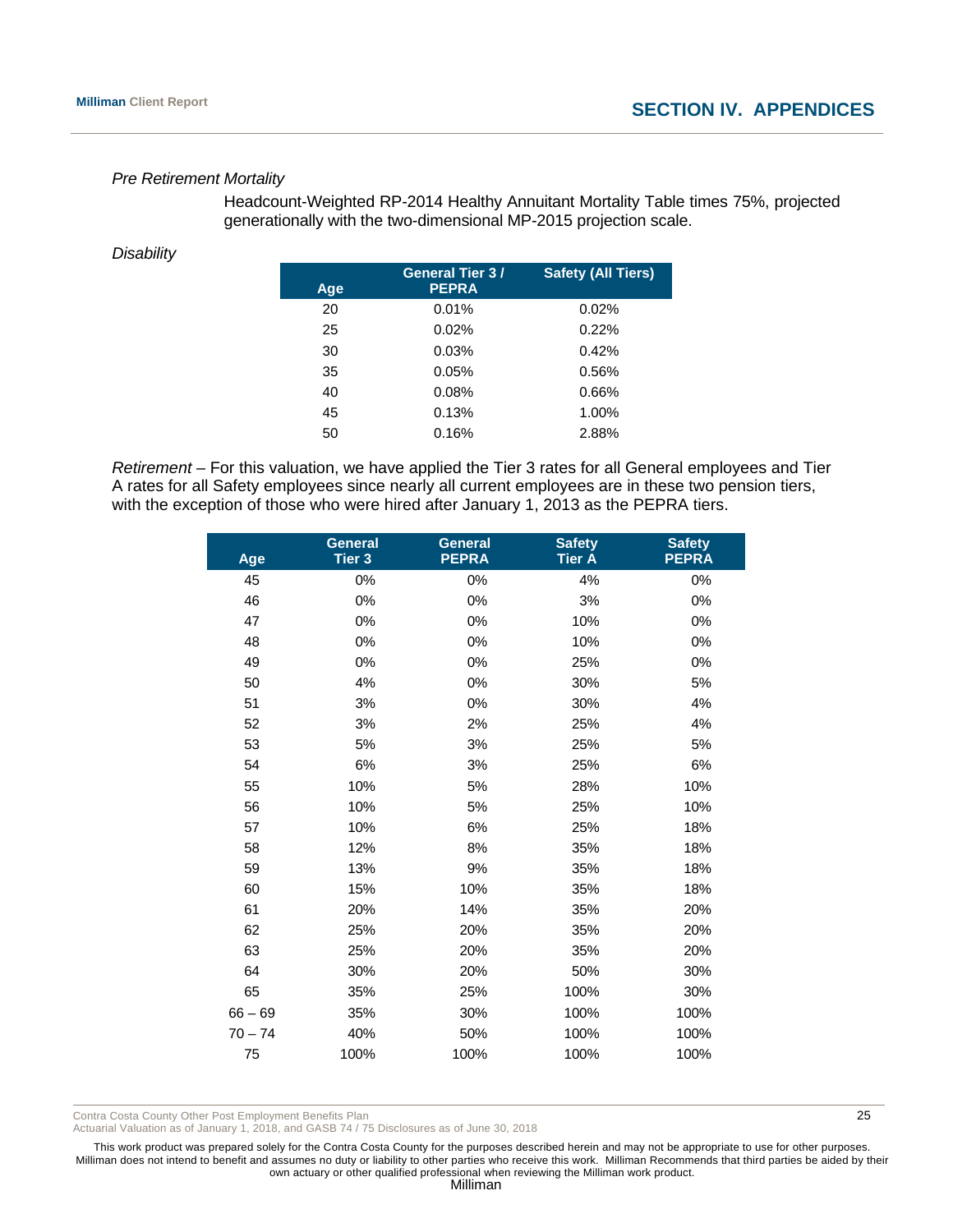| <b>Years of Service</b> | <b>General</b> | <b>Safety</b> |
|-------------------------|----------------|---------------|
| Less than 1             | 13.50%         | 13.00%        |
| 1                       | 9.25%          | 8.00%         |
| 2                       | 9.00%          | 7.00%         |
| 3                       | 6.00%          | 5.50%         |
| 4                       | 4.50%          | 3.75%         |
| 5                       | 4.25%          | 3.25%         |
| 10                      | 2.75%          | 2.00%         |
| 15                      | 2.10%          | 1.50%         |
| 20 or more              | 1.50%          | 1.00%         |

*Withdrawal* – Sample probabilities of terminating employment with the County are shown below for selected years of County service.

#### *Coverage Election Assumptions*

*Retiree Coverage –* We have assumed 90% of new retirees hired before the exclusion date stated in Appendix A will elect medical and dental coverage at retirement. For employees hired after the exclusion date stated in Appendix A, we assumed 50% will elect to enroll in the health plans without any County subsidy.

*Spouse Coverage* – We have assumed 50% of new General retirees and 60% of new Safety retirees electing coverage will elect spouse medical and dental coverage at retirement.

*Spouse Age* – Female spouses are assumed to be three years younger than male spouses.

*Dependent Coverage –* We have assumed 30% of retirees with no spouse coverage will elect coverage for a dependent child until age 65 and 50% of retirees with spouse coverage will elect coverage for a dependent child until age 65.

*Health Plan Election* – We have assumed that new retirees will remain enrolled in the same plan they were enrolled in as actives. For actives who waived coverage, we have assumed that they will elect Kaiser plan coverage. For retirees enrolled in either the CalPERS Anthem or Blue Shield plans, we assumed they will transfer to the United Health Care Medicare Supplement plan upon reaching age 65, as the CalPERS health plan no longer offers Anthem or Blue Shield coverage for Medicare eligible retirees.

#### *Valuation of Retiree Premium Subsidy Due to Active Health Costs*

Currently, the County and California PERS (PEMHCA) health plans charge the same premiums for retirees who are not yet eligible for Medicare as for active employees. Therefore, the retiree premium rates are being subsidized by the inclusion of active lives in setting rates. (Premiums calculated only based on retiree health claims experience would have resulted in higher retiree premiums.) GASB 74/75 requires that the value of this subsidy be recognized as a liability in valuations of OPEB costs.

Contra Costa County Other Post Employment Benefits Plan 26

Actuarial Valuation as of January 1, 2018, and GASB 74 / 75 Disclosures as of June 30, 2018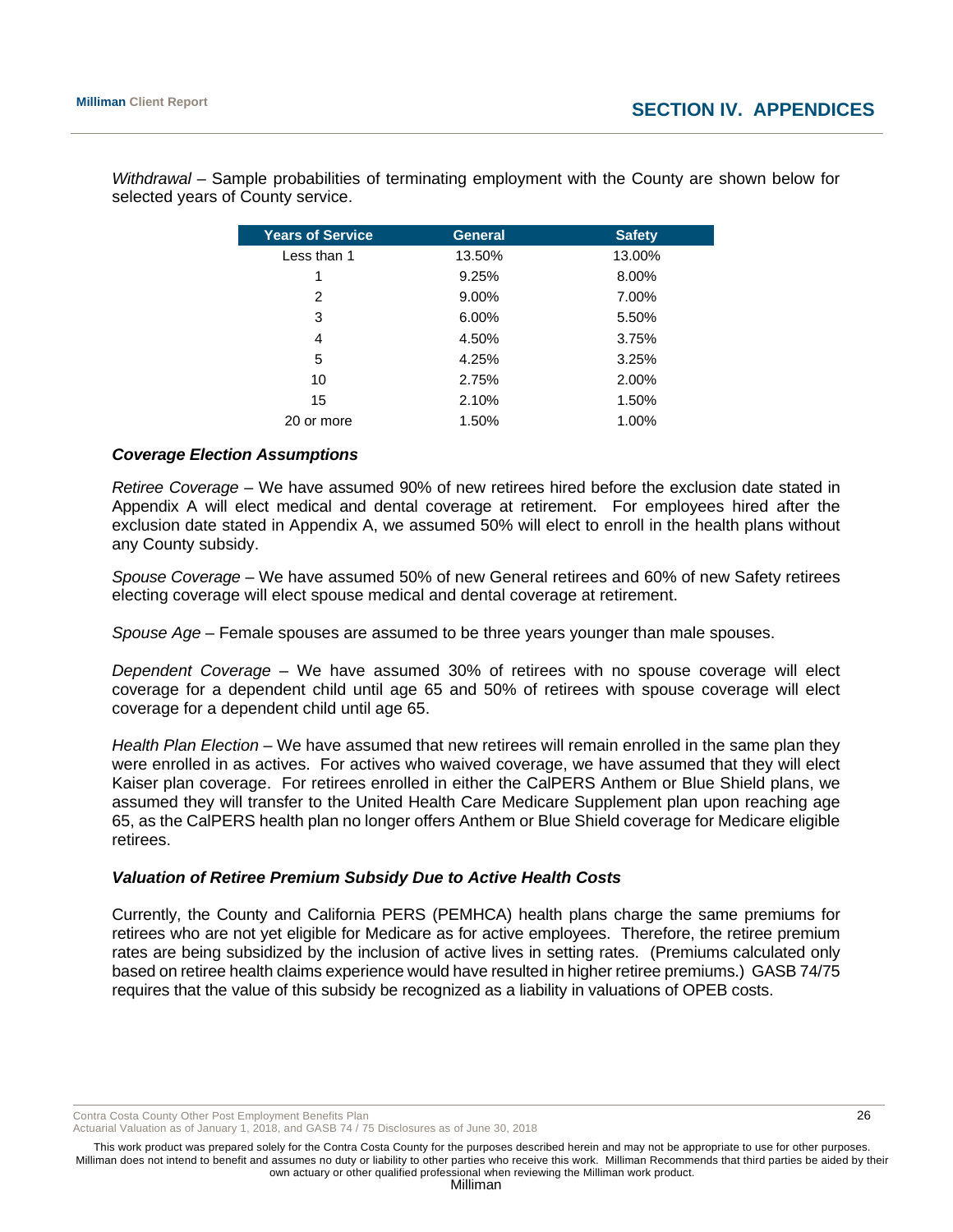To account for the fact that per member health costs vary depending on age (higher health costs at older ages), we calculated equivalent per member per month (PMPM) costs that vary by age based on the age distribution of covered members, and based on relative cost factors by age. The relative cost factors were developed from the Milliman Health Cost Guidelines<sup>TM</sup>. Based on the carrier premium rates and relative age cost factors assumptions, we developed age adjusted monthly PMPM health costs for 2018 to be used in valuing the implicit rate subsidy.

The following tables show the age adjusted expected monthly claims cost for a male participant at age 64 for each health plan and relative age factors compared to a male age 64.

| <b>Plan</b>                                       | <b>Monthly Age Adjusted Claims</b><br><b>Cost for Age 64 Male</b> | <b>Dependent Child Cost</b><br>Load |  |
|---------------------------------------------------|-------------------------------------------------------------------|-------------------------------------|--|
| CCHP A                                            | \$<br>1.389                                                       | \$<br>328                           |  |
| CCHP B                                            | 1.645                                                             | 201                                 |  |
| Kaiser A                                          | 1,383                                                             | 314                                 |  |
| Kaiser B                                          | 1,302                                                             | 232                                 |  |
| Health Net HMO A                                  | 2,146                                                             | 847                                 |  |
| Health Net HMO B                                  | 1.944                                                             | 442                                 |  |
| <b>Health Net PPO</b>                             | 2,183                                                             | 789                                 |  |
| California PERS Plans (average)<br>- PEMHCA Plans | 1.465                                                             | 0                                   |  |

| <b>Relative Claims Cost Factor Compared to Male age 64</b> |             |                     |             |                     |  |
|------------------------------------------------------------|-------------|---------------------|-------------|---------------------|--|
|                                                            |             | <b>County Plans</b> |             | <b>PEMHCA Plans</b> |  |
| Age                                                        | <b>Male</b> | <b>Female</b>       | <b>Male</b> | <b>Female</b>       |  |
| 50                                                         | 0.467       | 0.587               | 0.516       | 0.640               |  |
| 55                                                         | 0.614       | 0.684               | 0.633       | 0.697               |  |
| 60                                                         | 0.792       | 0.802               | 0.797       | 0.800               |  |
| 64                                                         | 1.000       | 0.921               | 1.000       | 0.917               |  |

Since retirees eligible for Medicare (age 65 and beyond) are enrolled in Medicare supplemental plans, the premiums for retirees with Medicare are determined without regard to active employee claims experience and no such subsidy exists for this group for medical cost.

Contra Costa County Other Post Employment Benefits Plan 27 and 27 and 27 and 27 and 27 and 27 and 27 and 27 and 27 and 27 and 27 and 27 and 27 and 27 and 27 and 27 and 27 and 27 and 27 and 27 and 27 and 27 and 27 and 27 an

Actuarial Valuation as of January 1, 2018, and GASB 74 / 75 Disclosures as of June 30, 2018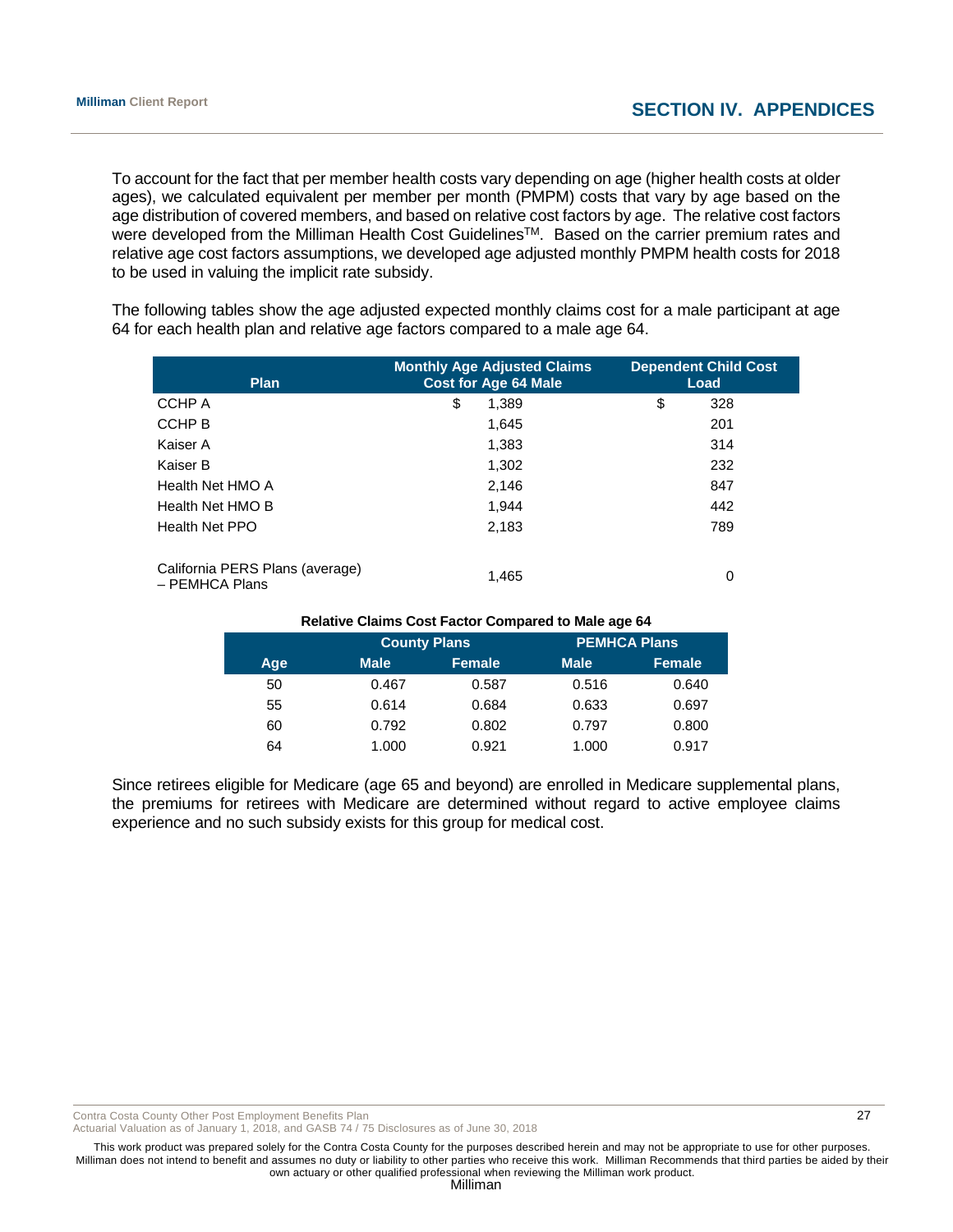#### *Medical Cost Inflation Assumption*

We assumed future increases to the health costs and premiums are based on the "Getzen" model published by the Society of Actuaries for purposes of evaluating long term medical trend. A margin to reflect the impact of the excise tax in future years is reflected in the assumed trend. The following table shows the assumed rate increases in future years for Medical premiums. The CPI used in developing the following health cost increases is 2.75%.

|               |                     |                 |                     |                 | <b>PEMHCA</b> |                 | <b>PEMHCA</b>  |
|---------------|---------------------|-----------------|---------------------|-----------------|---------------|-----------------|----------------|
| Calendar      | <b>County Plans</b> | <b>Calendar</b> | <b>County Plans</b> | <b>Calendar</b> | <b>Plans</b>  | <b>Calendar</b> | <b>Plans</b>   |
| Year          | <b>Pre 65</b>       | Year            | <b>Post 65</b>      | Year            | <b>Pre 65</b> | Year            | <b>Post 65</b> |
| 2018          | 3.50%               | 2018            | 2.25%               | 2018            | 2.25%         | 2018            | 1.25%          |
| 2019          | 8.50%               | 2019            | 7.75%               | 2019            | 8.50%         | 2019            | 7.75%          |
| 2020          | 5.00%               | 2020            | 5.00%               | 2020            | 5.00%         | 2020            | 5.00%          |
| $2021 - 2028$ | 5.25%               | $2021 - 2030$   | 5.25%               | $2021 - 2023$   | 5.50%         | $2021 - 2030$   | 5.25%          |
| $2029 - 2030$ | 5.50%               | $2031 - 2043$   | 5.50%               | 2024            | 5.75%         | $2031 - 2043$   | 5.50%          |
| $2031 - 2042$ | 6.25%               | $2044 - 2045$   | 5.25%               | $2025 - 2042$   | 6.25%         | $2044 - 2051$   | 5.25%          |
| $2043 - 2048$ | 6.00%               | $2046 - 2052$   | 5.75%               | $2043 - 2044$   | 6.00%         | 2052            | 5.50%          |
| $2049 - 2057$ | 5.75%               | $2053 - 2060$   | 6.00%               | $2045 - 2051$   | 5.75%         | $2053 - 2057$   | 5.75%          |
| $2058 - 2064$ | 5.50%               | $2061 - 2064$   | 5.75%               | $2052 - 2063$   | 5.50%         | $2058 - 2063$   | 5.50%          |
| $2065 - 2067$ | 5.25%               | $2065 - 2067$   | 5.50%               | $2064 - 2066$   | 5.25%         | $2064 - 2066$   | 5.75%          |
| $2068 - 2070$ | 5.00%               | $2068 - 2069$   | 5.25%               | $2067 - 2069$   | 5.00%         | $2067 - 2068$   | 5.50%          |
| $2071 - 2073$ | 4.75%               | $2070 - 2072$   | 5.00%               | $2070 - 2072$   | 4.75%         | $2069 - 2071$   | 5.25%          |
| $2074 +$      | 4.50%               | $2073 - 2091$   | 4.75%               | $2073 +$        | 4.50%         | $2072 - 2073$   | 5.00%          |
|               |                     | $2092 +$        | 4.50%               |                 |               | $2074 +$        | 4.75%          |

**Dental Cost** We assumed Dental costs will increase 4.0% annually.

Contra Costa County Other Post Employment Benefits Plan 28 and 20 and 28 and 28 and 28 and 28 and 28 and 28 and 28 and 28 and 28 and 28 and 28 and 28 and 28 and 28 and 28 and 28 and 28 and 28 and 28 and 28 and 20 and 20 an

Actuarial Valuation as of January 1, 2018, and GASB 74 / 75 Disclosures as of June 30, 2018

This work product was prepared solely for the Contra Costa County for the purposes described herein and may not be appropriate to use for other purposes. Milliman does not intend to benefit and assumes no duty or liability to other parties who receive this work. Milliman Recommends that third parties be aided by their own actuary or other qualified professional when reviewing the Milliman work product.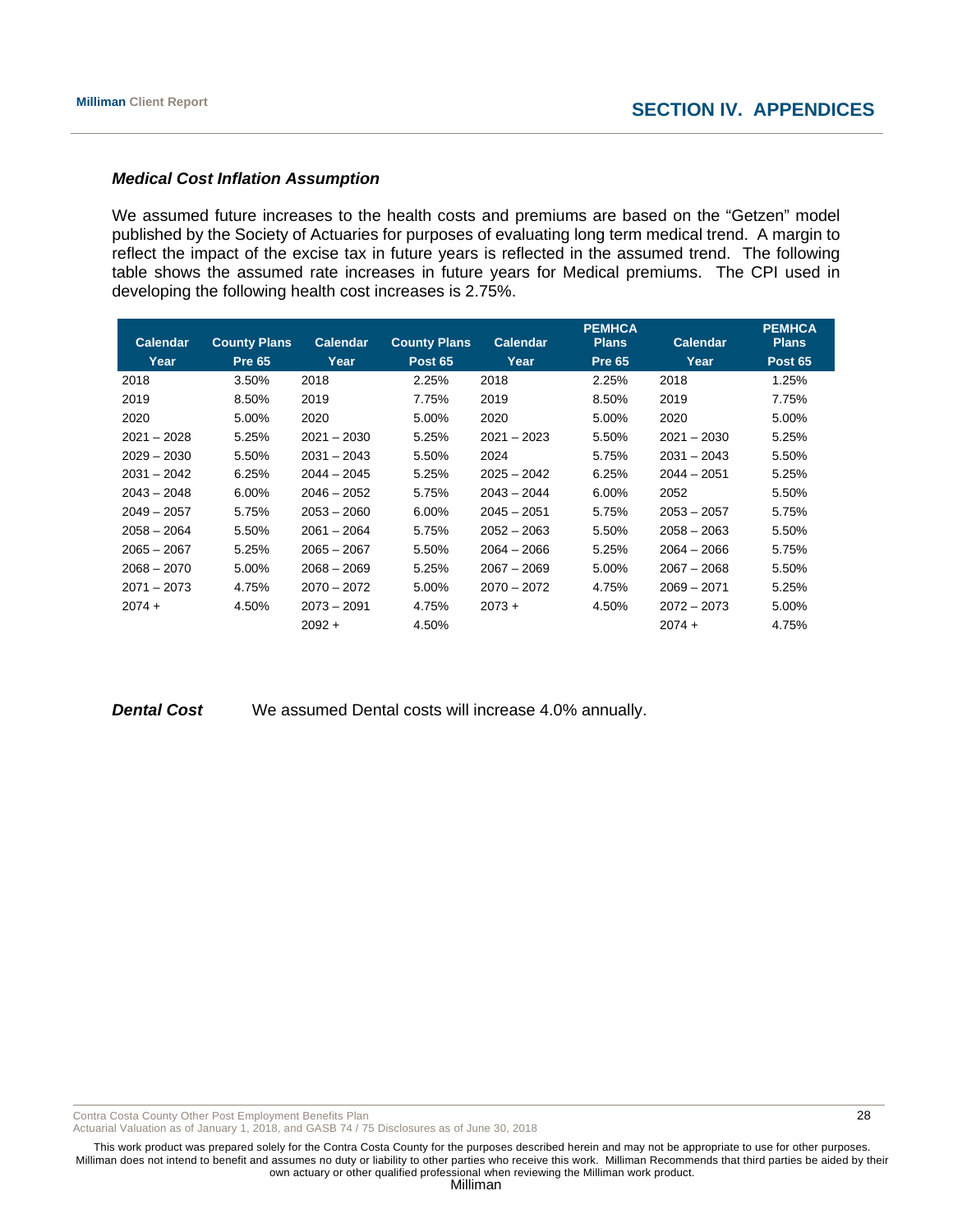# **Appendix C. Changes in Actuarial Assumptions**

The following is a list of assumptions changes from the prior actuarial valuation.

#### *Discount Rate*

The discount rate used to determining the benefit obligations was changed from 6.25% to 6.15%.

#### *Health Cost Inflation Assumption*

The medical cost trend was updated to reflect recent legislative changes on Health Insurer Fees.

#### *Assumed Annual Rates of Salary Increases*

The assumed annual rates of compensation increases used for the EAN actuarial cost method have been changed to be consistent with assumptions used in the December 31, 2017 CCCERA Actuarial Valuation. See Appendix B for details.

#### *Demographic Rates*

The assumed rates for mortality, retirement, disability and withdrawal have been changed to be consistent with assumptions used in the December 31, 2017 CCCERA Actuarial Valuation. See Appendix B for details.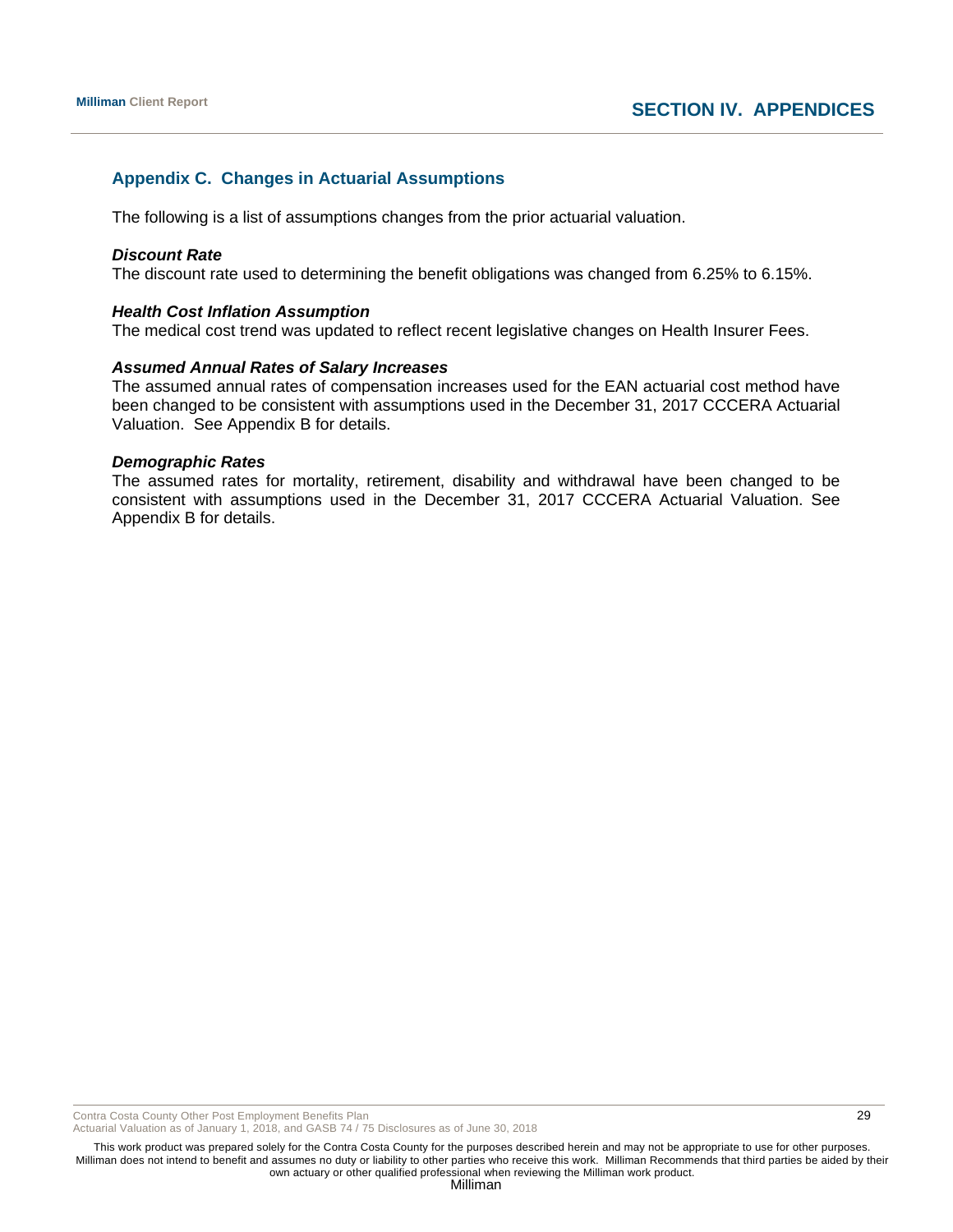# **Appendix D. Summary of Participant Data**

The following census of participants was used in the actuarial valuation and provided by Contra Costa County as of January 1, 2018.

#### *Active Employees*

| Age                                                                  | <b>General</b> | <b>Safety</b> | <b>Total</b> |
|----------------------------------------------------------------------|----------------|---------------|--------------|
| Under 25                                                             | 94             | 35            | 129          |
| $25 - 29$                                                            | 499            | 185           | 684          |
| $30 - 34$                                                            | 885            | 181           | 1,066        |
| $35 - 39$                                                            | 1,005          | 186           | 1,191        |
| $40 - 44$                                                            | 985            | 221           | 1,206        |
| $45 - 49$                                                            | 1,043          | 222           | 1,265        |
| $50 - 54$                                                            | 1,157          | 122           | 1,279        |
| $55 - 59$                                                            | 1,037          | 45            | 1,082        |
| $60 - 64$                                                            | 757            | 23            | 780          |
| 65 & Over                                                            | 352            | 7             | <u>359</u>   |
| Total                                                                | 7,814          | 1,227         | 9,041        |
| Average Age on Valuation Date:<br>Average Service on Valuation Date: |                | 45.9<br>9.9   |              |

#### *Current Retirees*

| Age                            | <b>General</b> | <b>Safety</b> | <b>Total</b> |
|--------------------------------|----------------|---------------|--------------|
| Under 50                       | 21             | 59            | 80           |
| $50 - 54$                      | 80             | 158           | 238          |
| $55 - 59$                      | 298            | 189           | 487          |
| $60 - 64$                      | 731            | 209           | 940          |
| $65 - 69$                      | 1,196          | 220           | 1,416        |
| $70 - 74$                      | 1,152          | 237           | 1,389        |
| $75 - 79$                      | 734            | 122           | 856          |
| $80 - 84$                      | 530            | 67            | 597          |
| 85 & Over                      | 649            | <u>83</u>     | <u>732</u>   |
| Total                          | 5,391          | 1,344         | 6,735        |
| Average Age on Valuation Date: |                | 71.4          |              |

Contra Costa County Other Post Employment Benefits Plan 30 and 30 and 30 and 30 and 30 and 30 and 30 and 30 and 30 and 30 and 30 and 30 and 30 and 30 and 30 and 30 and 30 and 30 and 30 and 30 and 30 and 30 and 30 and 30 an

Actuarial Valuation as of January 1, 2018, and GASB 74 / 75 Disclosures as of June 30, 2018